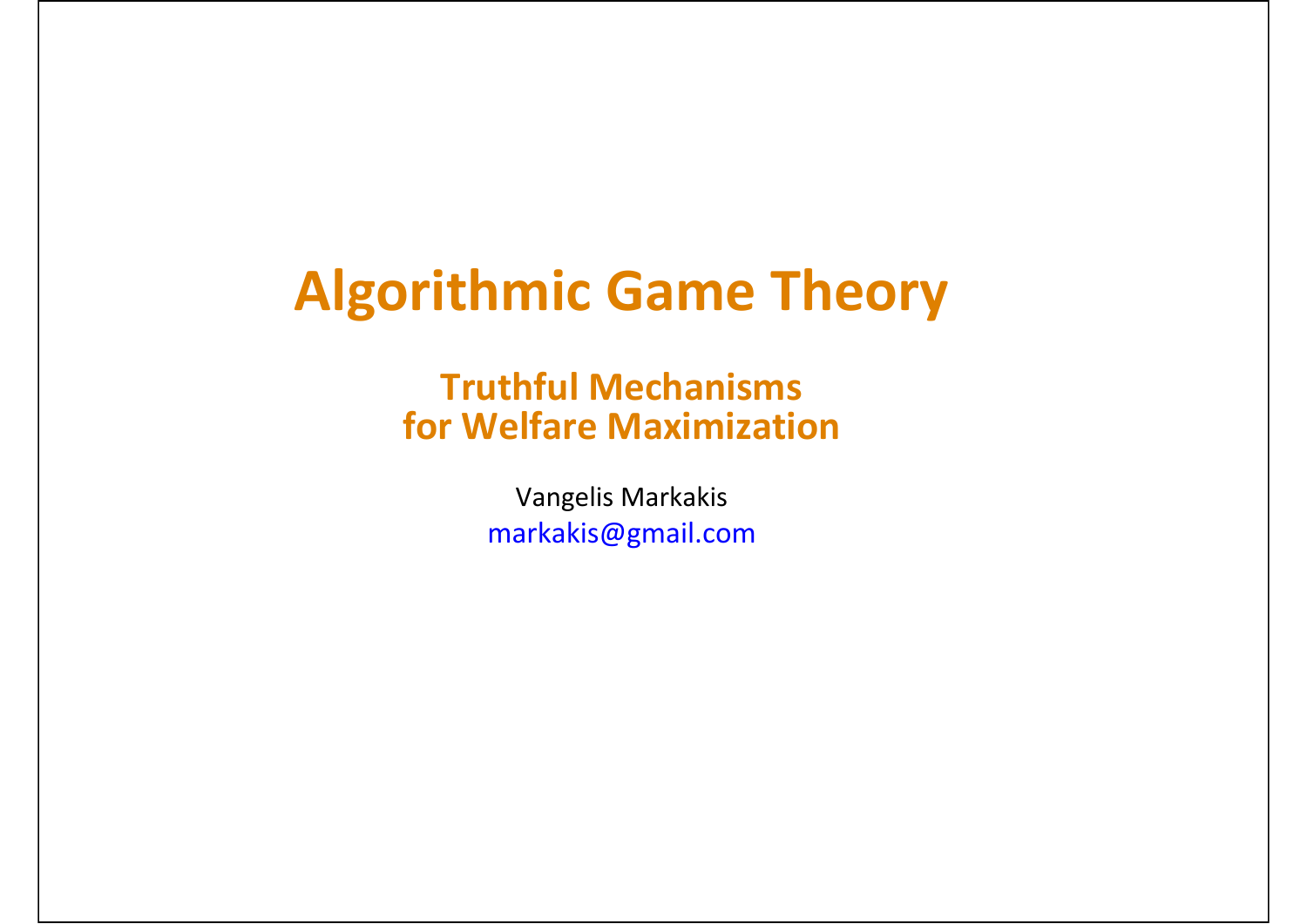**Designing welfare maximizing truthful auctions for single parameter environments**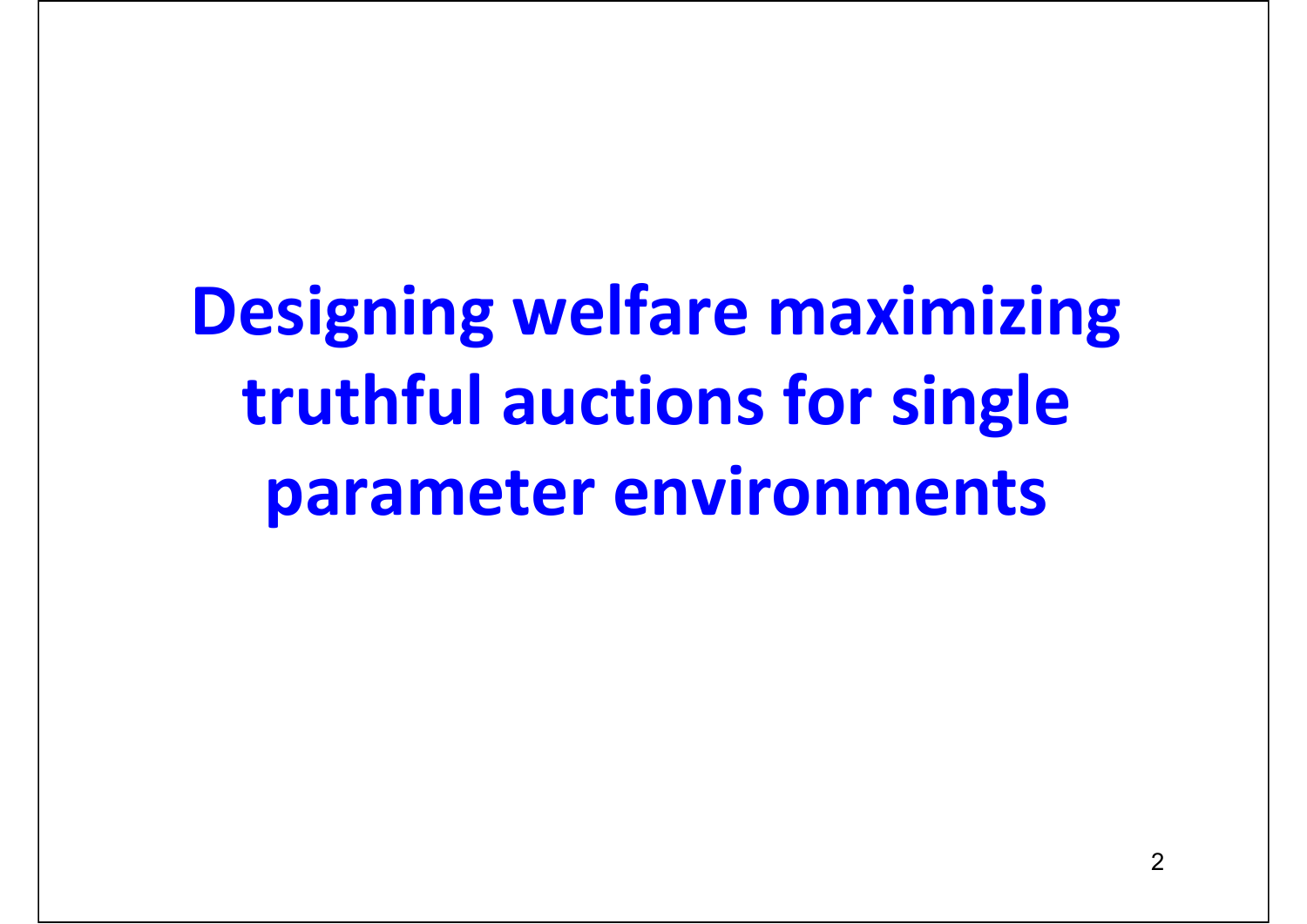### Single parameter auctions

- $\bullet$  For the single‐item case, we saw that the Vickrey auction is ideal
- $\bullet$  We would like to achieve the same properties for any other type of auction
	- truthfulness and individual rationality [incentive guarantees]
	- welfare maximization [economic performance guarantees]
	- • implementation in polynomial time [computational performance guarantees]
- $\bullet$ ● Can we achieve all 3 properties for any single-parameter environment?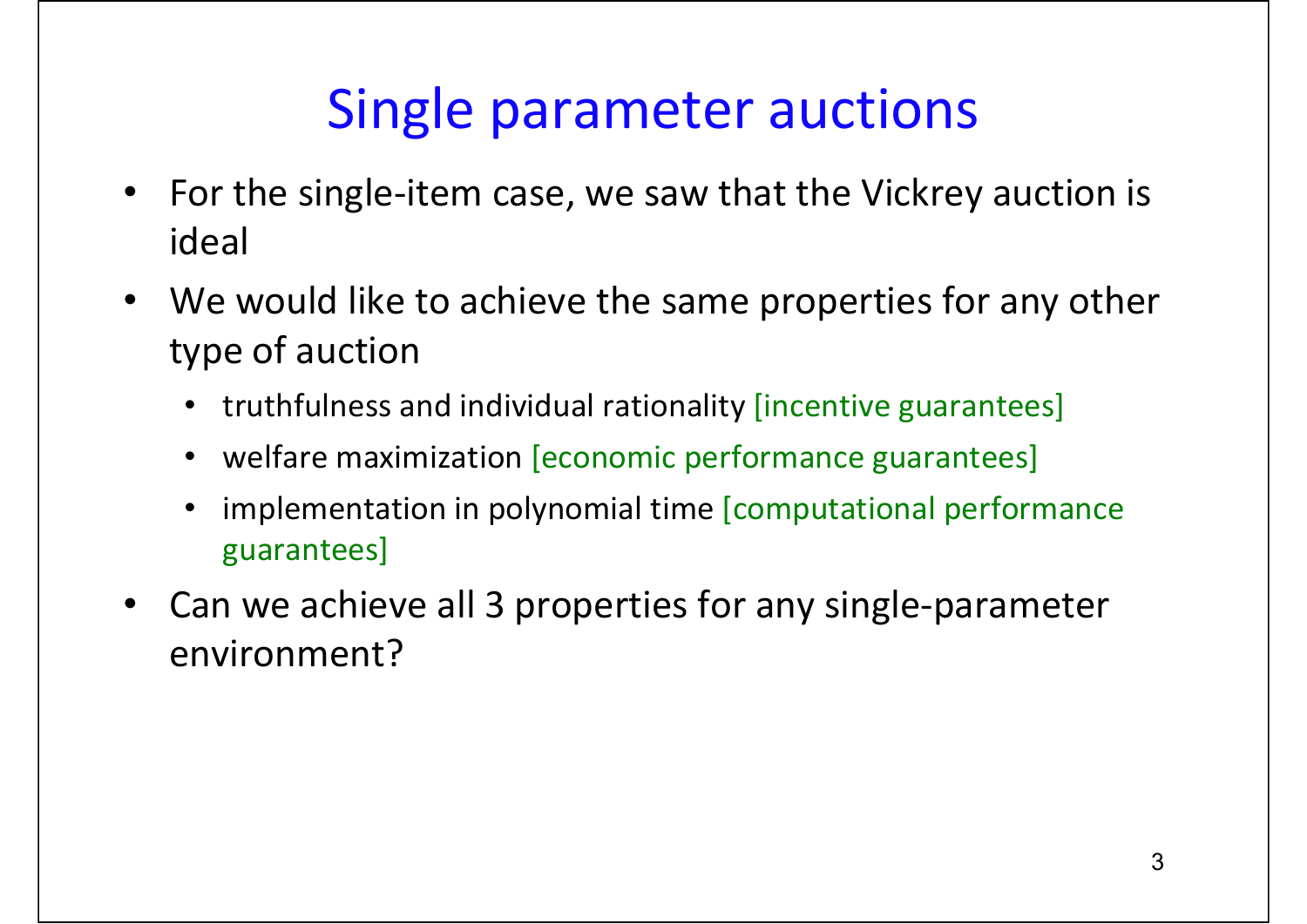- We will see an illustration for knapsack auctions
- $\bullet$ • k identical items for sale
- •• Each bidder i has a publicly known demand for w<sub>i</sub> items
	- -- Inelastic demand
	- -- The mechanism should either give w<sub>i</sub> items to the bidder or should not give him anything
- Each bidder i submits a bid  $b_i$  for his value per unit
- •• Real value per unit =  $v_i$
- $\bullet$ • Assume the demands  $(w_1, w_2, ..., w_n)$  are known to the mechanism
	- Say bidders have no incentive to lie about them
- •Only private information to bidder i is  $v_i$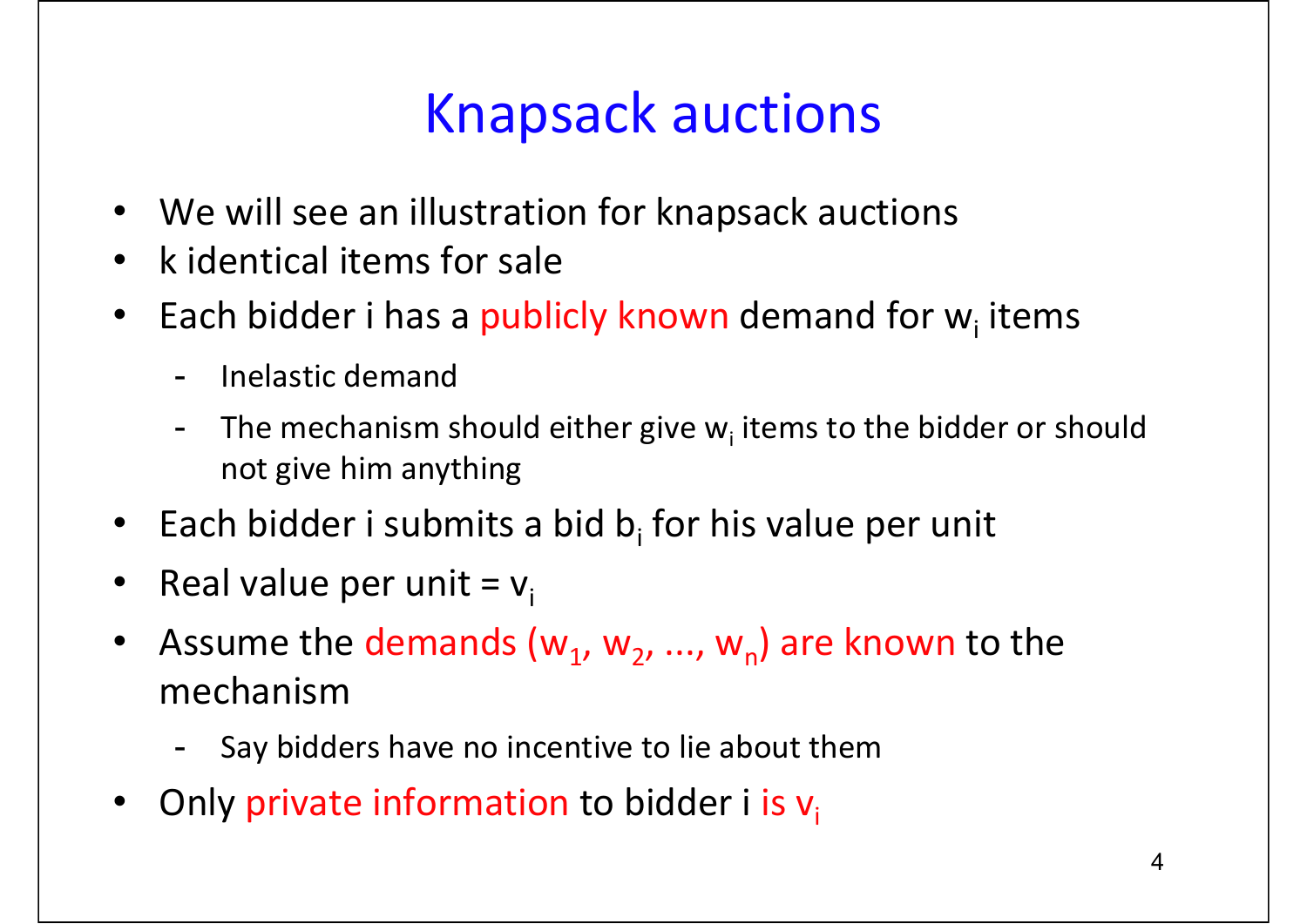Alternative view of knapsack auctions

- •The auctioneer has <sup>a</sup> resource of total capacity k (a knapsack)
- •Each bidder requires size w<sub>i</sub> , if he is served
- •Each bidder has a value v<sub>i</sub> w<sub>i</sub> , if he is served
- •The auctioneer needs to select <sup>a</sup> subset of bidders to serve so as not to exceed the capacity k

Feasible allocations:

- $(x_1, x_2, ..., x_n)$  with  $x_i \in \{0, 1\}$ , and  $\sum_i w_i x_i$  <= k
- Just like the feasible solutions of <sup>a</sup> knapsack problem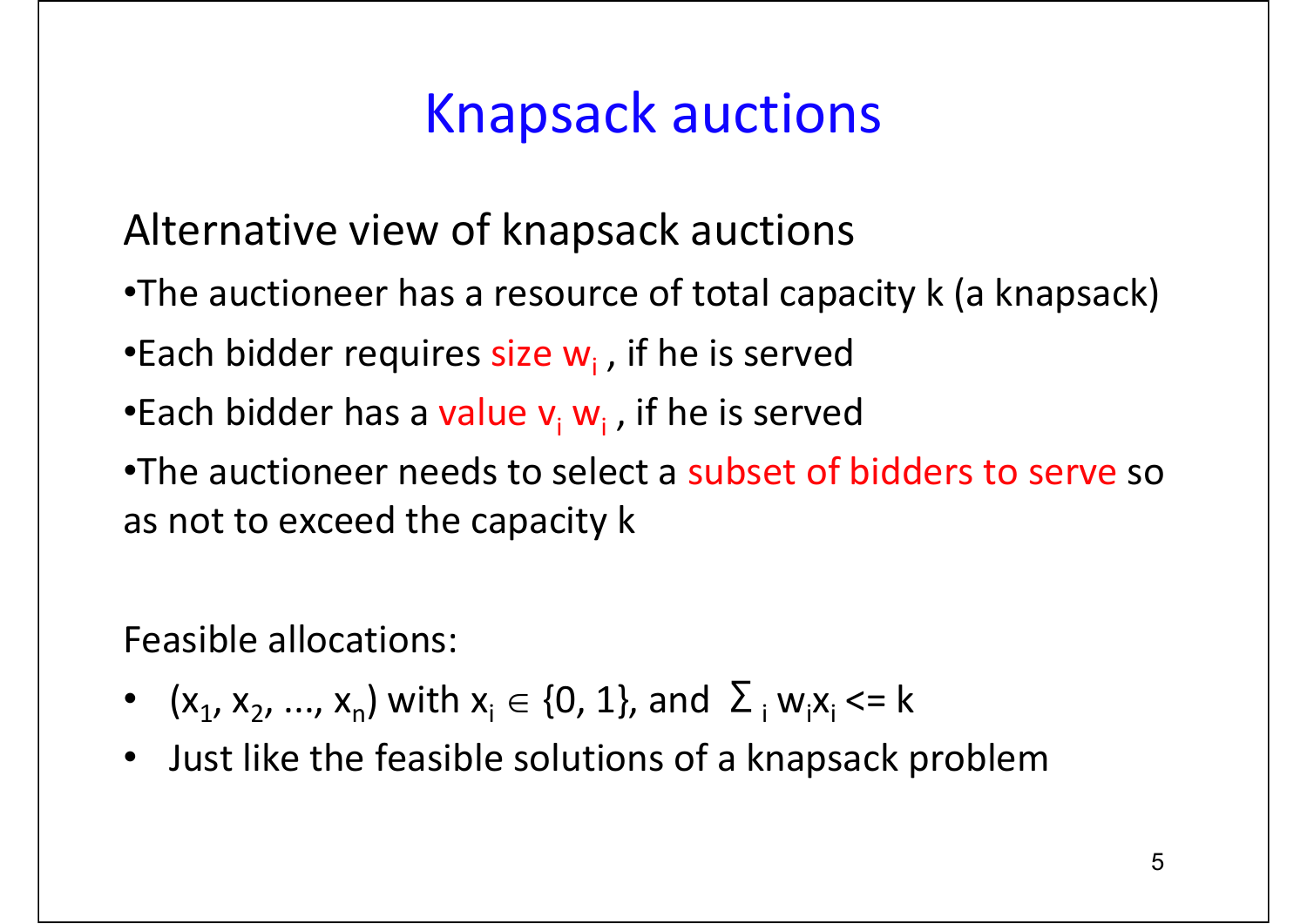Example

- •Resource <sup>=</sup> the half‐time break in the Champions League final
- •Capacity  $k =$  total length of the break
- •Each bidder corresponds to <sup>a</sup> company who wants to be advertised during the break
- •The size  $w_i$  is the duration of the ad of bidder i
- •The auctioneer needs to select <sup>a</sup> subset of bidders as winners and present their ads without exceeding the time capacity k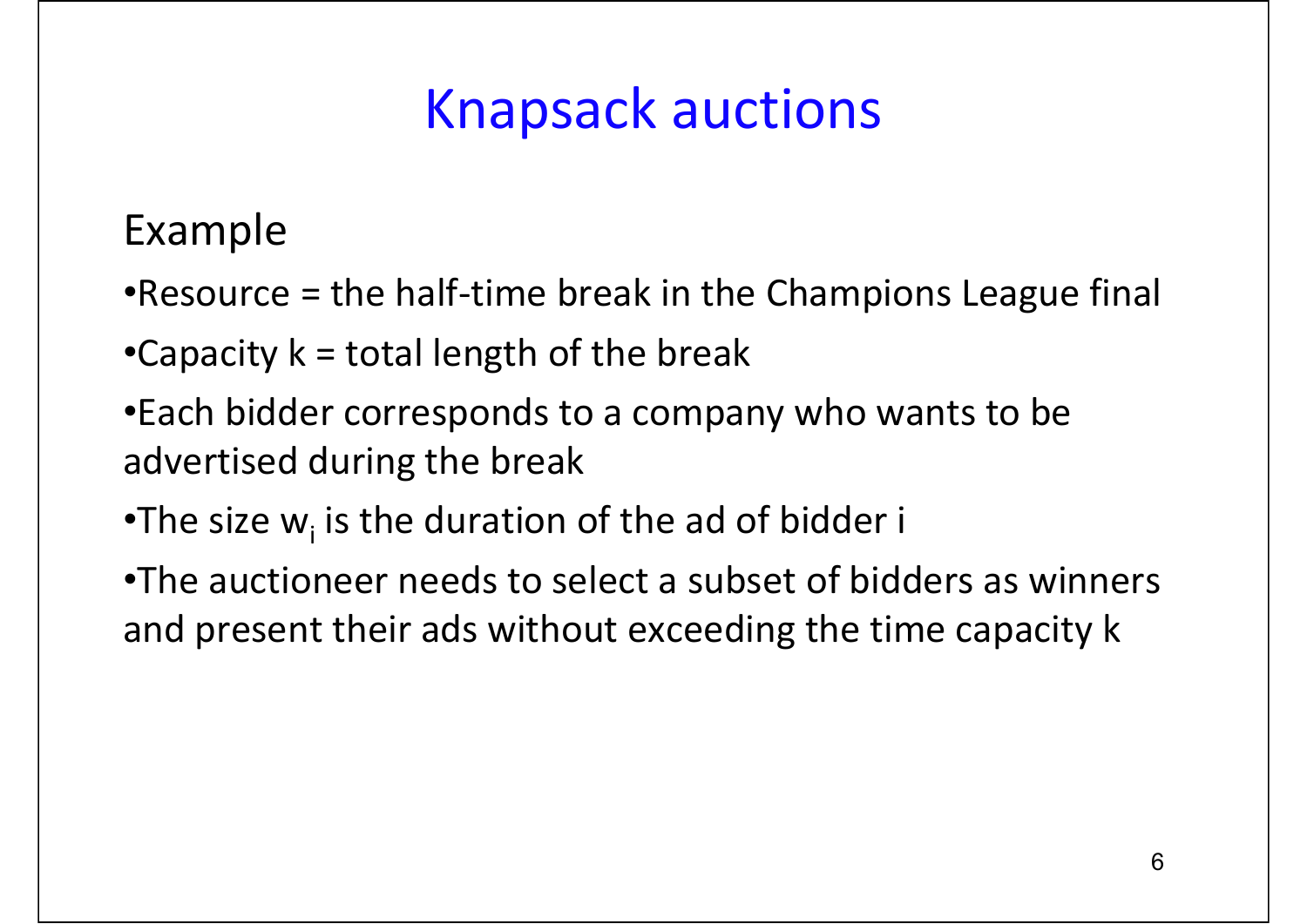- $\bullet$ • Let  $\mathbf{b} = (b_1, b_2, ..., n_n)$  be the biding vector
- $\bullet$ Need to decide the allocation and payment rule
- $\bullet$ • For the allocation rule:
	- Think of maximizing the social welfare
	- Then we have precisely the 0-1 Knapsack problem!

max  $\left|\Sigma\right|_{\rm i}$  b $_{\rm i}$ x $_{\rm i}$ 

s.t.

$$
\Sigma_{i} w_{i}x_{i} \le k
$$
  

$$
x_{i} \in \{0, 1\}, \text{ for } i = 1, ..., n
$$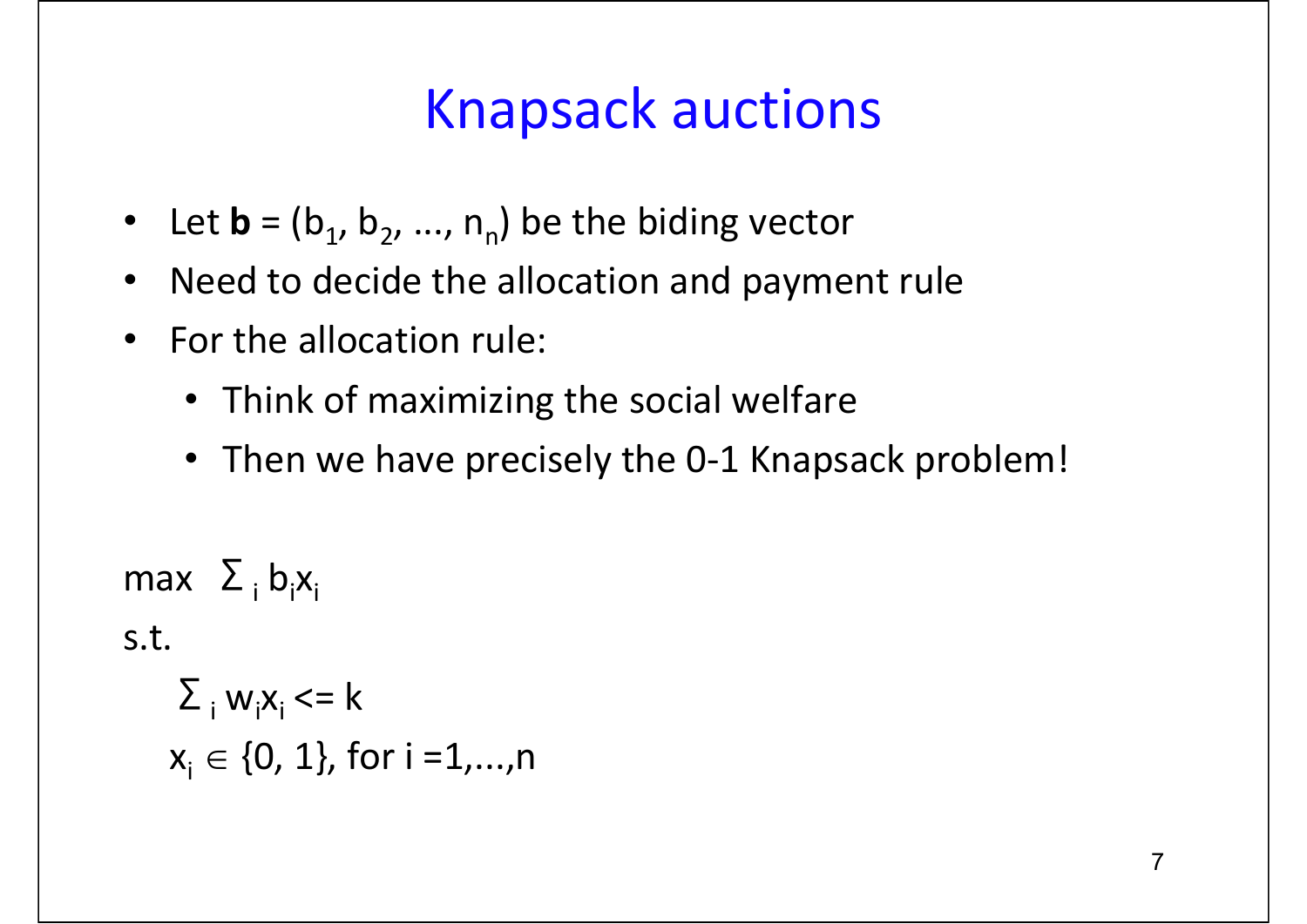Claim: The allocation rule that maximizes the social welfare is monotone

•Consider a winner and see what can happen if he increases his bid

Hence, we can apply Myerson's lemma

How many jumps can we have for the allocation of <sup>a</sup> single player?

•At most one, a player can jump from being a loser ( $x_i = 0$ ) to being a winner ( $x_{\textrm{i}}$  = 1)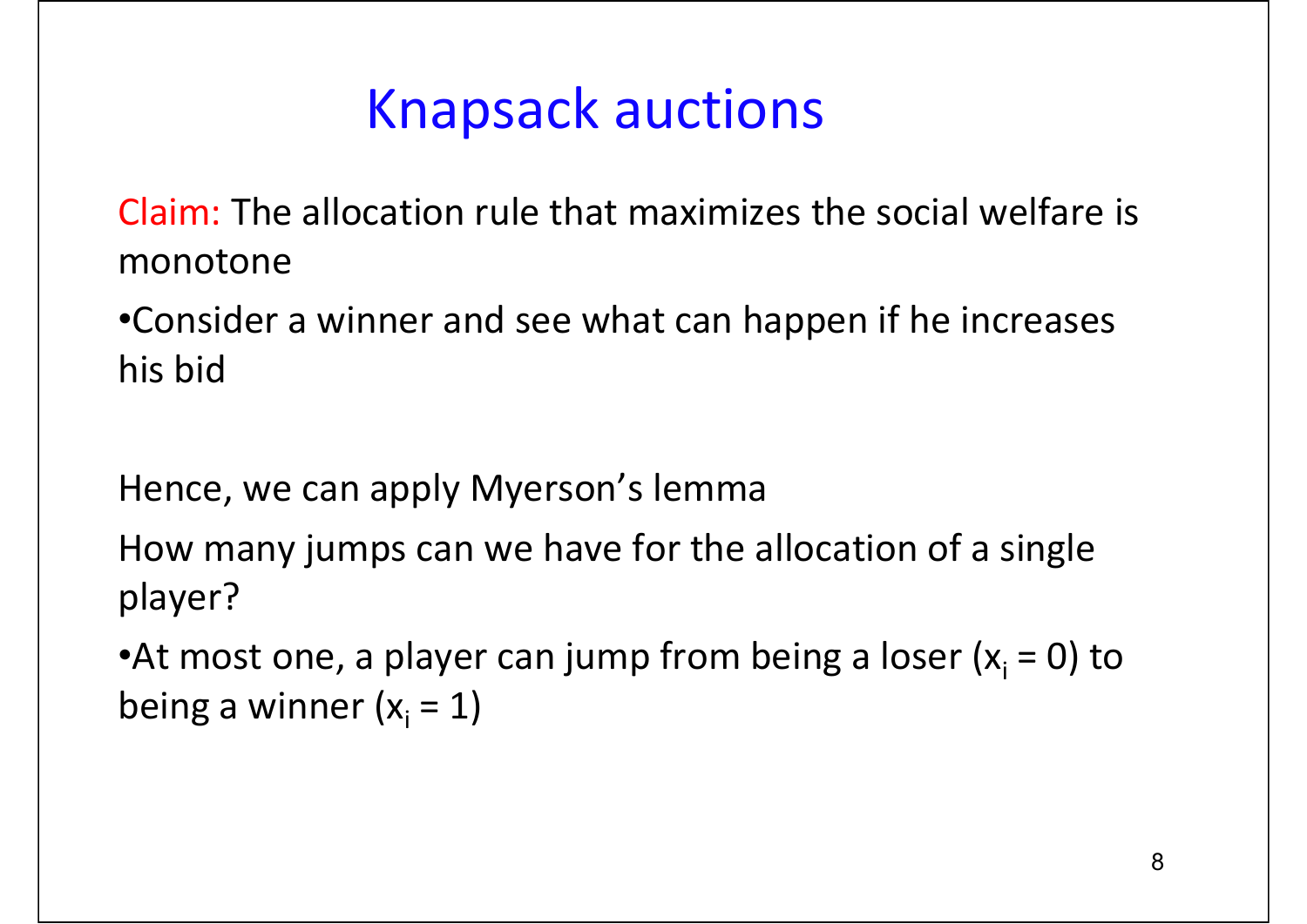### Myerson's lemma and knapsack auctions

•The jump for <sup>a</sup> winner i happens at i's *critical bid*: the minimum he could bid and still be <sup>a</sup> winner, also known as *threshold bid* •Generalization of the payment in Vickrey auction



Final mechanism:

- •Solve the knapsack problem and find an optimal solution
- •Give to each winner i, the requested number of items  $w_i$
- •Charge the winners their **critical bid**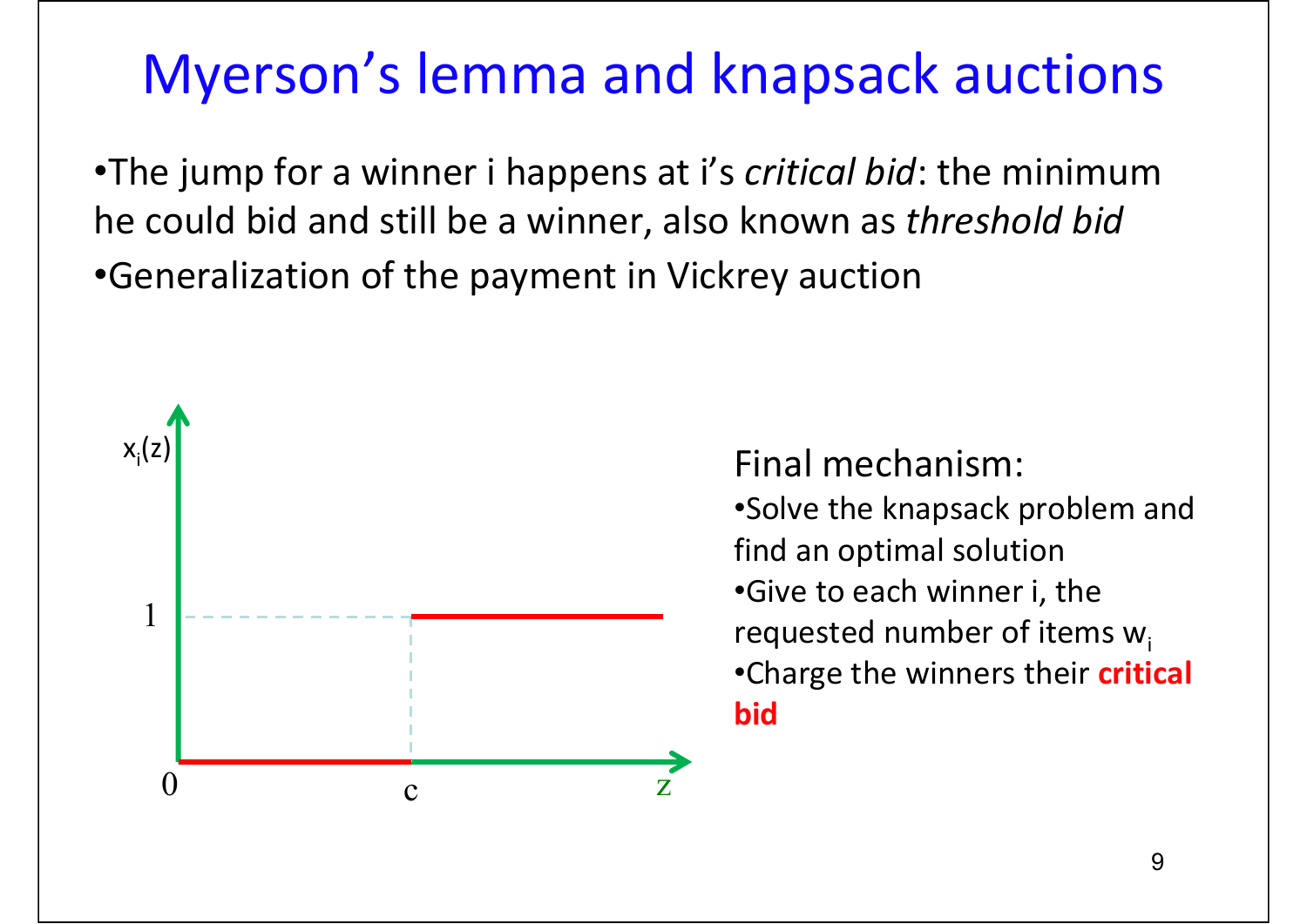# Myerson's lemma and knapsack auctions

Does this mechanism achieve the desirable properties we wanted?

- truthfulness [YES]
- welfare maximization [YES]
- implementation in polynomial time [?]
- •Knapsack is an NP‐complete problem
- •The properties can be enforced only for special cases where Knapsack is easy
	- • If highest bid or highest demand is polynomial in <sup>n</sup> (by dynamic programming)
	- If weights form a super-increasing sequence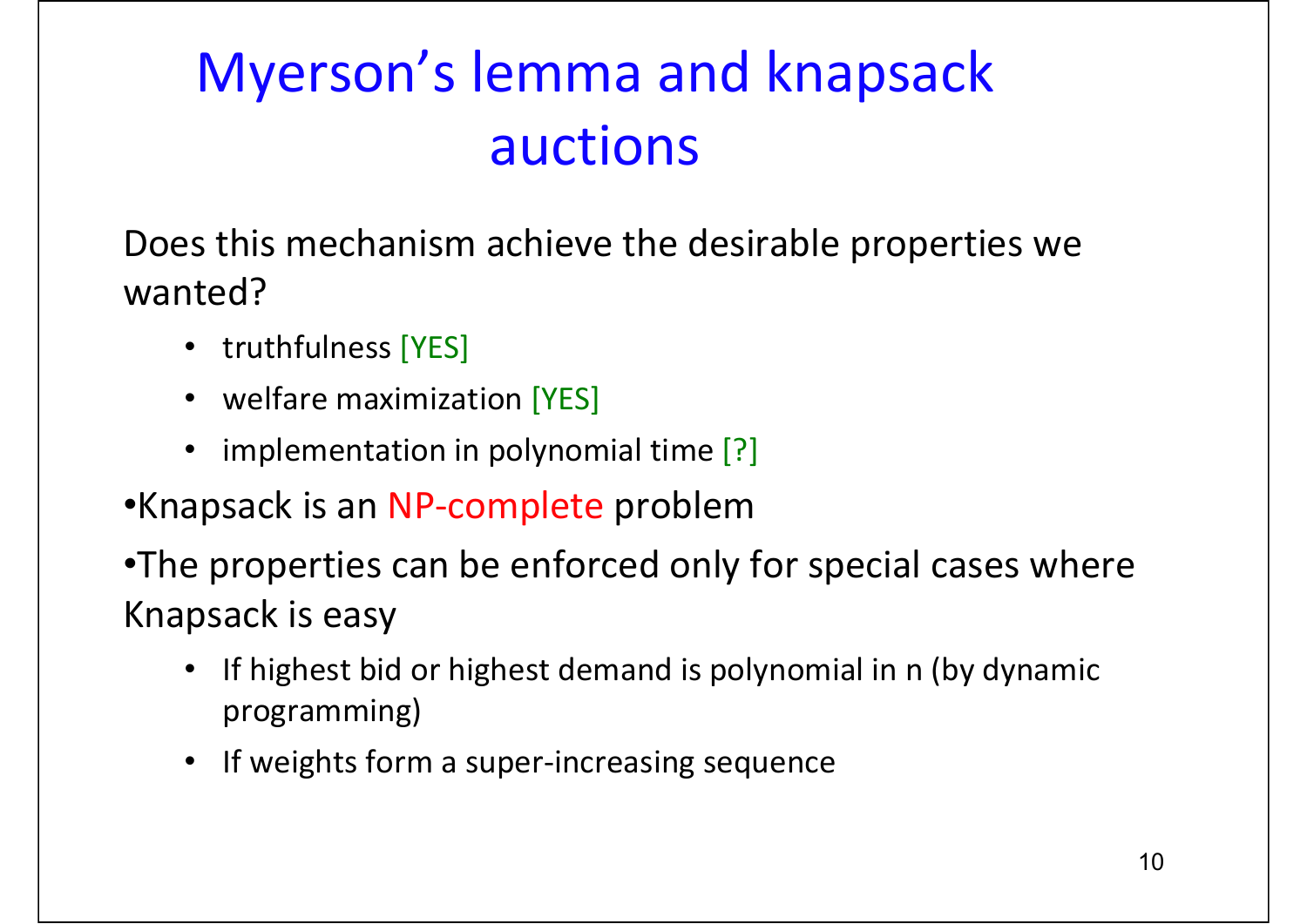# Algorithmic Mechanism Design

- $\bullet$  The requirement for low complexity usually comes in conflict with the other criteria
- • Goal of algorithmic mechanism design: explore the trade‐ offs between the 3 main properties (or any other properties that we may require in <sup>a</sup> given setting)
	- Truthfulness
	- welfare maximization
	- implementation in polynomial time
- $\bullet$  Approach: relax one of the criteria and see if we can achieve the others
- $\bullet$  For Knapsack and in general whenever welfare maximization is NP‐complete: resort to approximation algorithms and the set of the set of the set of the set of the set of the set of the set of the set of the set o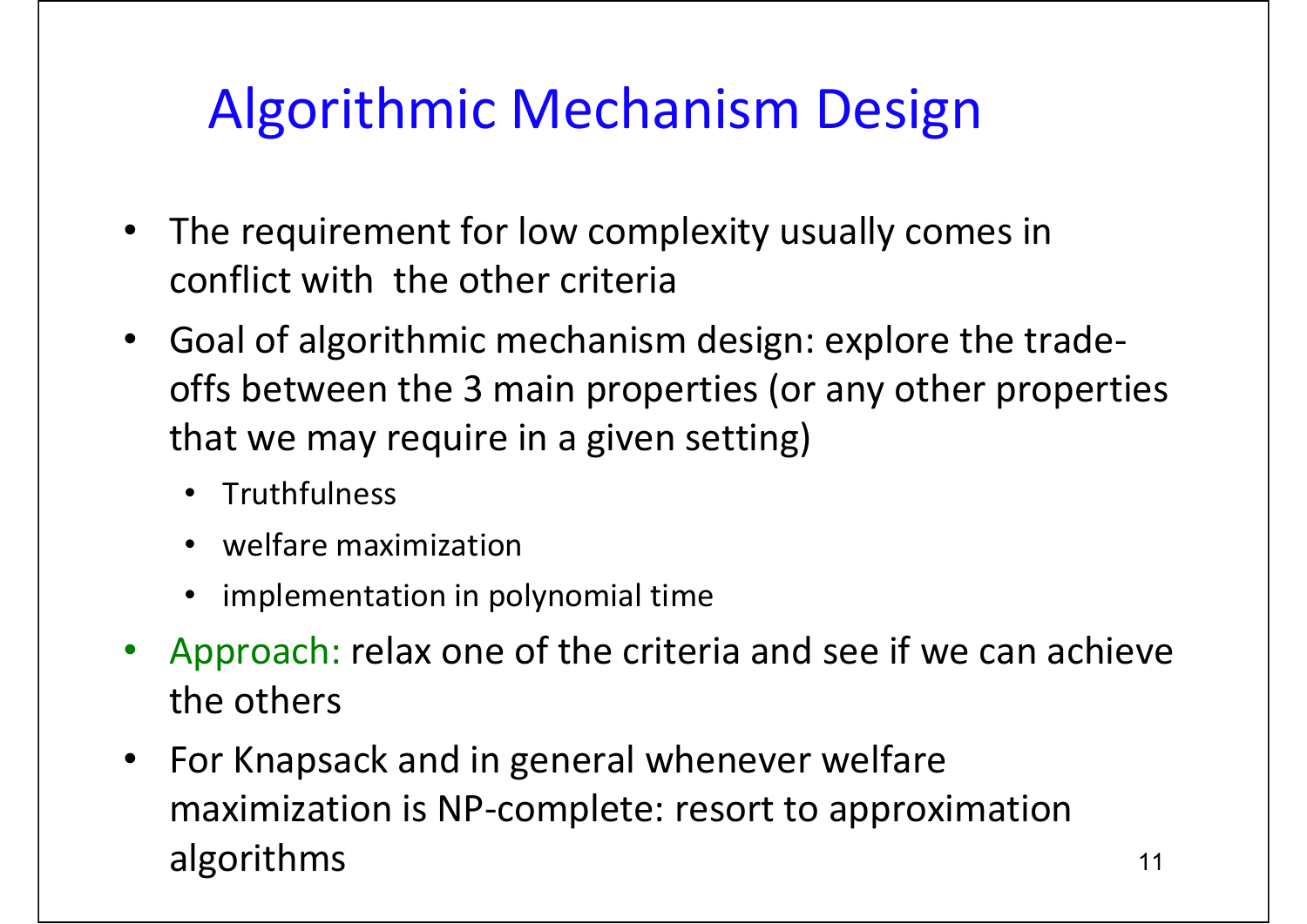Goal for Knapsack:

- •Find an approximation algorithm for the social welfare
- •Prove that it is monotone

### Recall:

Definition: An algorithm *A*, for <sup>a</sup> maximization problem, achieves an approximation factor of  $\gamma$  ( $\gamma$   $\leq$  1), if for every instance I of the problem, the solution returned by *A* satisfies:

 $SOL(I) \geq \gamma$  OPT(I)

Where OPT(I) is the value of the optimal solution for instance I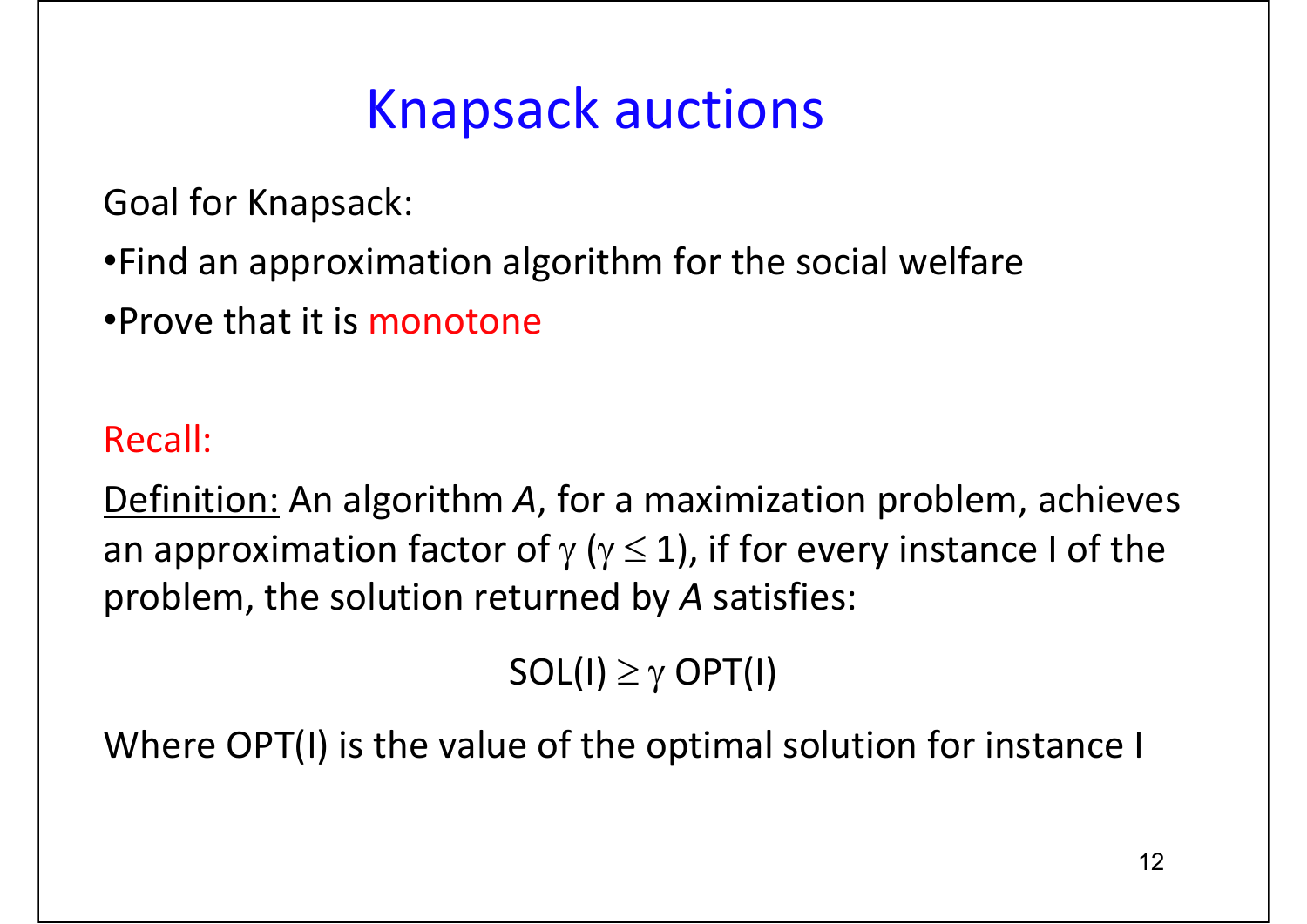- • There are several heuristics and approximation algorithms for Knapsack, but not all of them are monotone
- A greedy ½-approximation:
	- For each bidder i, we care to evaluate the quantity  $b_i/w_i$
	- $\bullet$  Intuitively, we prefer bidders with small size/demand and large value
- Step 1: Sort and re-index the bidders so that

$$
b_1/w_1 \ge b_2/w_2 \ge \dots \ge b_n/w_n
$$

- • Step 2: Pick bidders in that order until the first time that adding someone exceeds the knapsack capacity
- $\bullet$  Step 3: Return either the previous solution, or just the highest bidder if he achieves higher social welfare on his own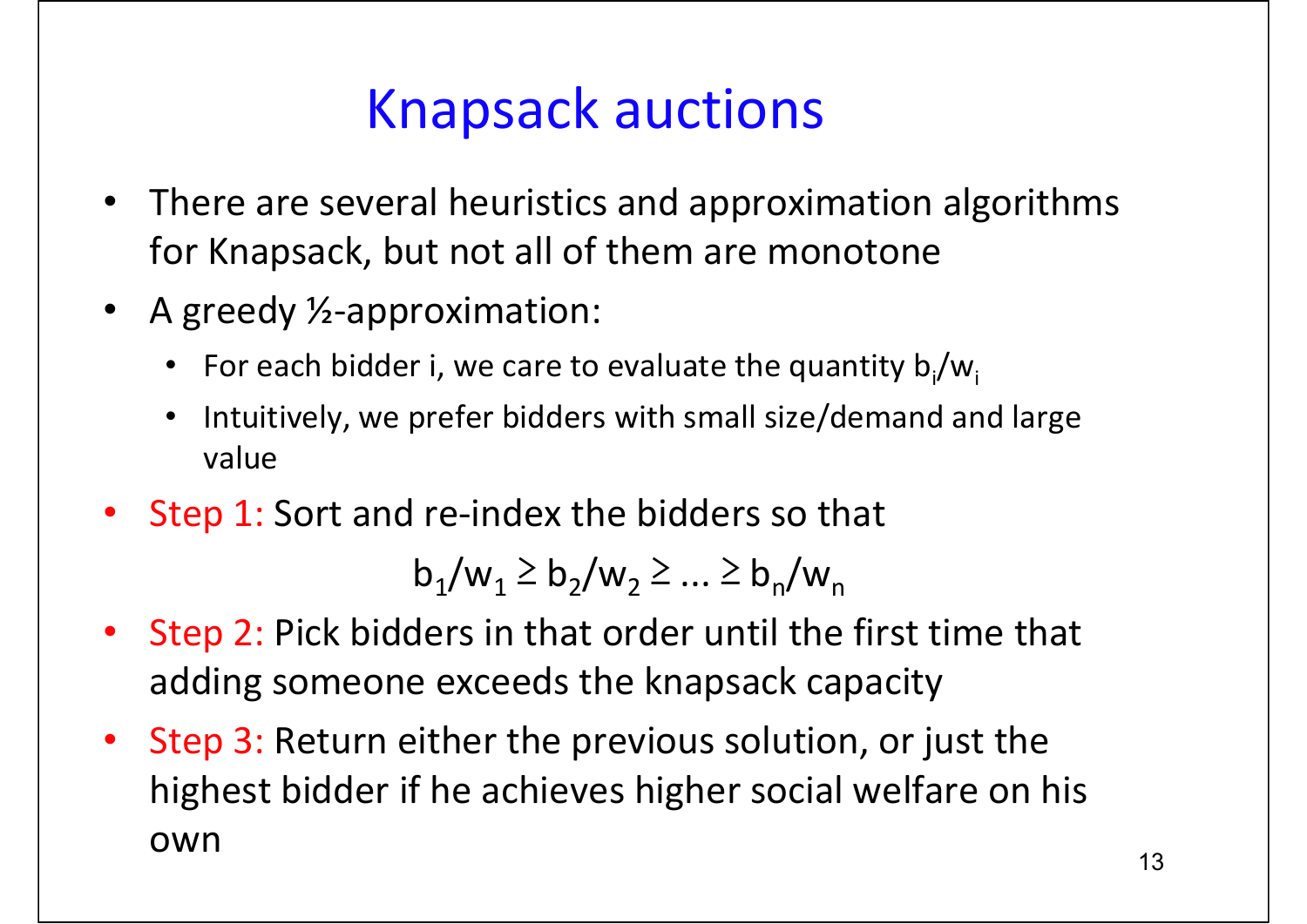- •Why do we need the last step?
- • Maybe there is <sup>a</sup> bidder with <sup>a</sup> very high value, but with <sup>a</sup> large demand as well
- $\bullet$ The algorithm may not select this bidder in the first steps
- $\bullet$  Step 3 ensures we do not miss out such highly‐valued bidders
- •• Claim: This algorithm is monotone
- $\bullet$  Theorem: Using Myerson's lemma, we can have <sup>a</sup> truthful polynomial time mechanism, that produces at least 50% of the optimal social welfare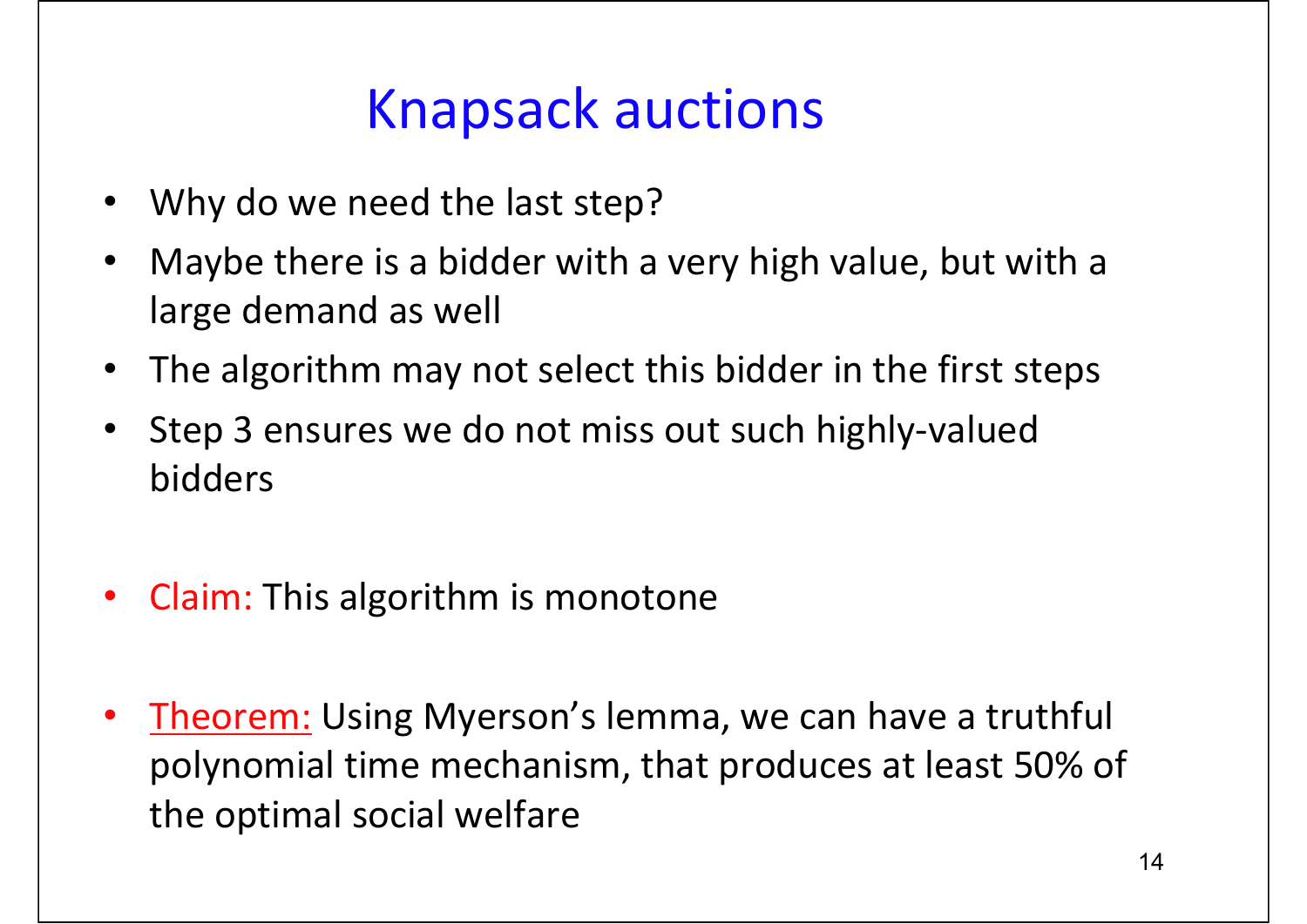Going further

•Knapsack also admits an FPTAS (Fully Polynomial Time Approximation Scheme)

- We can have a (1- $\varepsilon$ )-approximation for any constant  $\varepsilon > 0$ [Ibarra, Kim '75]
- But this is not a monotone algorithm

•[Briest, Krysta, Voecking '05]: A truthful FPTAS for Knapsack

•**Conclusion**: For a knapsack auction and any <sup>ε</sup>>0, we have <sup>a</sup> truthful mechanism that produces at least  $(1 - \varepsilon)$ -fraction of the optimal social welfare and runs in time polynomial in <sup>n</sup> and 1/<sup>ε</sup>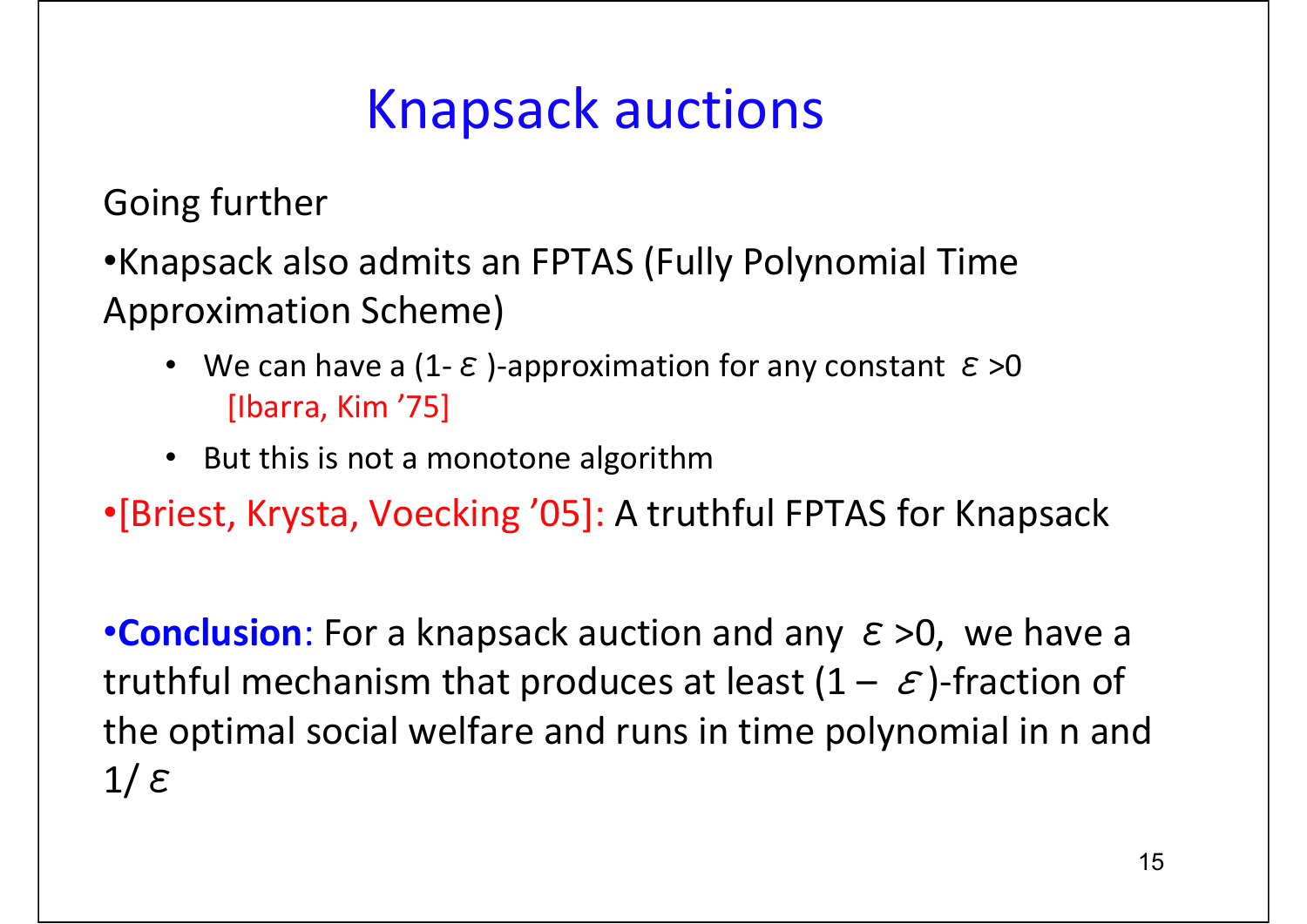### General Approach

Suppose we have <sup>a</sup> single‐parameter auction where the social welfare maximization problem is NP‐hard

 $\triangleright$  Check if any of the known approximation algorithms for the problem is monotone (usually not)

 $\triangleright$ If not, then try to tweak it so as to make it monotone (sometimes feasible)

 $\triangleright$  Or design a new approximation algorithm that is monotone (hopefully without worsening the approximation guarantee)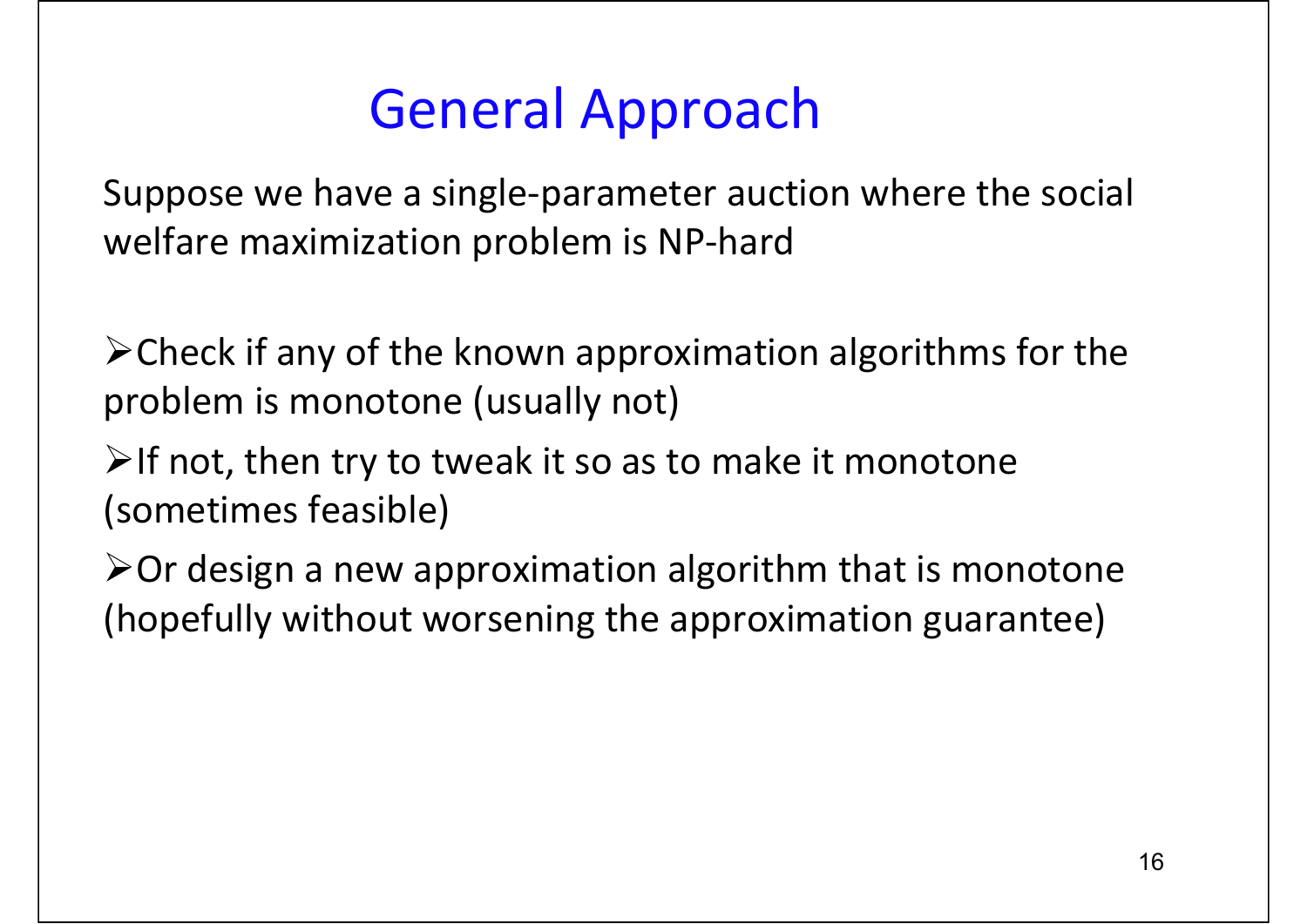A single‐paramerer auction with non‐identical items

- •The auctioneer has <sup>a</sup> set M of items for sale
- •Each bidder i is interested in acquiring <sup>a</sup> specific subset of items,  $\mathsf{S}_\mathsf{i}\subseteq\mathsf{M}$  (known to the mechanism)
	- If the bidder does not obtain  $S_i$  (or a superset of it), his value is 0
- •Each bidder submits a bid  $b_i$  for his value if he obtains the set
- $\bullet$ Motivated by certain spectrum auctions
- • Feasible allocations: the auctioneer needs to select winners who do not have overlapping sets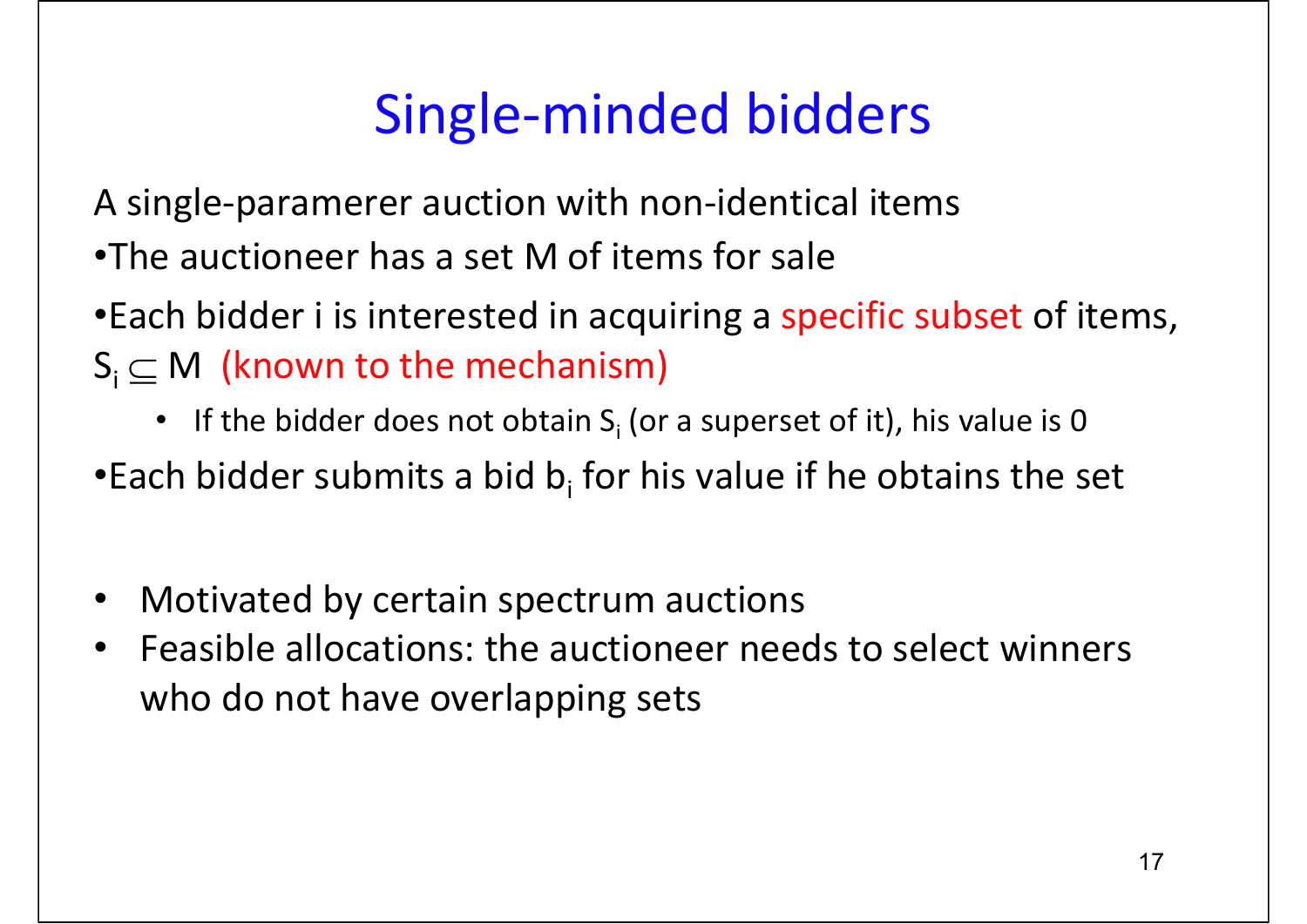#### Examples



- $\bullet$ • In the example above, the auctioneer can accept only 1 bidder as a winner
- $\bullet$ • In the example below, the auctioneer can accept up to 2 bidders as winners



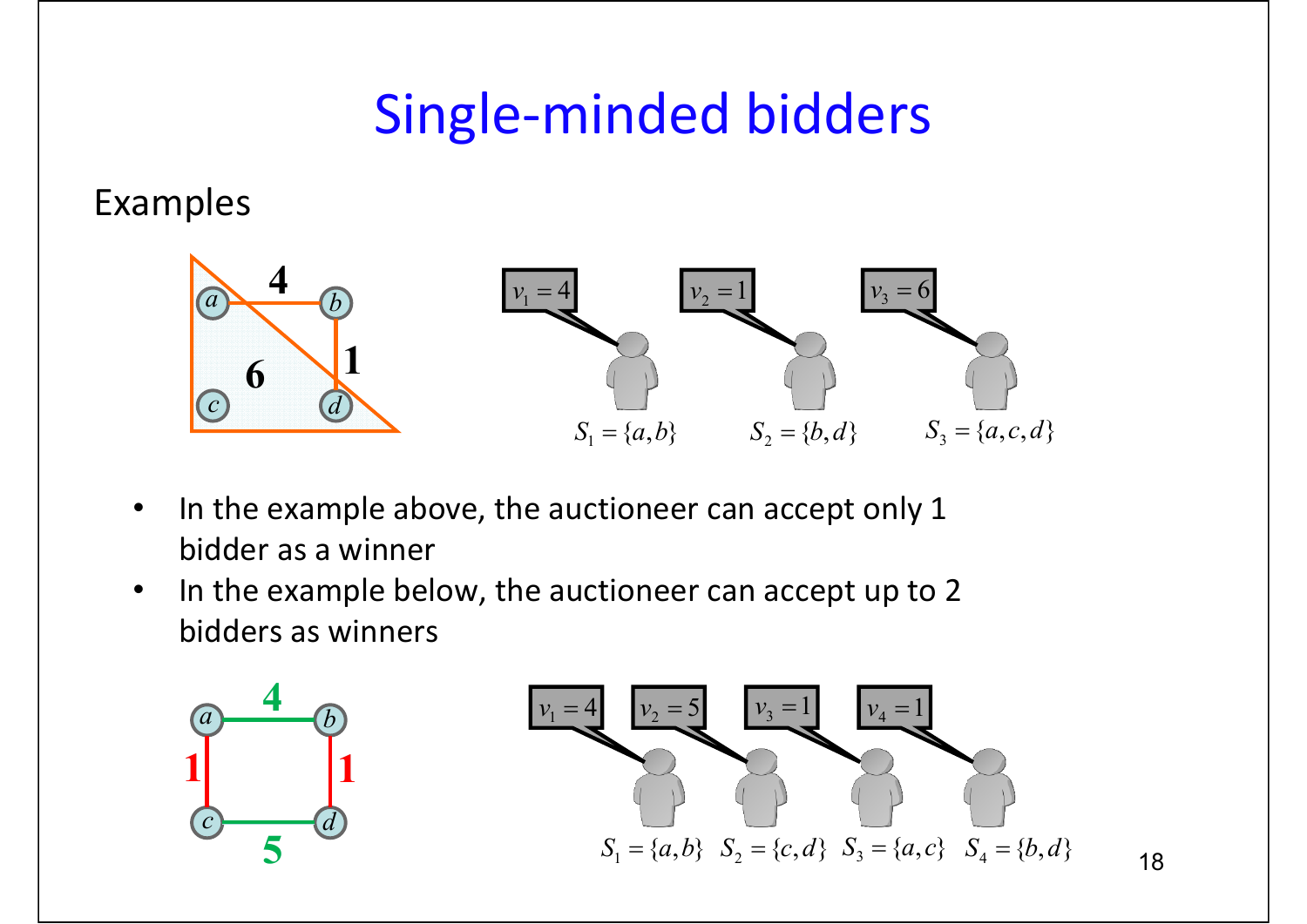Social welfare maximization:

- •Given the bids of the players, select <sup>a</sup> set of bidders with non‐ overlapping subsets, so as to maximize the sum of their bids
- •It contains the SET PACKING problem, hence NP‐hard
- •Actually it gets even worse w.r.t. approximation

Theorem [Sandholm '99]: Under certain complexity theory assumptions, we cannot have an algorithm with approximation factor better than 1/sqrt(m)

Q: Can we have <sup>a</sup> 1/sqrt(m)‐approximation?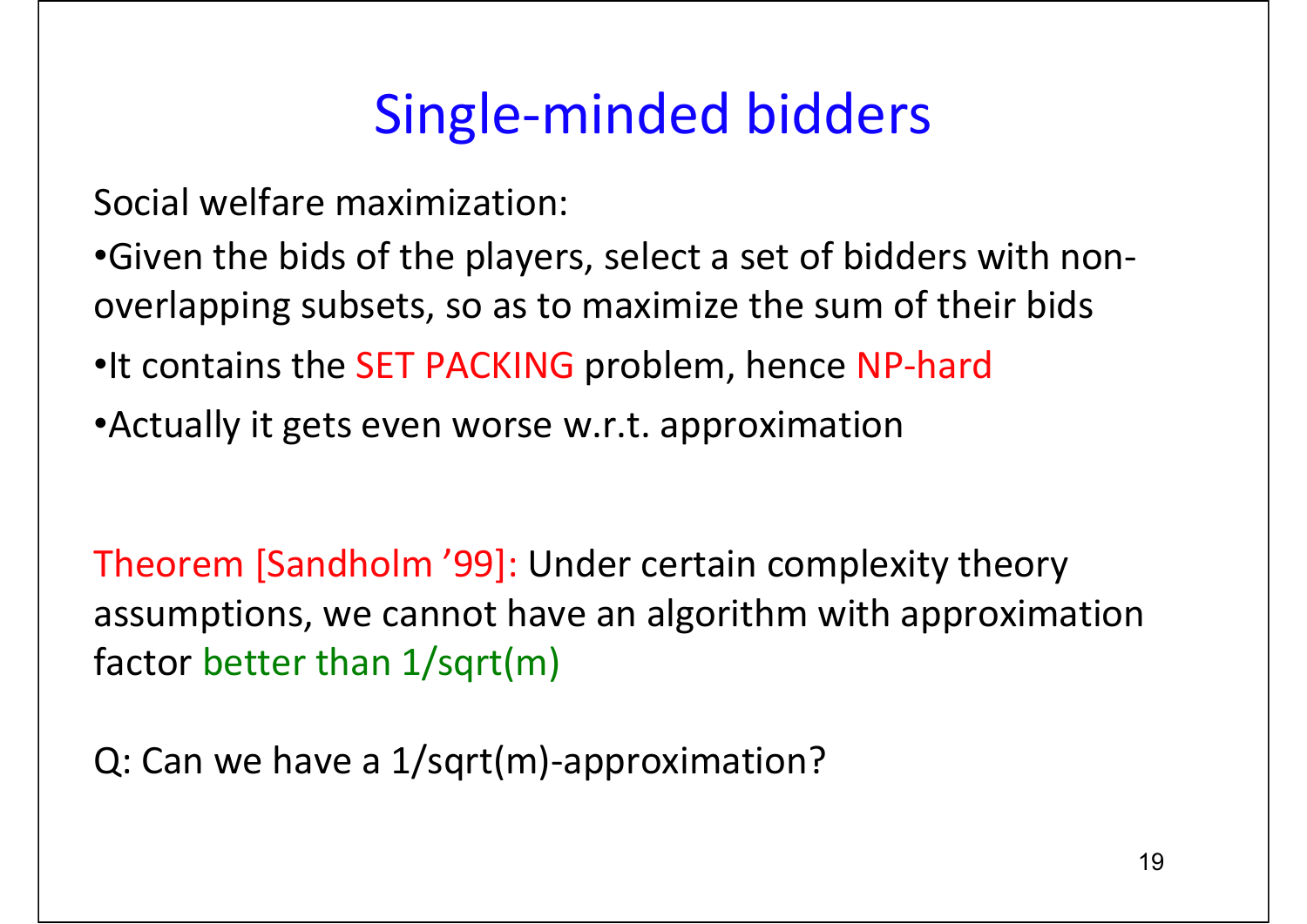### [Lehmann, O' Callaghan, Shoham '01]:

- •• Order the bidders in decreasing order of  $b_i$ /sqrt(si)
- • Accept each bidder in this order unless overlapping with previously accepted bidders
- •Payment i: largest bid *b<sub>i</sub>* for set *S<sub>i</sub>* with nonempty intersection with *Si .*

### •This algorithm achieves

- •1/sqrt(m)-approximation, where  $m = |M|$
- $\bullet$ • 1/d-approximation, where d = max<sub>i</sub> s<sub>i</sub>
- •Monotonicity and truthfulness.

Final conclusion: truthful polynomial time mechanism with the best possible approximation to the social welfare

 $s_i = |S_i|$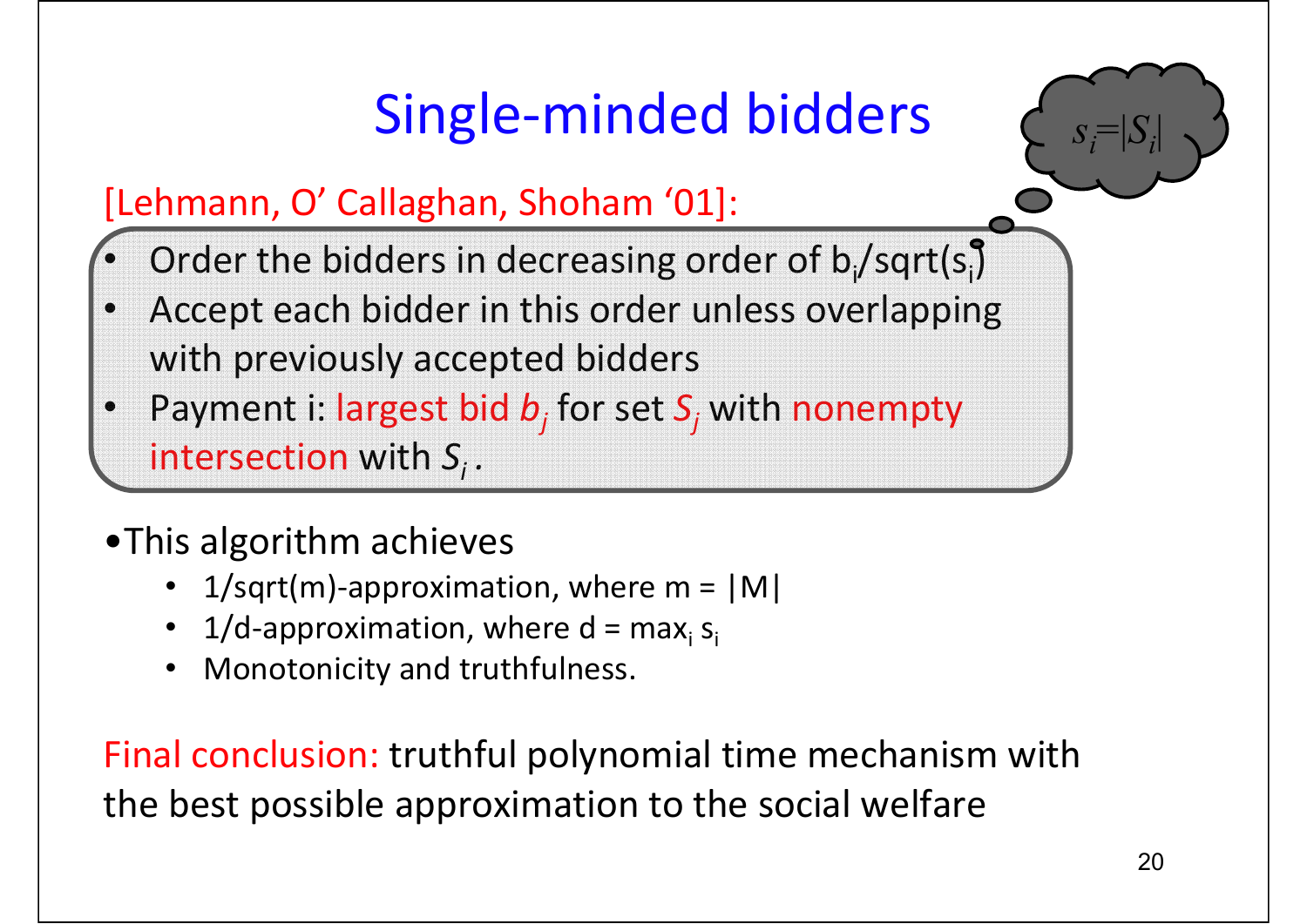

- •• Order the bidders in decreasing order of  $b_i$ /sqrt(s<sub>i</sub>)
- • Accept each bidder in this order unless overlapping with previously accepted bidders
- *A* algorithm's solution (set of indices accepted by Greedy) •O optimal solution (set of indices accepted by OPT)

Wlog. assume that  $O \cap A = \emptyset$ .

Partition O into  $O_i$ ,  $i \in A$ , s.t.  $j \in O_i$  if  $j \in O$  and  $S_i \cap S_j \neq \emptyset$ .

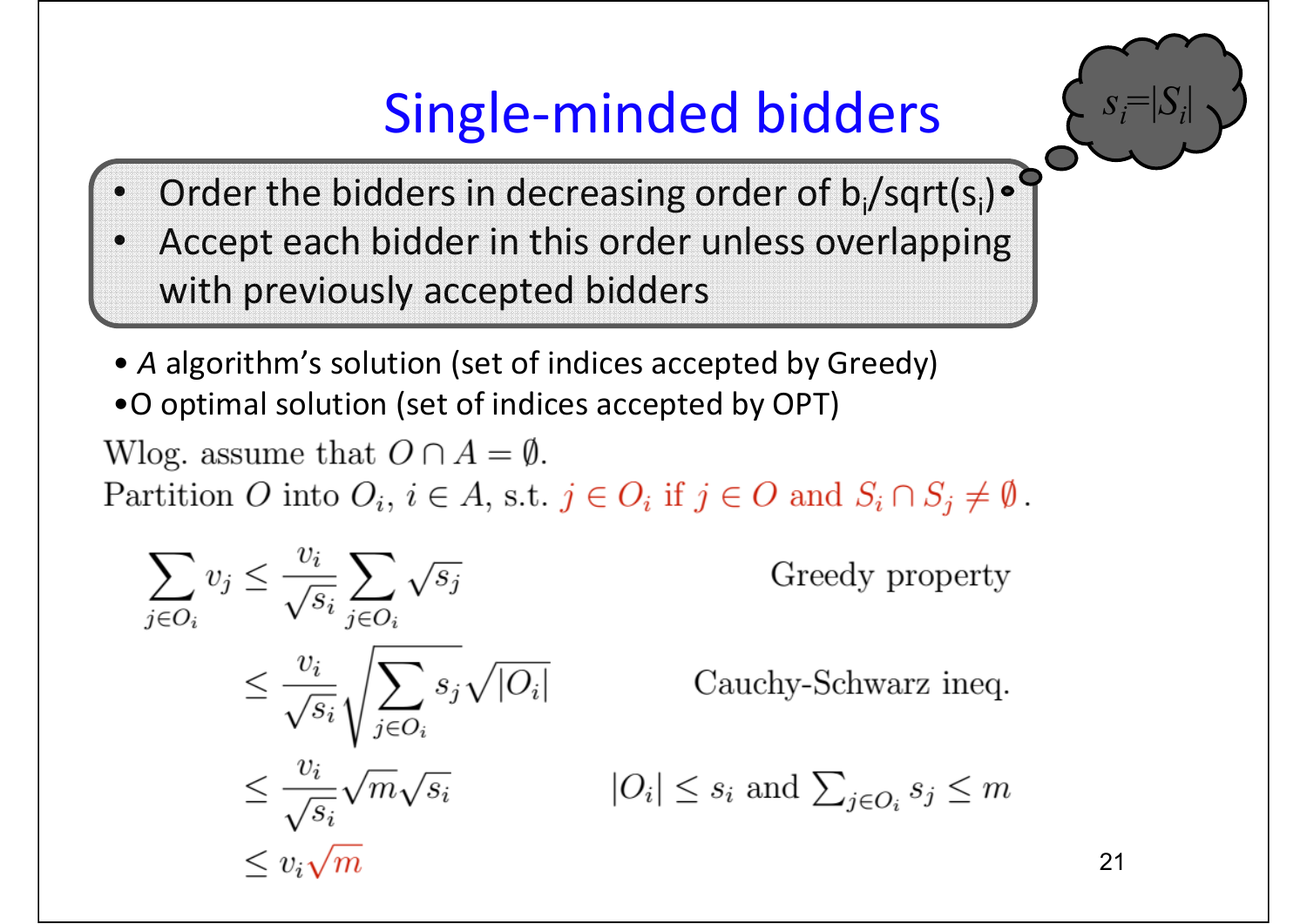# Quick Summary of Previous Lecture

- •**•** Single parameter bidders: private information of bidder i is single value  $v_i$ , expressed by bid b.
- $\bullet$  Myerson's Lemma: truthful mechanism iff monotone allocation, payments are uniquely determined (and virtually always easy to compute).
	- 2n<sup>d</sup> price / Vickrey auction is the **only** truthful single‐item auction.
	- Optimal is always monotone: if allocation problem is easy, we also get computational efficiency.
	- If allocation problem is hard, we seek monotone poly-time approximation algorithms.
	- $(1-1/k)$ -approximation in time  $O(n^{k+1})$  and FPTAS for Knapsack (with demand known).
	- Single-minded bidders / set packing: Greedy wrt b<sub>i</sub>/sqrt(s<sub>i</sub>) is monotone and O(sqrt(m))‐approximation (best possible approximation in polynomial time). 22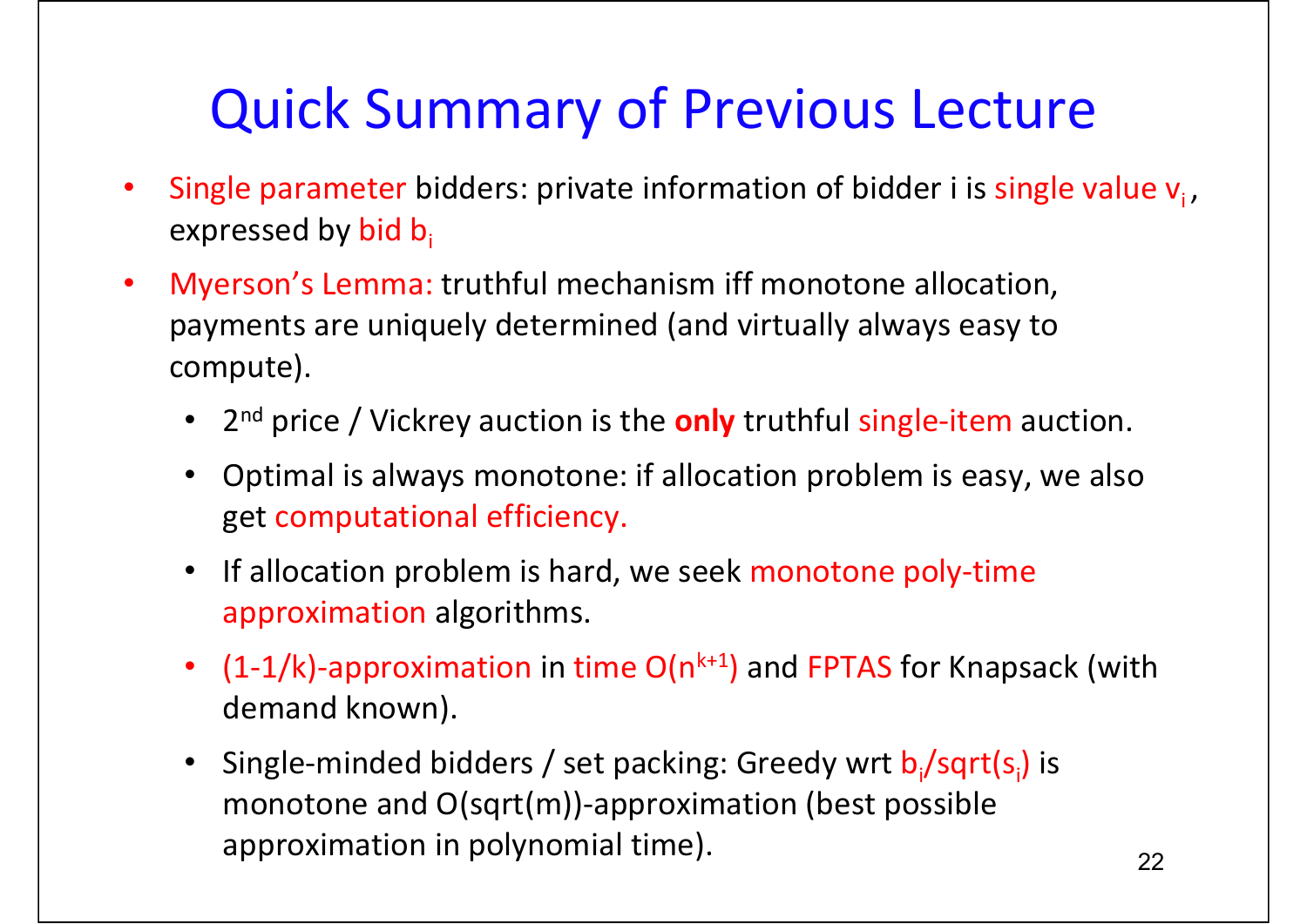**Multi‐dimensional Bidders / Combinatorial Auctions**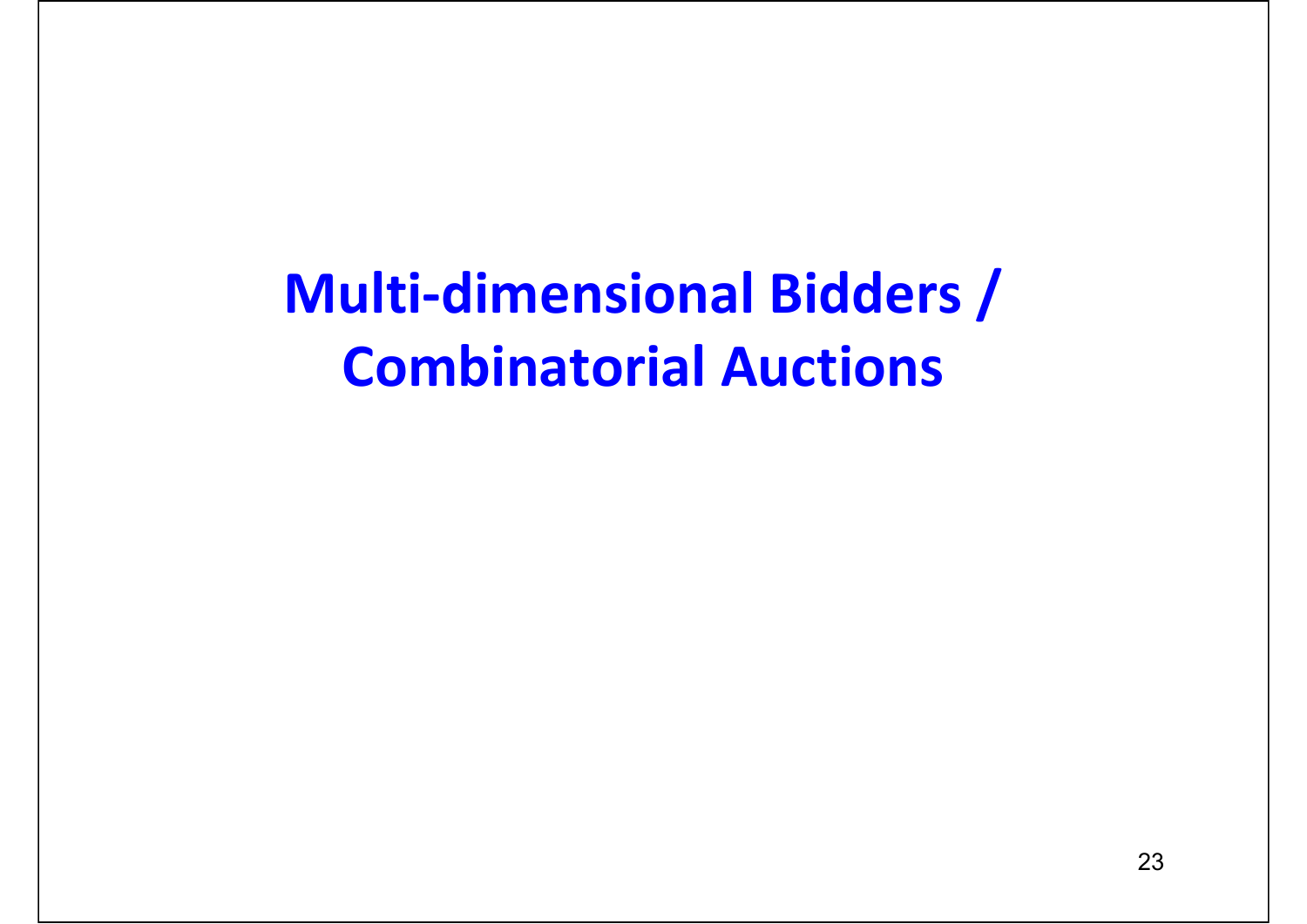#### Set of players  $N = \{1, 2, ..., n\}$

### Set of indivisible goods  $M = \{1, 2, ..., m\}$









The model







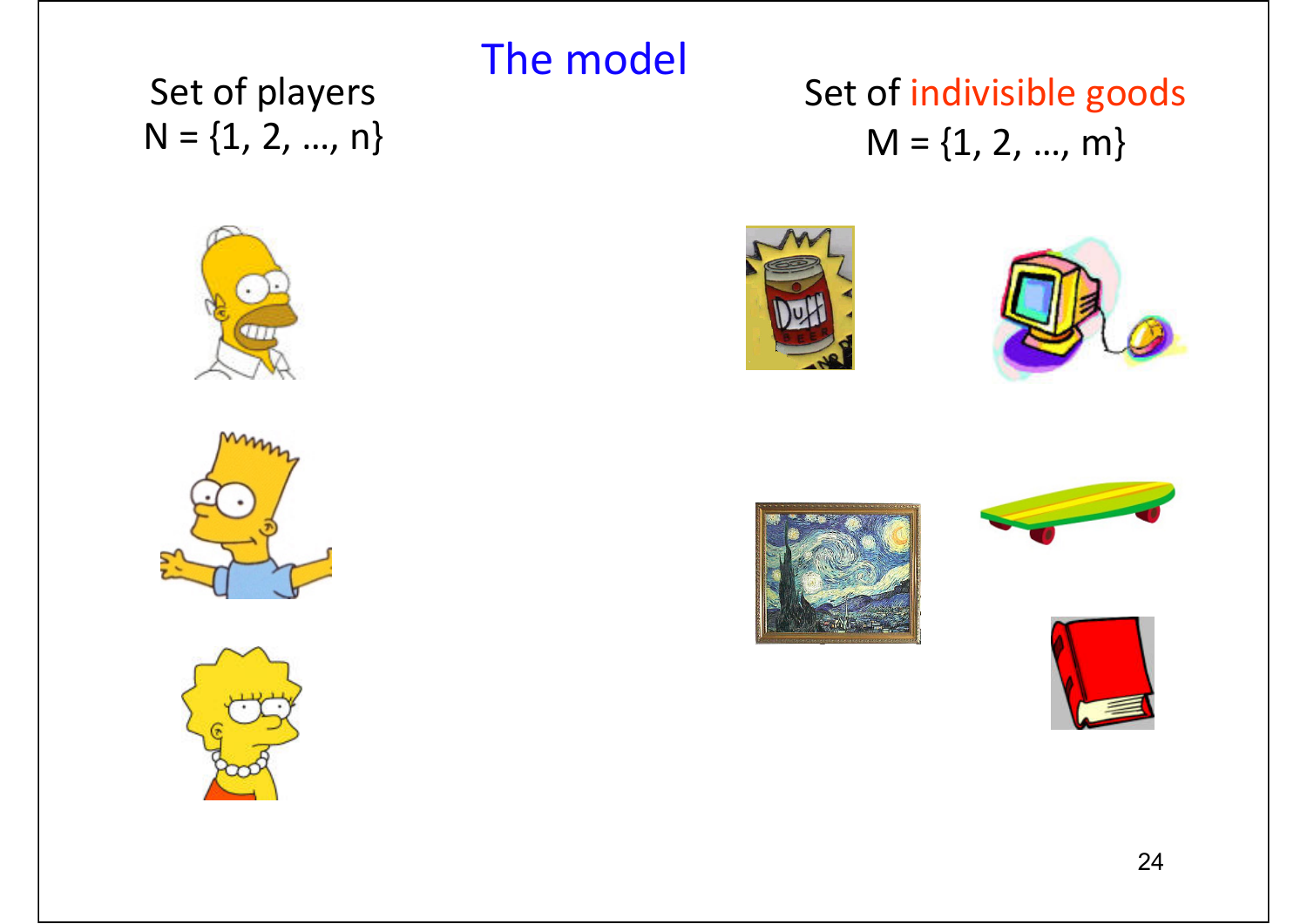## Combinatorial Auctions

- Any auction with multiple items for sale
- $\bullet$  The players may be allowed to express interest / bids on various combinations of goods
- In practice very active field within the last 10‐15 years
	- Spectrum licences
	- The FCC incentive auction:
		- https://www.fcc.gov/about-fcc/fccinitiatives/incentive‐auctions
	- Transportation routes
	- Logistics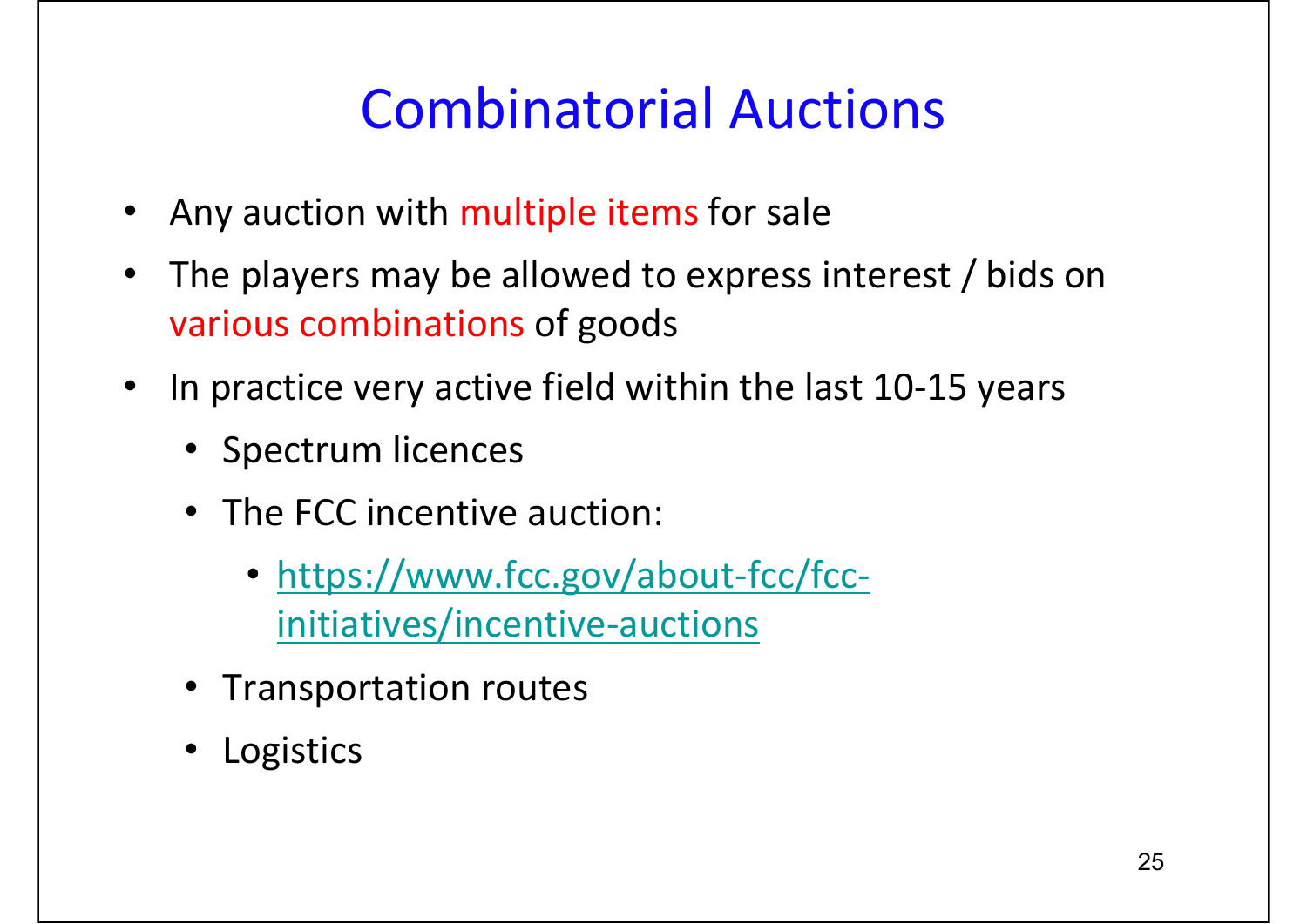### Combinatorial auctions

- In practice, it seems economically more efficient and profitable to sell the items **together** than have <sup>a</sup> separate auction for each good
- $\bullet$  Main challenges:
	- Algorithmic: How shall we design the allocation rule (especially if we have many overlaps in what the players want the most)?
	- Game‐theoretic: Can we generalize Myerson's lemma to get truthful mechanisms?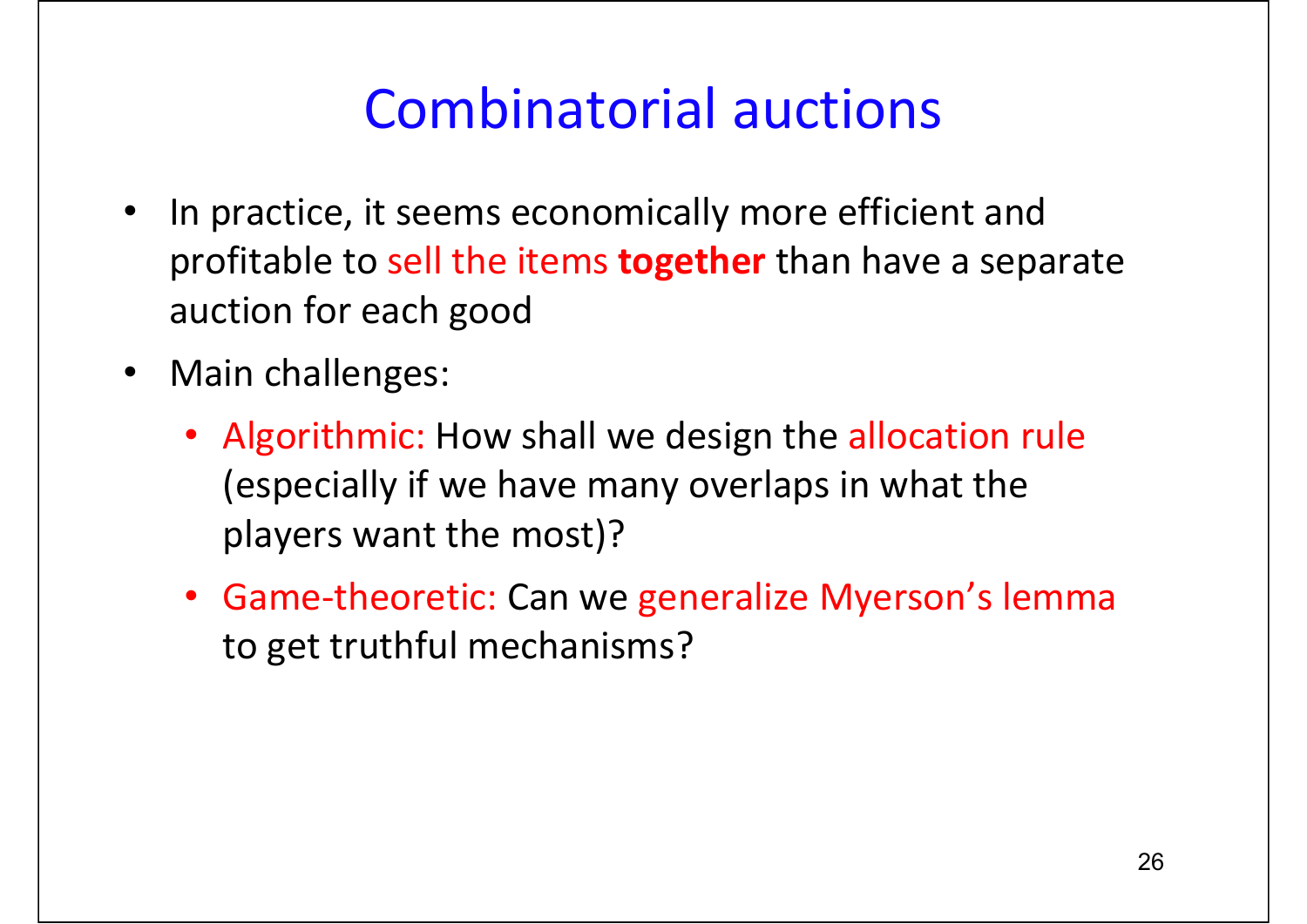## Valuation functions

- So far we studied settings where a single parameter  $v_i$ determined all the information we needed for <sup>a</sup> player
- $\bullet$  Most general scenario: consider that each player has <sup>a</sup> valuation function defined for every subset of the items
- $v_i : P(M) \rightarrow R$ 
	- where  $P(M)$  = powerset of M (all subsets of M)
	- For every S  $\subseteq$  M,
		- --  $v_i(S)$  = utility derived for player i if he acquires set S

= maximum amount willing to pay for acquiring S

• We always assume **monotonicity** ("free‐disposal"): for all T  $\subseteq$  S,  $\mathsf{v}_{\mathsf{i}}(\mathsf{T}) \leq \mathsf{v}_{\mathsf{i}}(\mathsf{S})$ .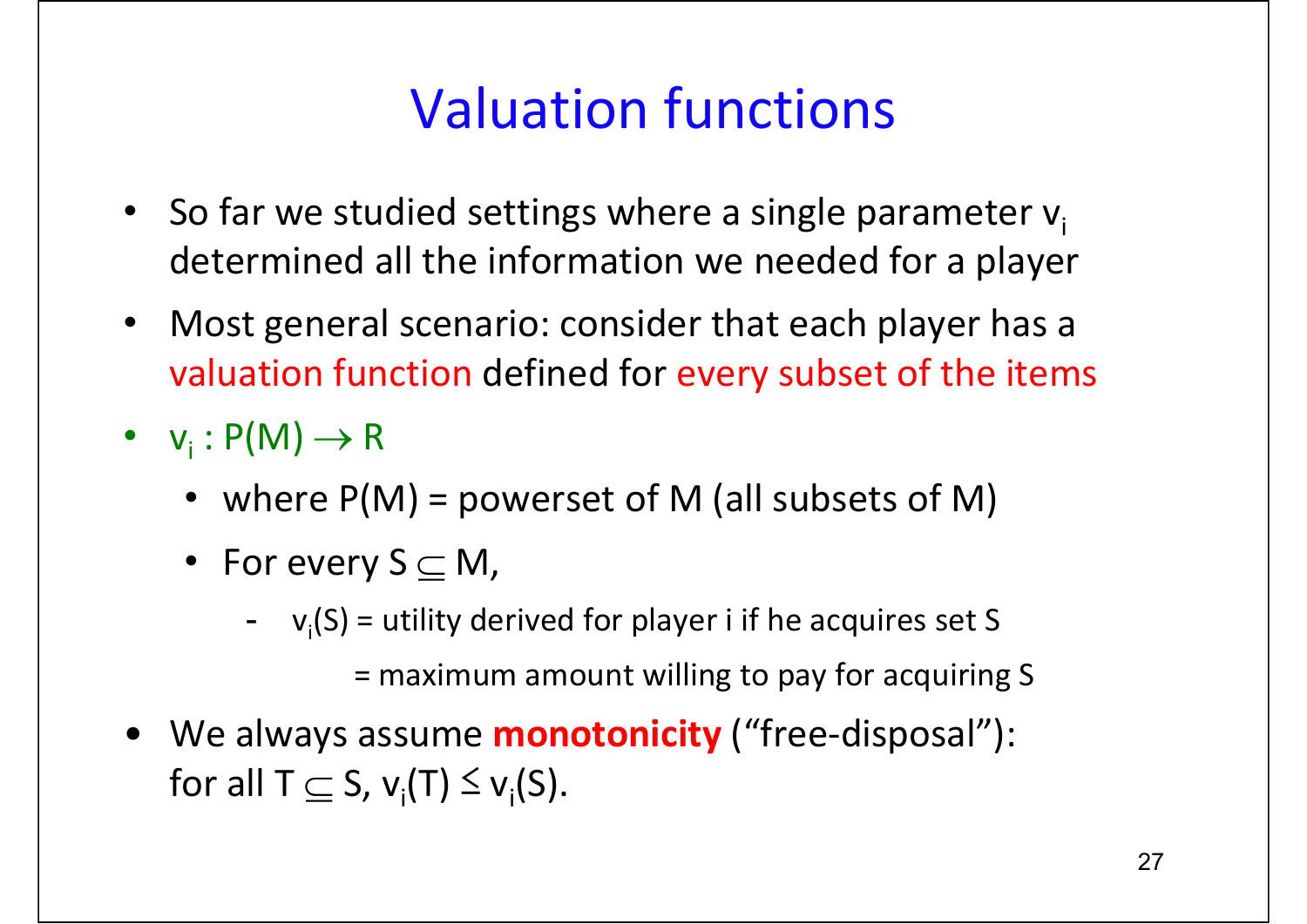### **Additive valuation functions**

- •For every S  $\subseteq$  M,  $\mathsf{v}_{\mathsf{i}}(\mathsf{S})$  =  $\varSigma$   $_{\mathsf{j}\in\mathsf{S}}$   $\mathsf{v}_{\mathsf{i}\mathsf{j}}$ 
	- where  $v_{ij}$  = utility of acquiring item j
- •Hence, the function can be completely determined by specifying the vector  $(v_{i1}, v_{i2}, ..., v_{im})$

•m parameters for each bidder

- •In such cases, the goods can be auctioned independently:
	- The value of an item is not affected by other items that a bidder may have already obtained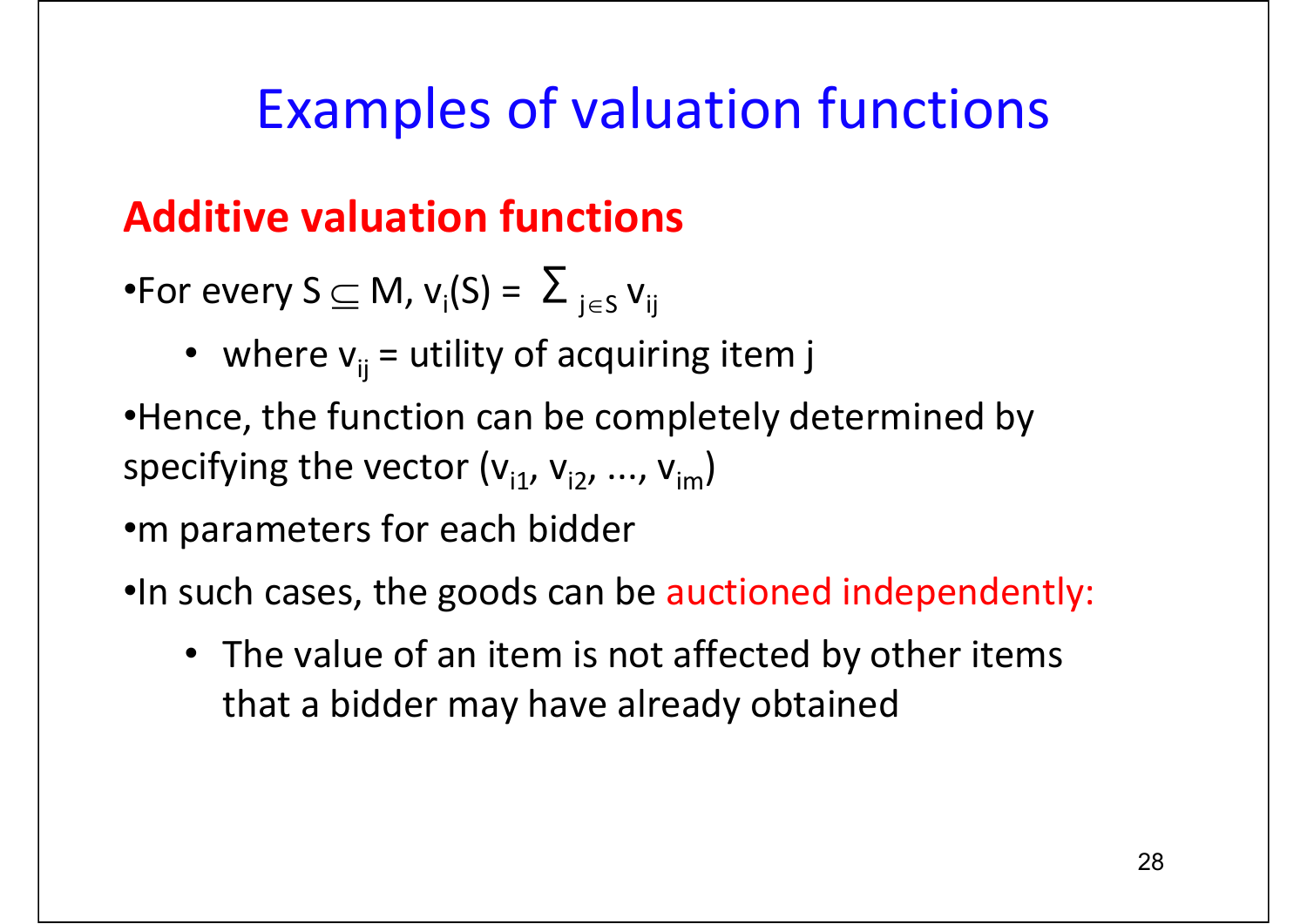- $\bullet$ • In practice, the items may be interrelated with each other and additive valuations are not appropriate
- The value they add to <sup>a</sup> player may depend on the other items that the player has
- The items may exhibit
	- • **Complementarity**: some items may be valuable only when they are sold together with other items (e.g. left and right shoe)
	- $\bullet$  **Substitutability:** some items may be of similar type and should not be sold together to the same player (e.g. 2 cars with the same features)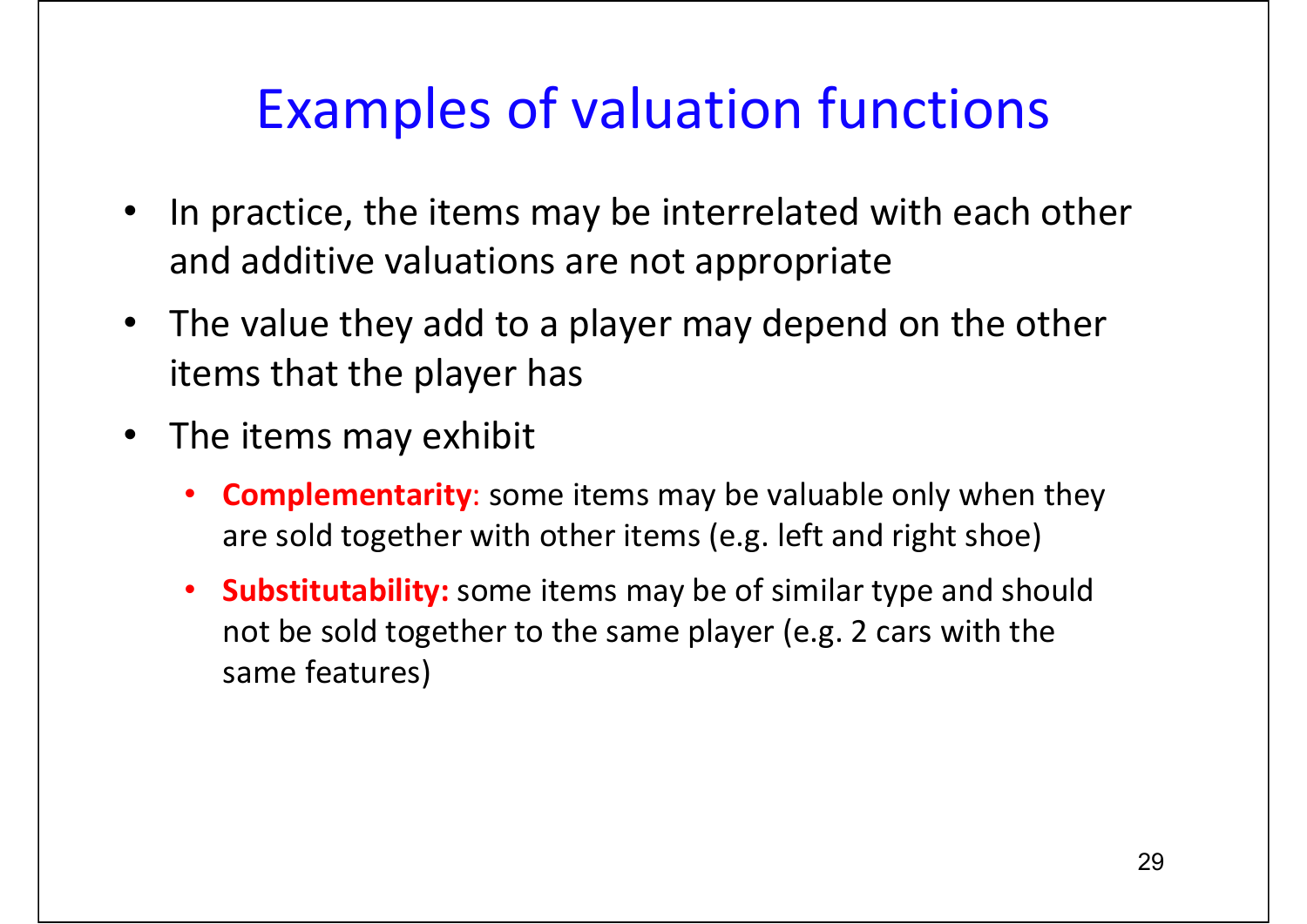### **Subadditive functions**

- •For any 2 disjoint subsets S  $\subseteq$  M, T  $\subseteq$  M,  $v_i(S \cup T) \le v_i(S) + v_i(T)$
- •In this case, we have substitutability among the goods
- •They are also called complement-free functions (since we do not have complementarity)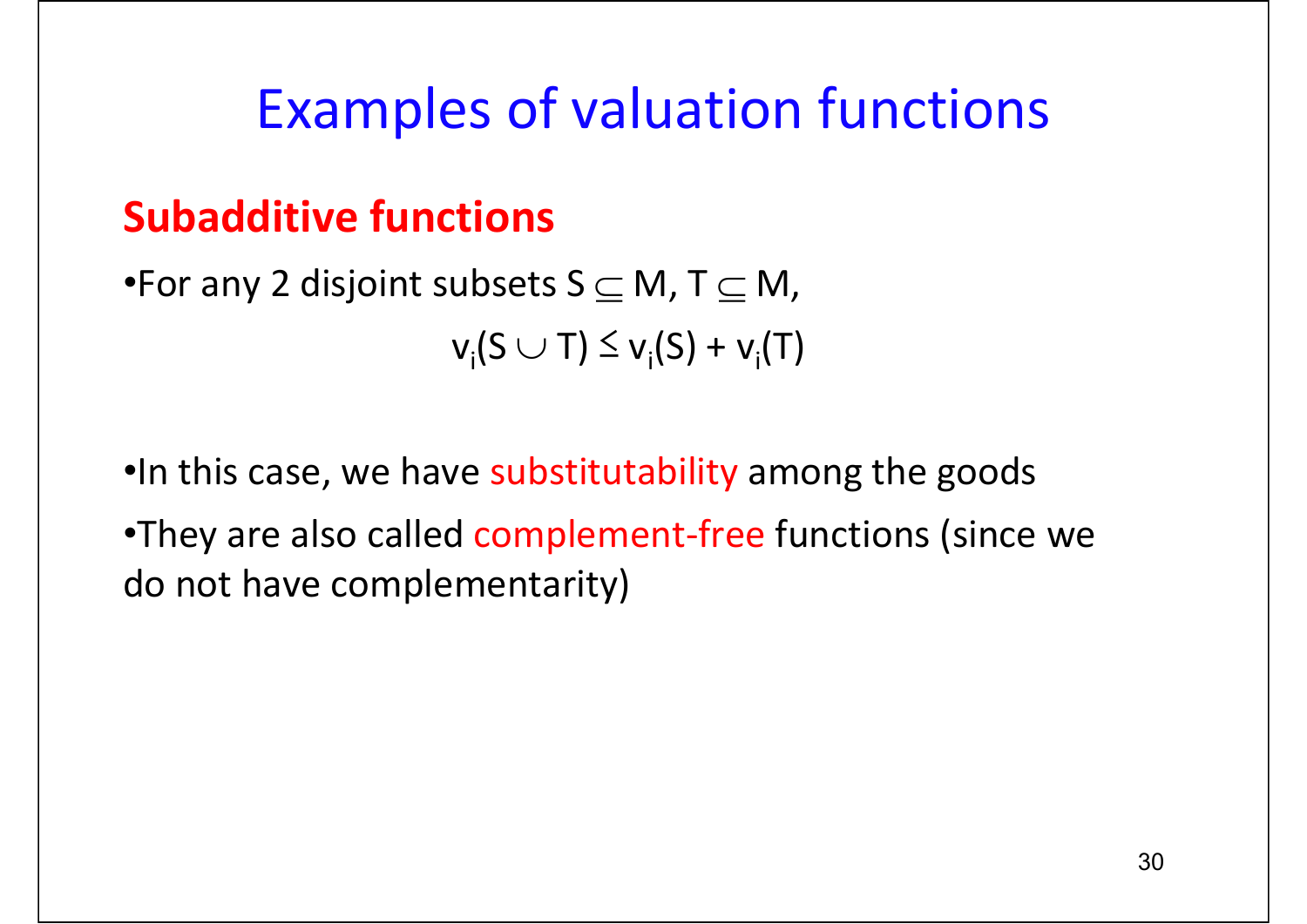### **Submodular functions**

For any 2 subsets S, T, with S  $\subseteq$  T  $\subseteq$  M, and for every j  $\not\in$  T

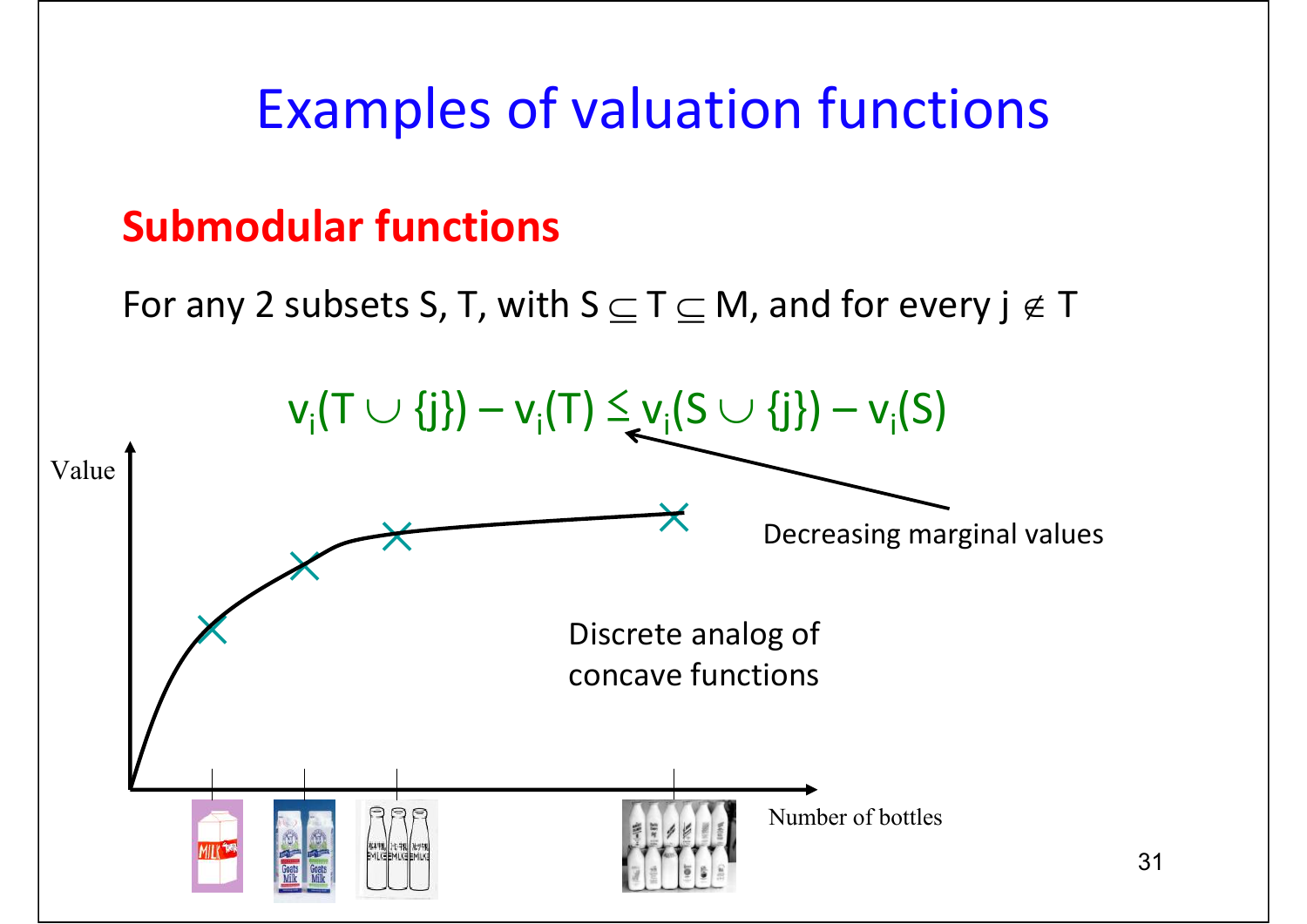- $\bullet$ • Submodular functions form a special class of subadditive valuations
- $\bullet$ Hence, they also do not exhibit complementarity
- •They play a key role in micro-economic theory
- $\bullet$  Expressing the fact that utility gets "saturated" as we keep allocating substitutes to the same player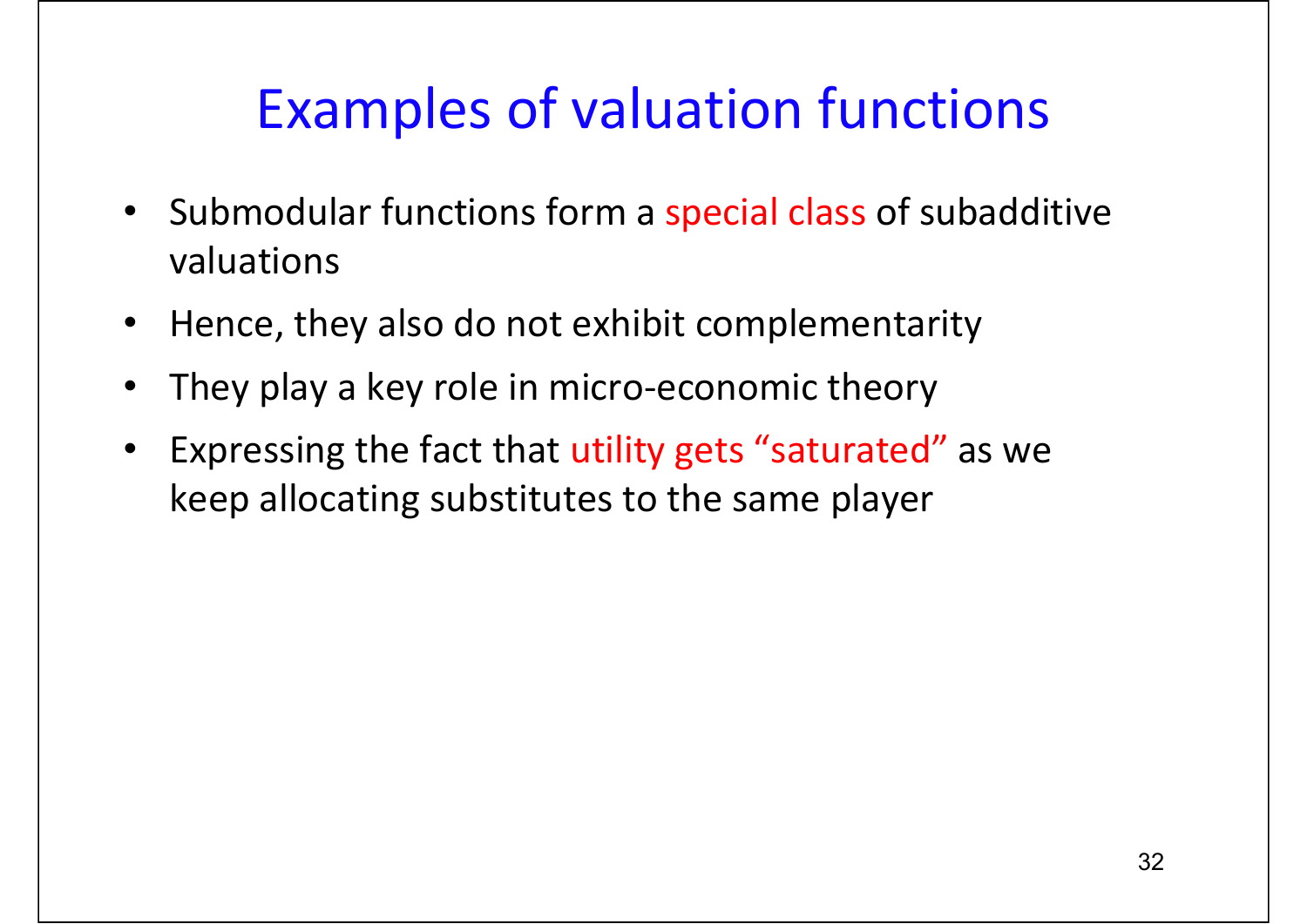### **Symmetric submodular**

- • Special case of submodular functions, where all goods are identical
	- • Hence, the final utility depends only on how many items the player receives
- •Applicable for multi-unit auctions
	- E.g., auctions for government bonds fall under this framework
- • For k identical items, such functions can be represented by <sup>a</sup> vector of k marginal values
	- $(m_i(1), m_i(2),..., m_i(k))$  with  $m_i(j) \ge m_i(j+1)$
	- Г ■ Where  $m_i(j)$  = additional utility to the player for obtaining the j-th unit, if the player already has j‐1 units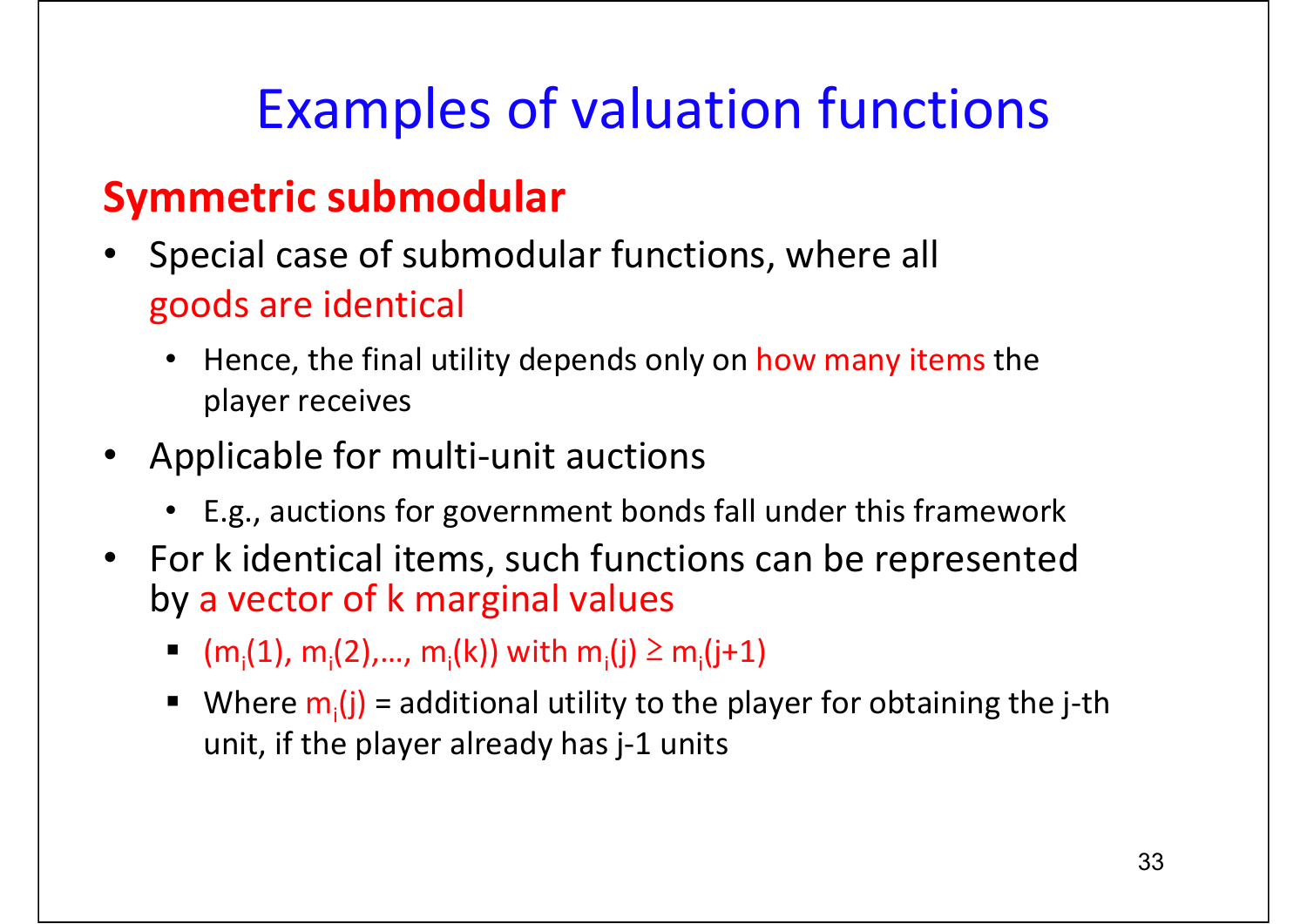### **Superadditive functions**

•For any 2 disjoint subsets S  $\subseteq$  M, T  $\subseteq$  M,  $v_i(S \cup T) \ge v_i(S) + v_i(T)$ 

- •In this case, we have complementarity
- •For example, the items may not have any value if they are sold on their own, but only when sold in bundles with other goods
	- Single‐minded bidders fall under this class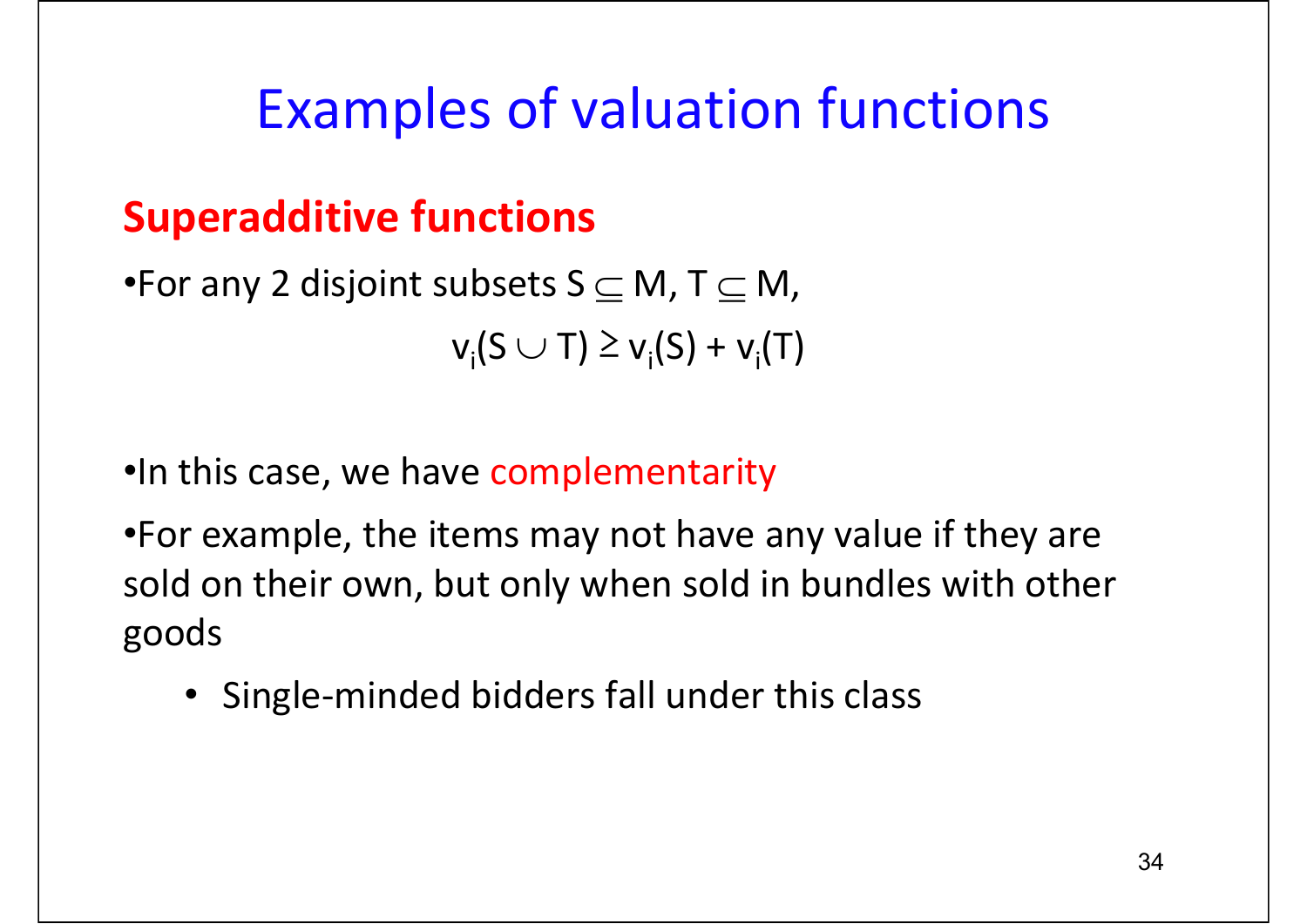# Relations between different classes of valuation functions

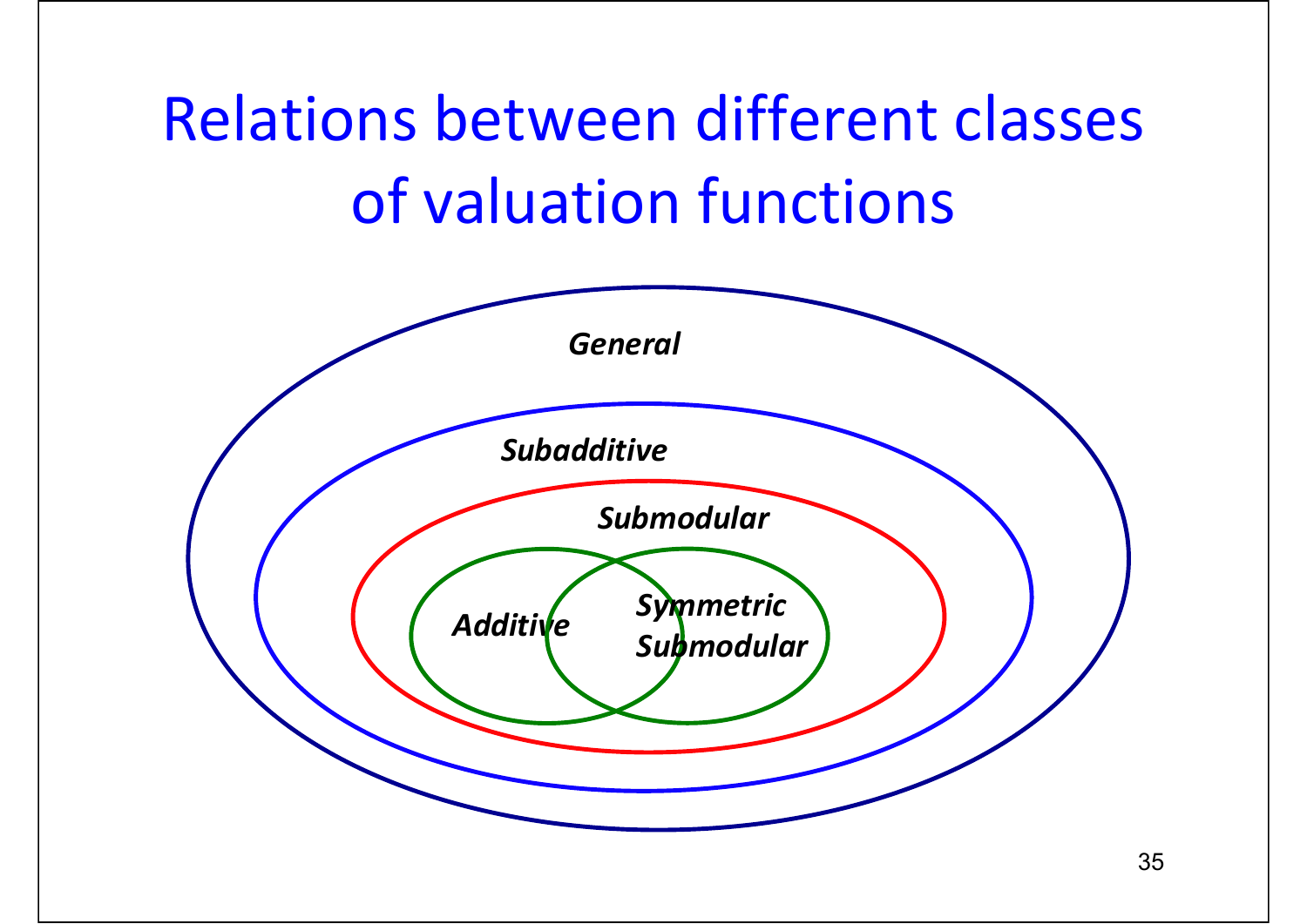### Social Welfare Maximization

- •Need to define social welfare in this more general setting
- •• Definition: Let  $S = (S_1, S_2, ..., S_n)$  be an allocation of the items to the players, where  $S_i$  = subset assigned to player i. Then the social welfare derived from S is

 $SW(S) = \sum_{i} v_i(S_i)$ 

### The SWM problem (Social Welfare Maximization): Input: The valuation functions of the players (how?) <u>Output:</u> Find an allocation  $S^* = (S_1, S_2, ..., S_n)$  that produces the highest possible social welfare:

SW(**S**\*) ≥ SW(**S**) for any other allocation **S**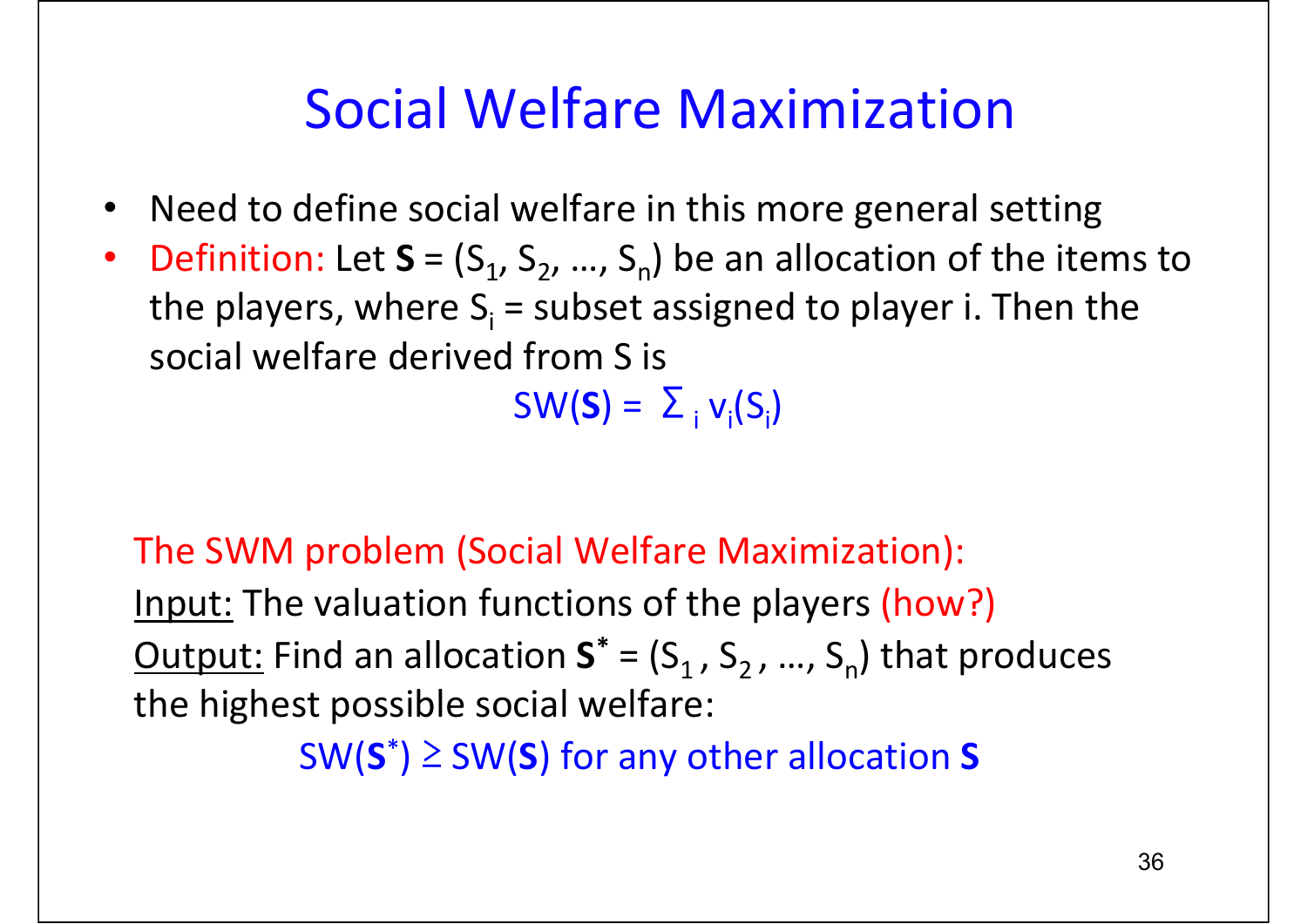### Integer Programming Formulation

$$
\max \sum_{i,S} x_{i,S} v_i(S) \qquad \min \sum_{j \in [m]} p_j + \sum_{i \in [n]} u_i
$$
\n
$$
\sum_{S} x_{i,S} \le 1 \qquad \forall i \in [n] \qquad \qquad u_i \ge v_i(S) - \sum_{j \in S} p_j \qquad \forall i, S
$$
\n
$$
\sum_{i,S:j \in S} x_{i,S} \le 1 \qquad \forall j \in [m] \qquad \qquad p_j \ge 0 \qquad \qquad \forall j \in [m]
$$
\n
$$
u_i \ge 0 \qquad \qquad \forall i \in [n]
$$

• *pj* is the price of item *j* and  $u_{_I}$  is the utility of bidder i

$$
u_i = \max_{S} \{ v_i(S) - p(S) \}
$$

- Complementary slackness: in optimal solution (assuming integrality), each bidder gets <sup>a</sup> utility maximizing set and each item with positive price is allocated.
- Optimal solutions, if integral, correspond to equilibrium!  $_{37}$ •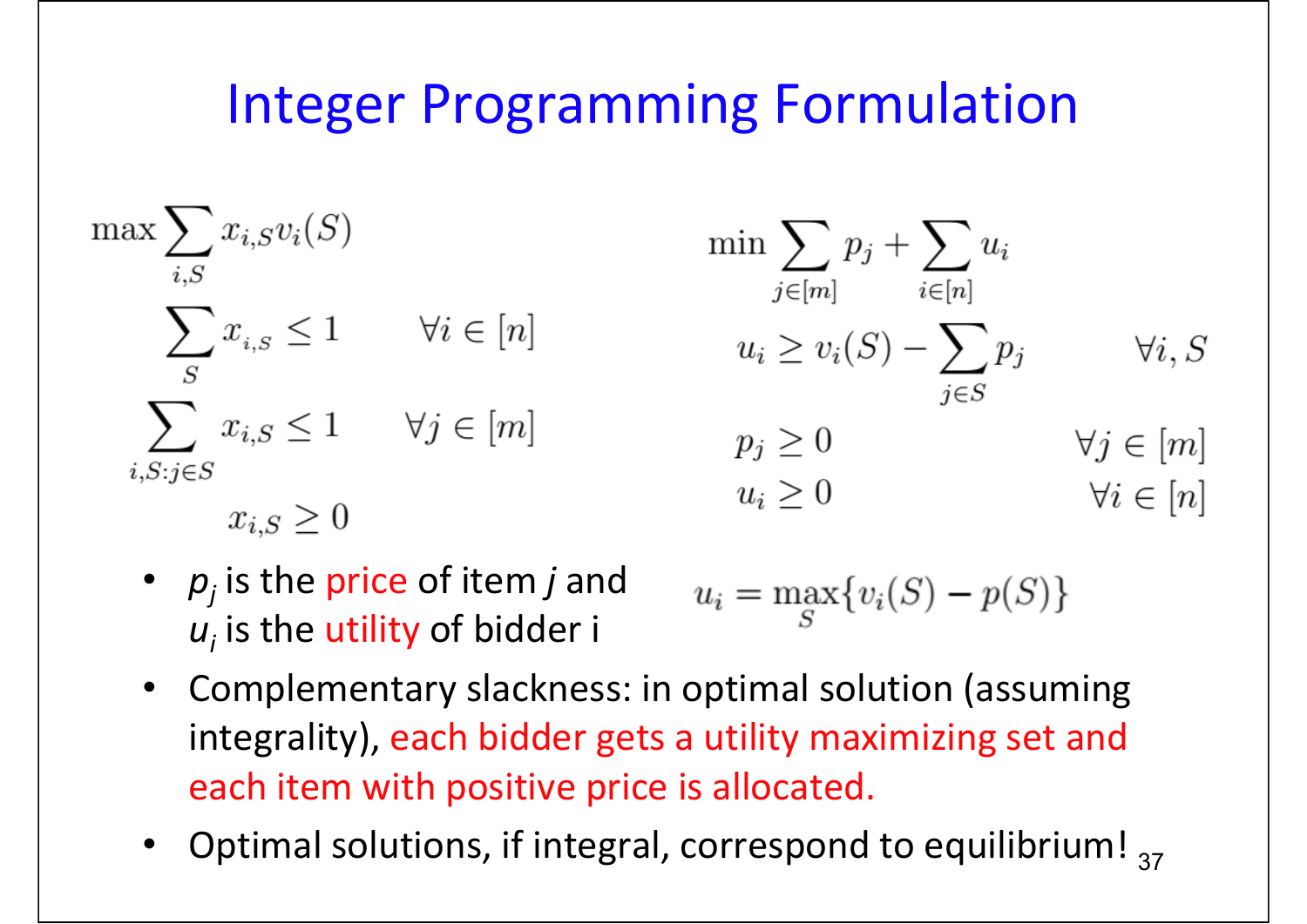# Walrasian (Competitive) Equilibrum

- • **Competitive (Walrasian) equilibrium** is price vector  $\mathbf{p} = (\mathbf{p}_1, ..., \mathbf{p}_m)$  and allocation S **\*** $^{*}$  = (S<sub>1</sub>, …, S<sub>m</sub>) such that
	- $v_i(S_i) p(S_i) \ge v_i(S) p(S)$ , for any subset S of items.
	- Every item j with  $p_j > 0$  is allocated.
- $\bullet$  Example: two bidders Alice and Bob, two items x and y.
	- Alice has value 2 for x, y and x+y, 0 for empty set.
	- Bob has value 4 for x+y and 0 for anything else.
	- $p_x$  $= p_{y}$ = 2, Alice nothing, Bob x+y is equilibrium.
	- If Bob had value 3 for x+y and 0 for anything else, Walrasian equilibrium does **not** exist!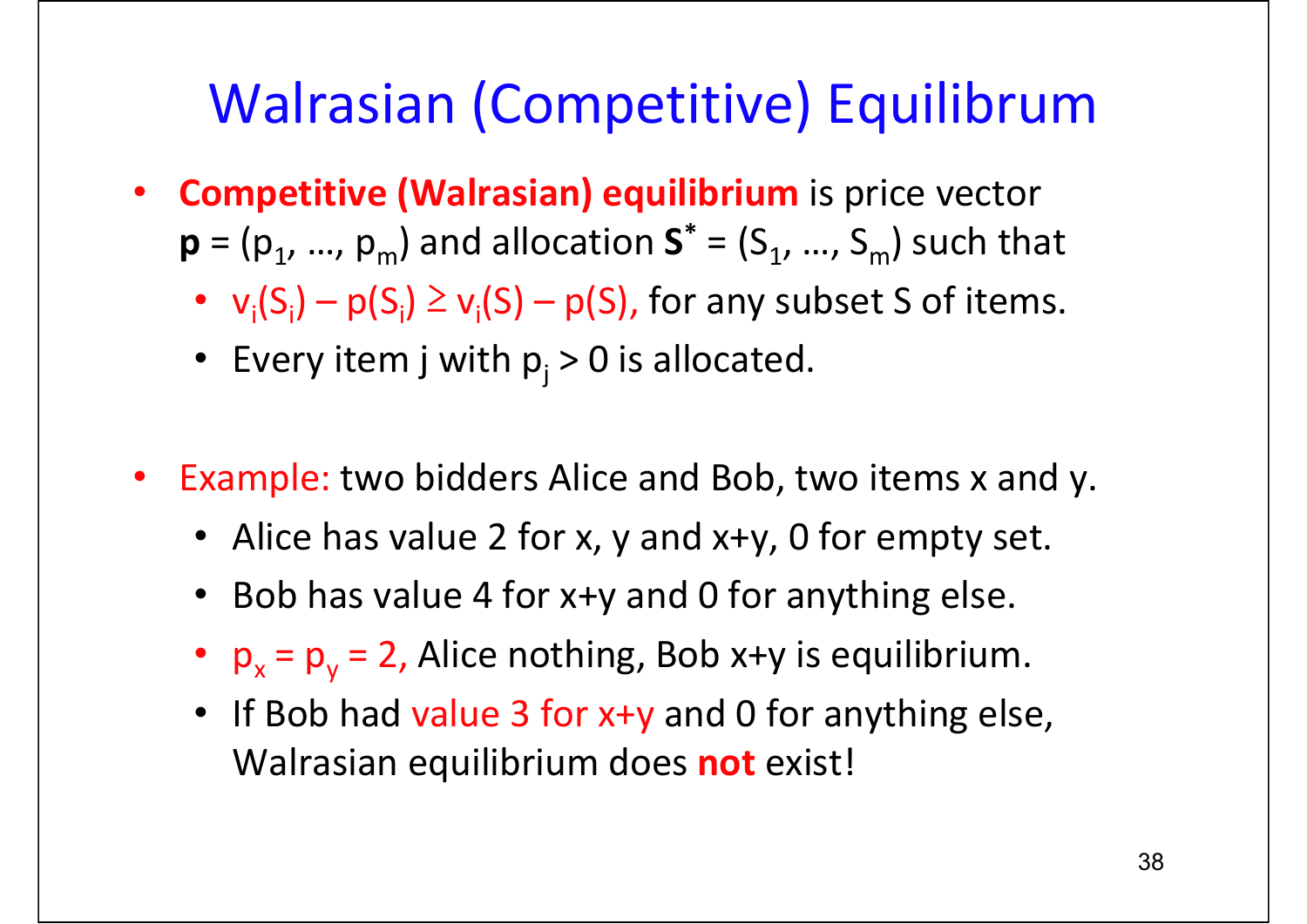## Walrasian (Competitive) Equilibrum

- **Competitive (Walrasian) equilibrium** is price vector  $\mathbf{p} = (\mathbf{p}_1, ..., \mathbf{p}_m)$  and allocation S **\*** $^{*}$  = (S<sub>1</sub>, …, S<sub>m</sub>) such that
	- $v_i(S_i) p(S_i) \ge v_i(S) p(S)$ , for any subset S of items.
	- Every item j with  $p_j > 0$  is allocated.
- $\bullet$  **First Welfare Theorem:** (If exists,) Walrasian equilibrium maximizes social welfare, even among fractional solutions.

For any feasible (fractional) solution  $x_{i,S}$ , for any bidder i,

$$
v_i(S_i) - \sum_{j \in S_i} p_j \ge \sum_S x_{i,S} \left( v_i(S) - \sum_{j \in S} p_j \right) \tag{1}
$$

by first condition and because  $\sum_{S} x_{i,S} \leq 1$ .

• We sum up (1) and observe that sums of prices cancel out, because allocations must be disjoint.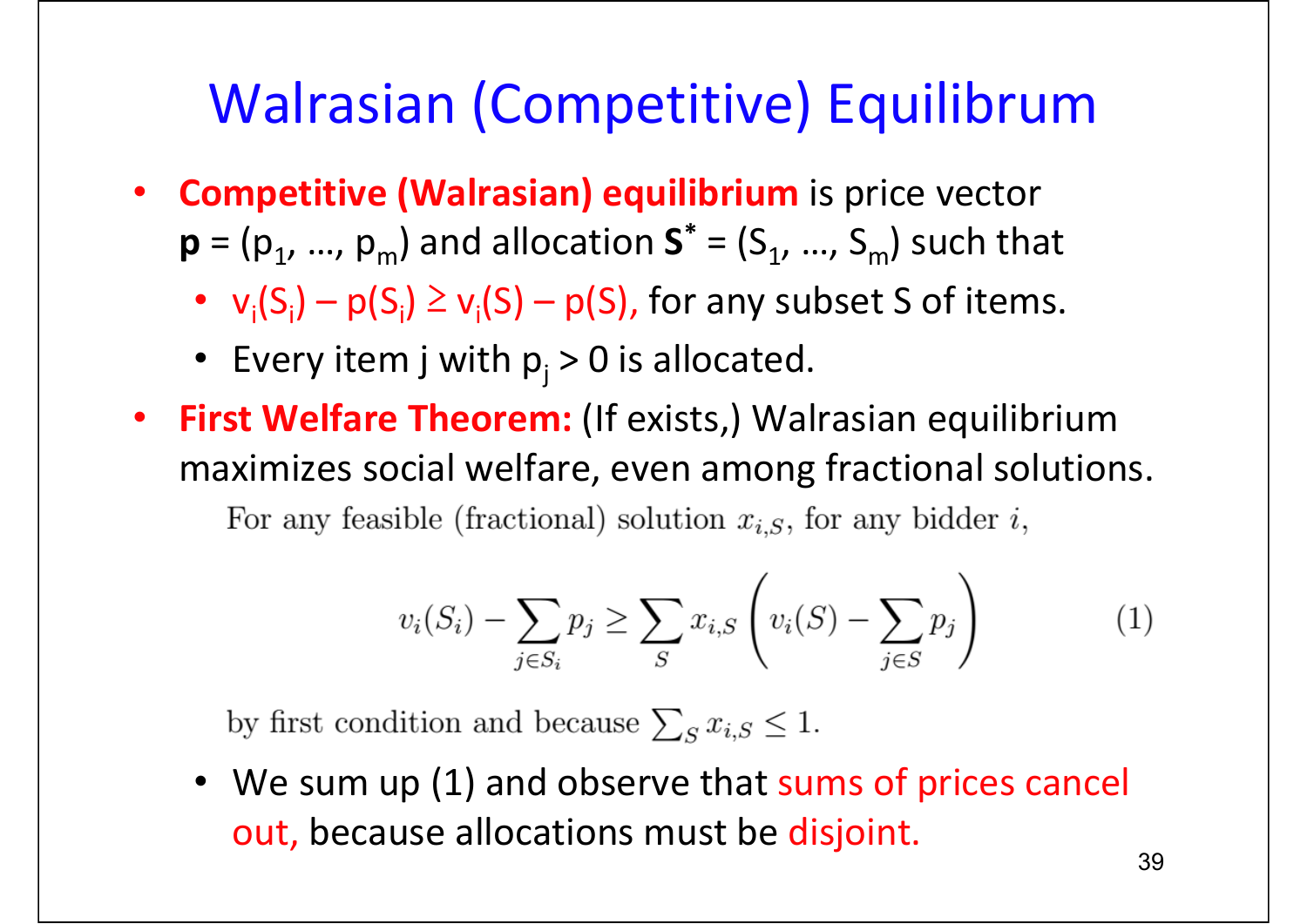# Walrasian (Competitive) Equilibrum

- **Competitive (Walrasian) equilibrium** is price vector  $\mathbf{p} = (\mathbf{p}_1, ..., \mathbf{p}_m)$  and allocation S **\*** $^{*}$  = (S<sub>1</sub>, …, S<sub>m</sub>) such that
	- $v_i(S_i) p(S_i) \ge v_i(S) p(S)$ , for any subset S of items.
	- Every item j with  $p_j > 0$  is allocated.
- **Second Welfare Theorem:** If LP admits integral optimal solution, then Walrasian equilibrium exists.
	- $\bullet$ Follows from complementary slackness conditions.
- $\bullet$  LP admits integral optimal solution for **gross substitutes**.
	- $\bullet$  When price for item increases, the demand for other items does not decrease.
	- Walrasian equilibrium computed by natural tatonnement process. [Kelso ‐Crawford, '82] Special case of discrete convexity!!!
	- 40 $\bullet$  http://www.inbaltalgam.com/slides/GS%20Tutorial%20Part%20I.pdf and http://www.inbaltalgam.com/slides/GS%20Tutorial%20Part%20II.pdf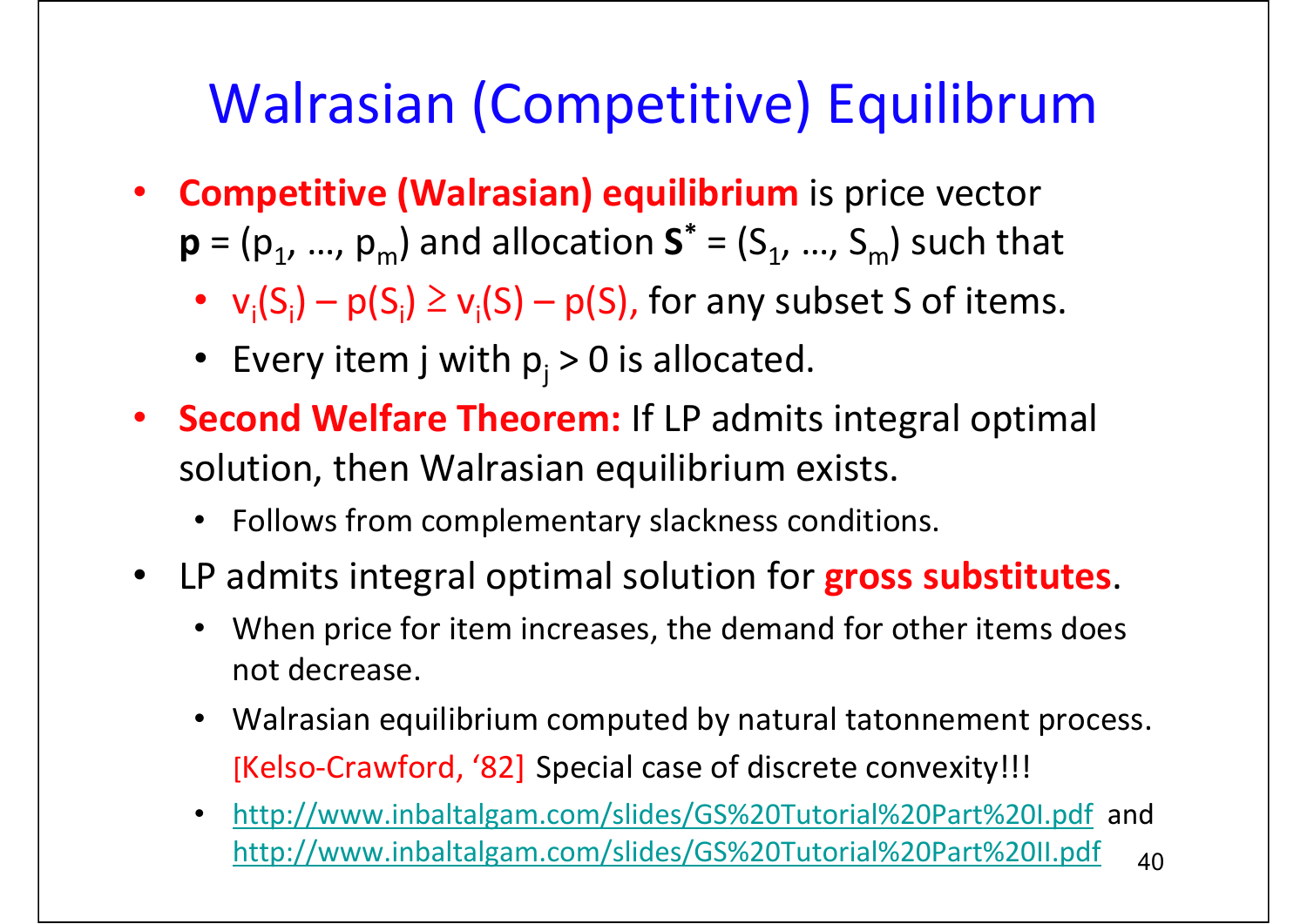### Walrasian Tatonnement

•Demand correspondence:

$$
D(v, p) = \{ S \subseteq U : v(S) - p(S) \ge v(T) - p(T), \forall T \subseteq U \}
$$
  

$$
D_i(p) = \{ S \subseteq U : v_i(S) - p(S) \ge v_i(T) - p(T), \forall T \subseteq U \}
$$

An item-price ascending auction for substitutes valuations:

#### Initialization:

For every item  $j \in M$ , set  $p_j \leftarrow 0$ . For every bidder i let  $S_i \leftarrow \emptyset$ .

#### Repeat

For each i, let  $D_i$  be the demand of i at the following prices:  $p_j$  for  $j \in S_i$  and  $p_j + \epsilon$  for  $j \notin S_i$ . If for all  $i S_i = D_i$ , exit the loop; Find a bidder i with  $S_i \neq D_i$  and update: • For every item  $j \in D_i \setminus S_i$ , set  $p_j \leftarrow p_j + \epsilon$  $\bullet$   $S_i \leftarrow D_i$ • For every bidder  $k \neq i$ ,  $S_k \leftarrow S_k \setminus D_i$ 

**Finally:** Output the allocation  $S_1, ..., S_n$ .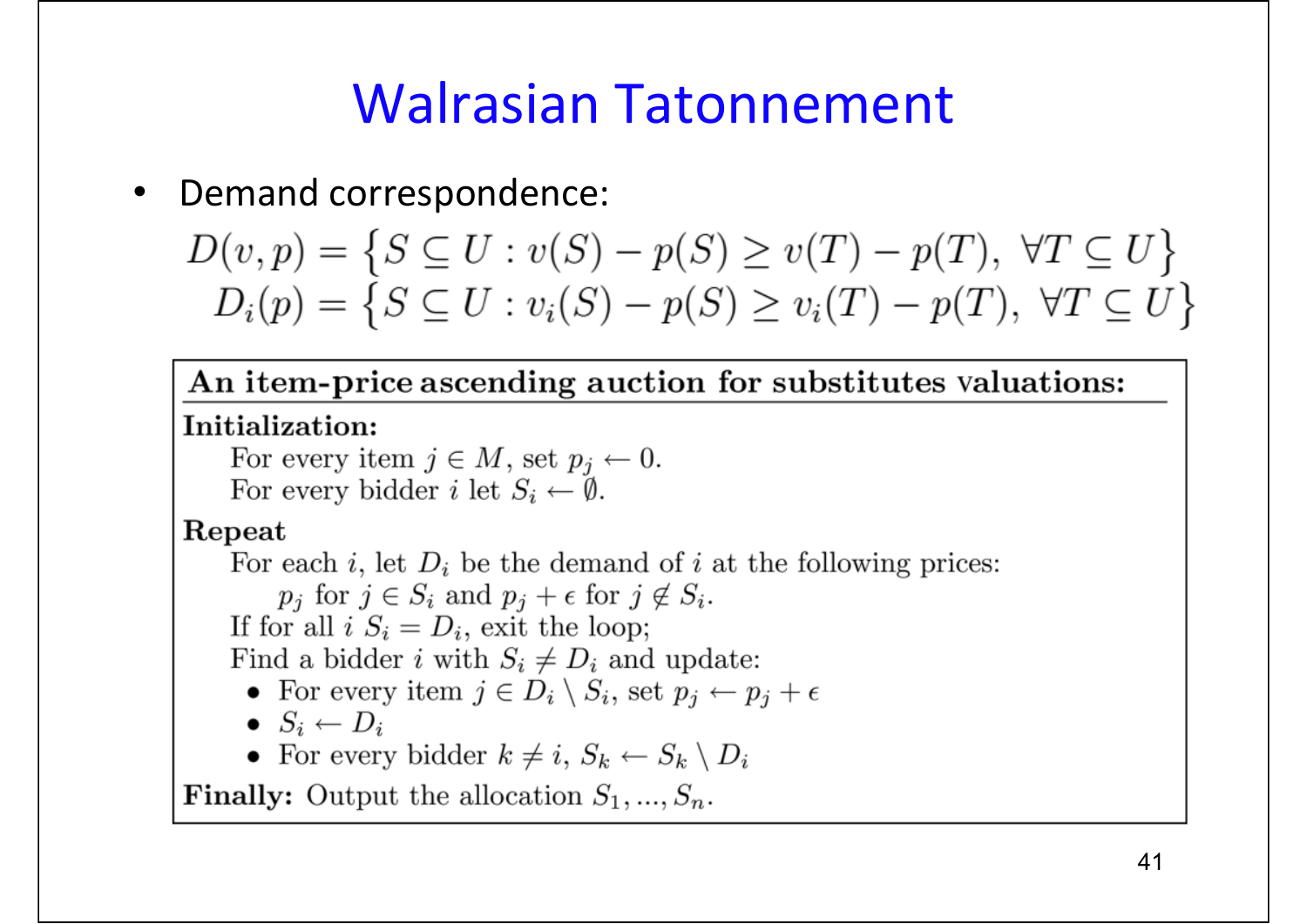# Mechanisms for Combinatorial Auctions

How do the players describe their valuations to auctioneer?

- $\bullet$  For a general function, the bidder would need to specify  $v_i(S)$ , for every  $S \subseteq M$  ( $2^m$  numbers, prohibitive!)
- $\blacksquare$  Three approaches:
	- 1. Some functions can be described with <sup>a</sup> small number of parameters
		- •E.g. additive or symmetric submodular (m parameters)
	- 2. The auctioneer can ask the bidders during the auction for their values on certain subsets of items
		- •**Value queries.**
		- •• No need to know the entire function.
	- 3. The auctioneer computes prices and let the bidders decide on their utility maximizing set.
		- •**• Demand queries** – NP-hard to compute, in general.
		- $\bullet$ \* No information about valuation is given to auctioneer.  $42$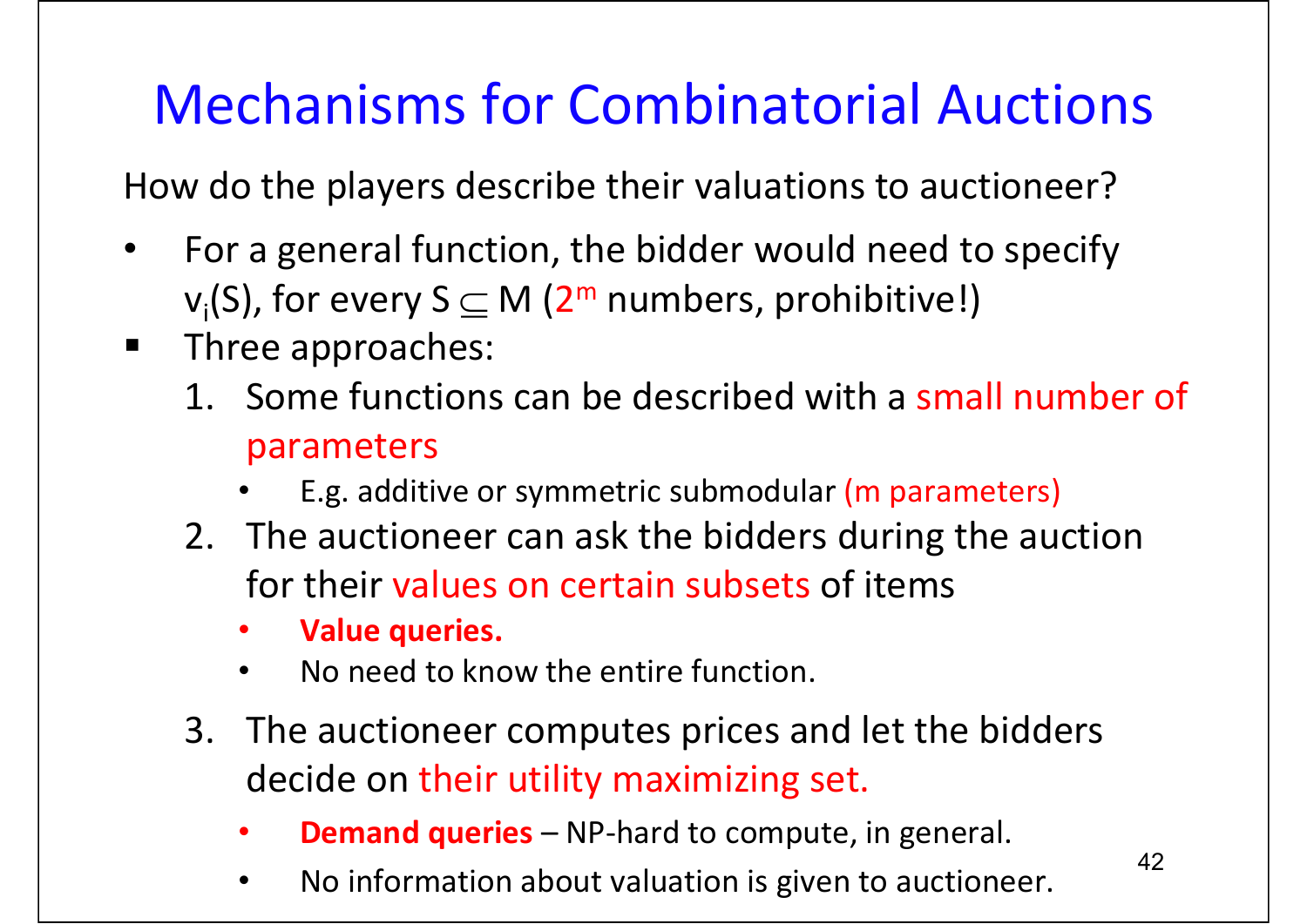## Mechanisms for Combinatorial Auctions

- $\bullet$ Truthful mechanisms for combinatorial auctions?
- $\bullet$ • Can we generalize the 2<sup>nd</sup> price auction when we have multiple items?
- We need to generalize:
	- The allocation algorithm: with 1 item, the winner was the highest bidder
		- multiple winners (with non-overlapping sets of goods), but monotonicity still necessary!
	- The payment rule: with 1 item, we offered <sup>a</sup> «discount» to the winner
		- Adjust the discount to the more general setting (and we also need <sup>a</sup> separate discount for each winner)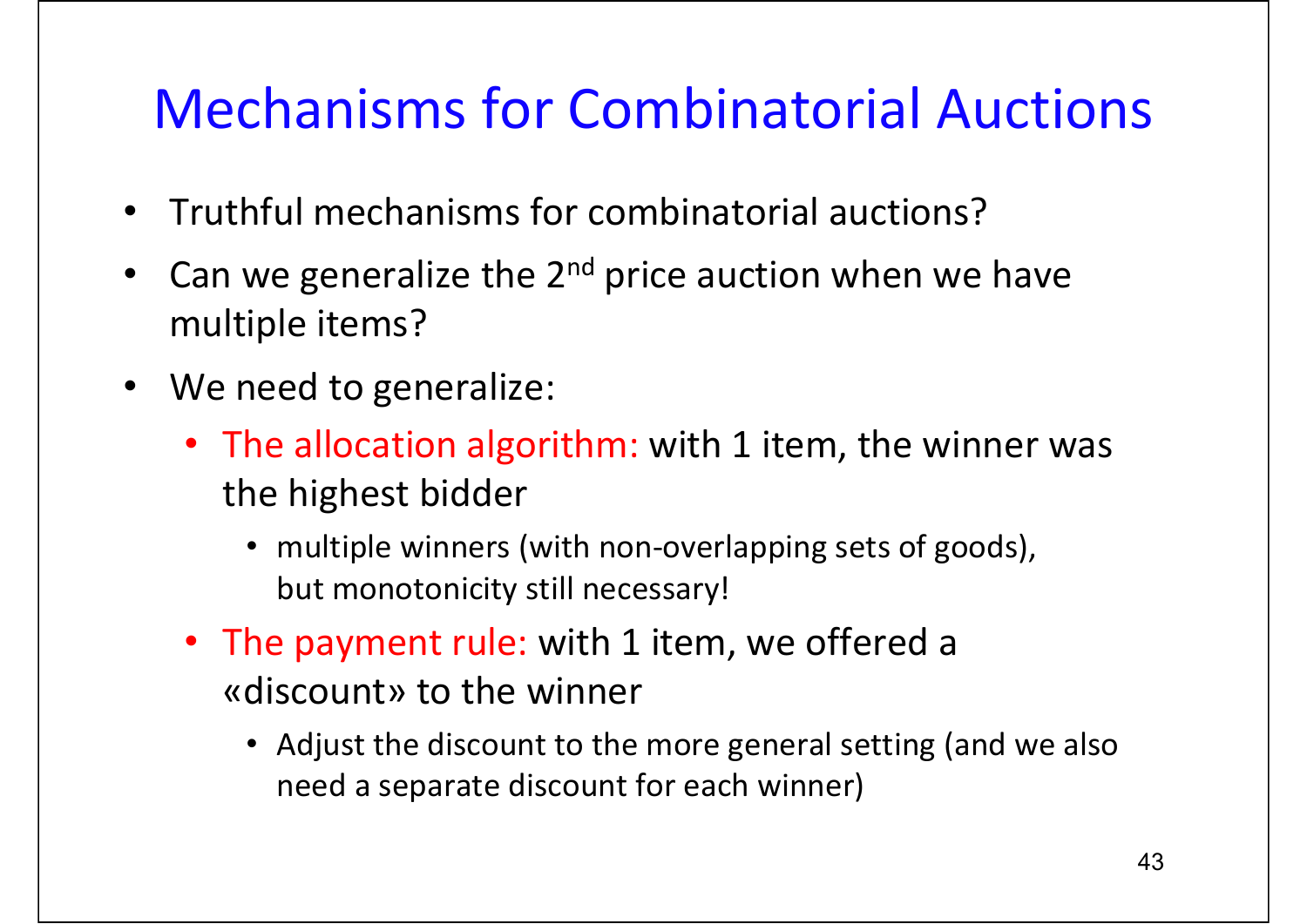## Social welfare maximization

### **Example with additive valuations**

- 3 players, 4 items
- The input can be determined by a3x 4 array

| 48              | 41 | 11        | $\mathbf{U}$ |
|-----------------|----|-----------|--------------|
| 35              | 10 | 50        |              |
| $\overline{45}$ | 20 | <b>10</b> | 25           |

- $\bullet$ • Optimal allocation:  $S^* = (S_1, S_2, S_3) = (\{1, 2\}, \{3\}, \{4\})$
- $\bullet$ Optimal social welfare: 48 <sup>+</sup> 41 <sup>+</sup> 50 <sup>+</sup> 25 <sup>=</sup> 164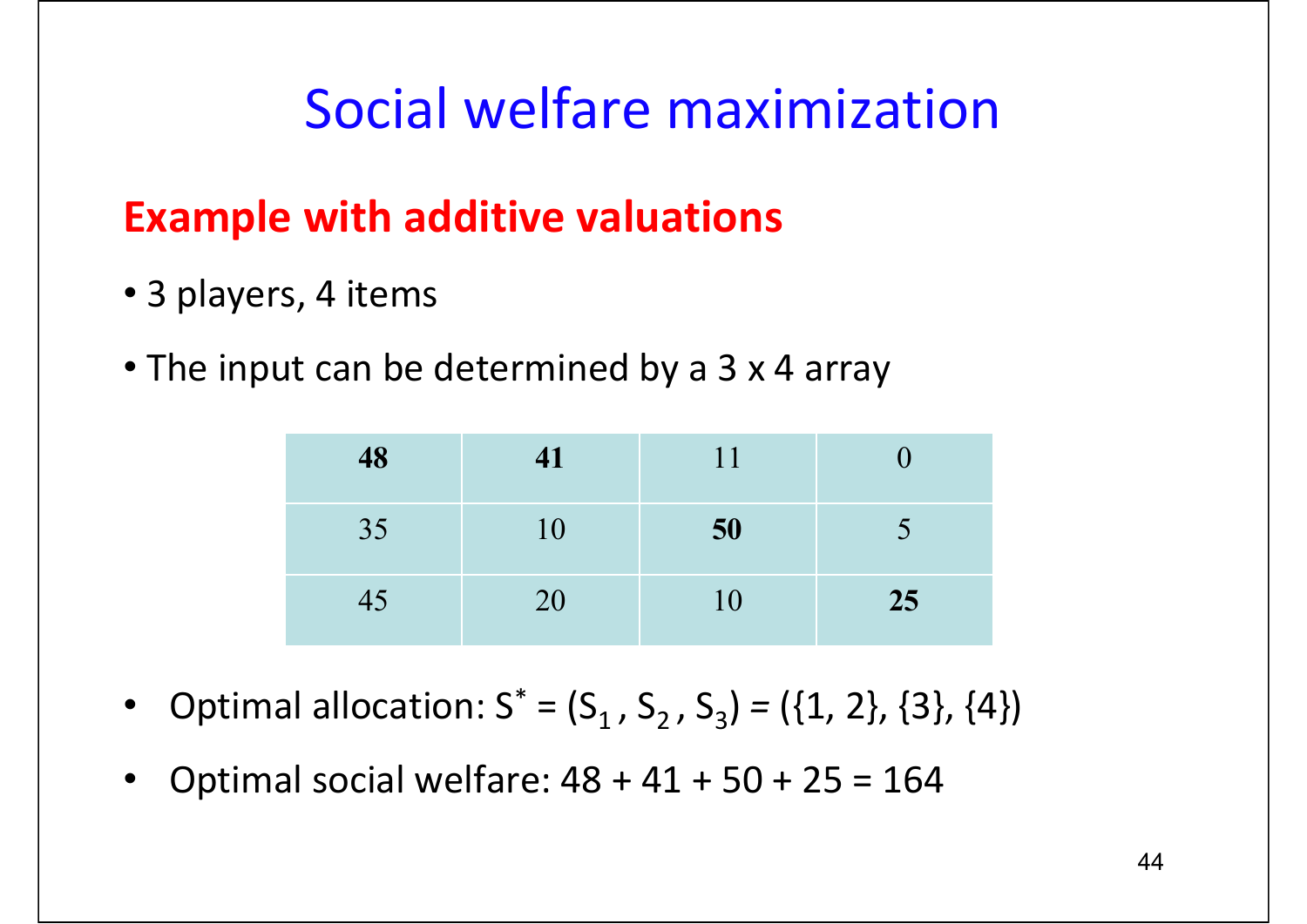# The VCG mechanism

- •A generalization of the Vickrey auction
- • Named after [Vickrey '61, Clarke '71, Groves '73]
	- **1.**  $S^* = (S_1, S_2, ..., S_n)$  social welfare maximizing allocation.
	- 2. Allocation rule: For i=1, ..., n, player i receives set S
	- 3. Payment rule:
		- •Payment of player i:  $p_i = SW_i^* - \sum_{j \neq i} v_j (S_j)$ where  $SW_i^*$  = optimal social welfare without player i
		- • Every player pays the "externality" that his presence causes to the welfare of the others
		- •Utility (value – payment) of player i:  $u_i = SW^* - SW_{-i}^*$
		- • Every player has utility equal to the increase in the social welfare due to his presence.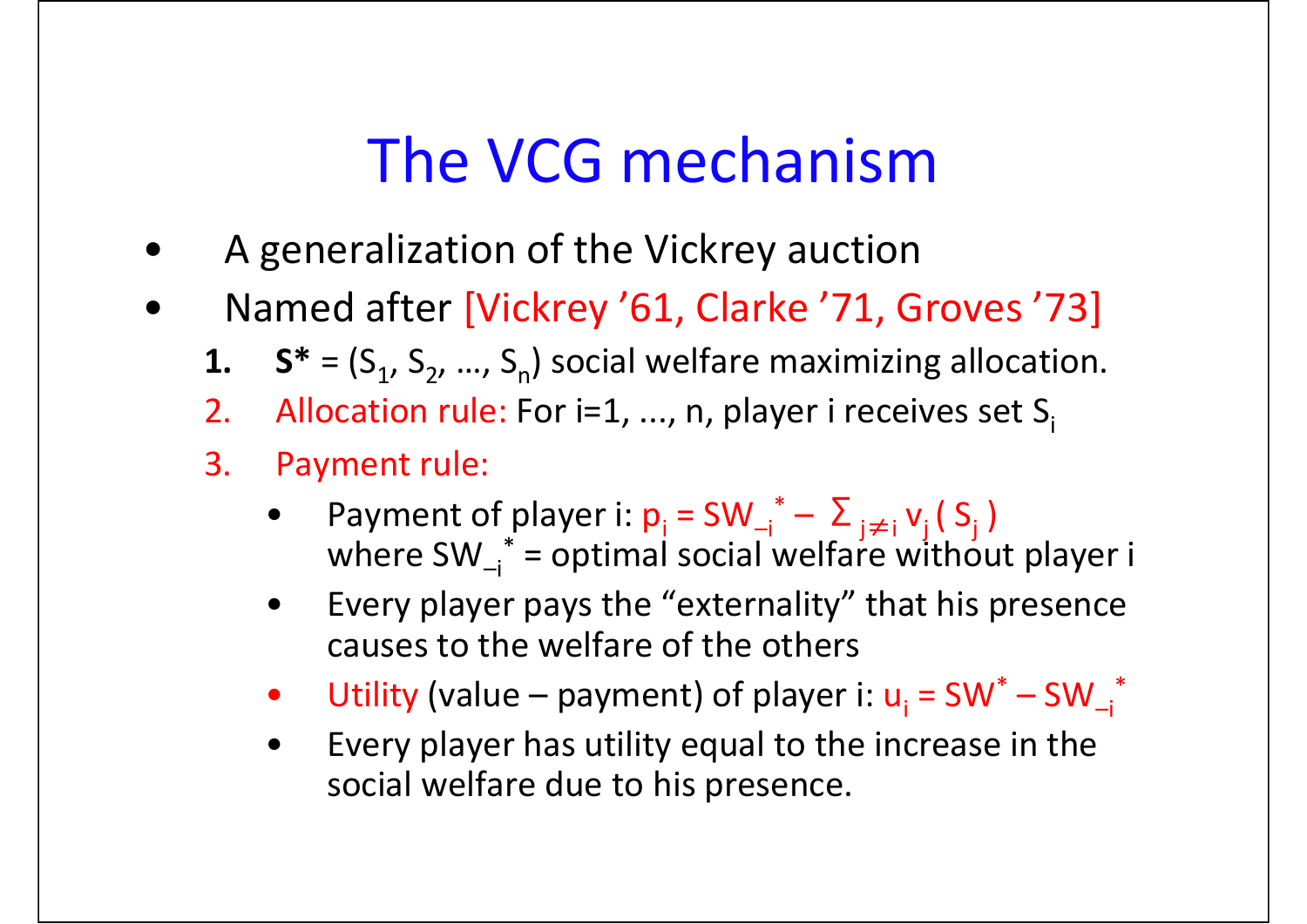## The VCG mechanism

In conclusion:

•Every player receives the items specified by the optimal allocation (w.r.t. the social welfare)

•His payment is determined by the declarations of the other players, just as in the Vickrey auction

Theorem: For any valuation functions, the VCG mechanism is truthful and maximizes the social welfare

Can we implement efficiently the VCG mechanism? -Only when we can solve the SWM problem efficiently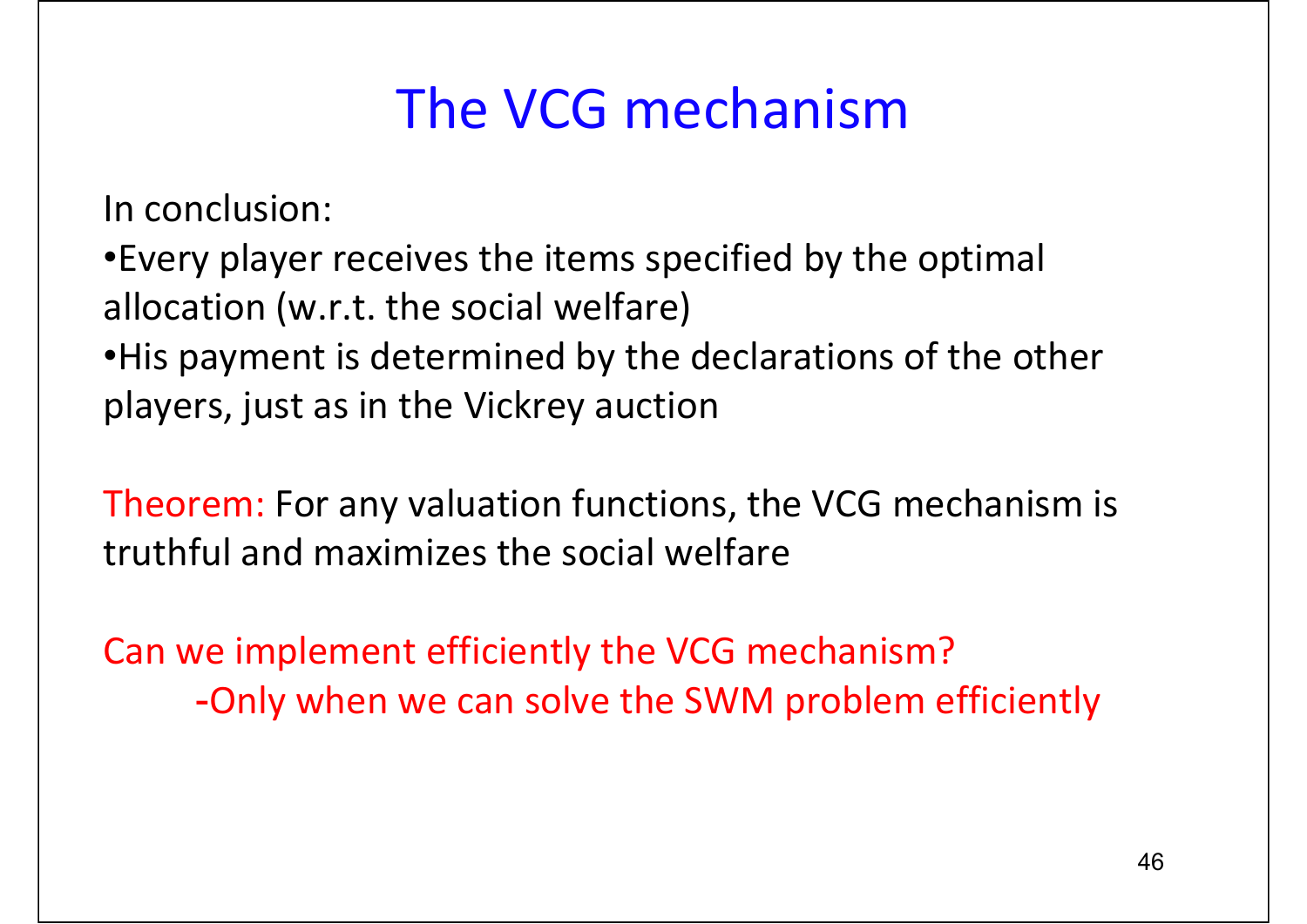## The VCG Mechanism Truthfulness

Fix i and  $\mathbf{b}_{-i}$ . When the chosen outcome  $\mathbf{x}(\mathbf{b})$  is  $\omega^*$ , i's utility is

$$
v_i(\omega^*) - p_i(\mathbf{b}) = \underbrace{\left[v_i(\omega^*) + \sum_{j \neq i} b_j(\omega^*)\right]}_{\text{(A)}} - \underbrace{\left[\max_{\omega \in \Omega} \sum_{j \neq i} b_j(\omega)\right]}_{\text{(B)}}.
$$

- Part (B) is independent of i' bid b<sub>i</sub> (truthfulness holds for any (B) that does not depend on  $b_i$ ).
	- Part (B), a.k.a. Clarke pivot rule, ensures non‐positive transfers (NPT) and individual rationality (IR).
- Bidding truthfully, i.e.  $b_i = v_i$ , allows the mechanism to maximize part (A), which is exactly what player i wants!
	- Players' incentives fully aligned with objective of mechanism!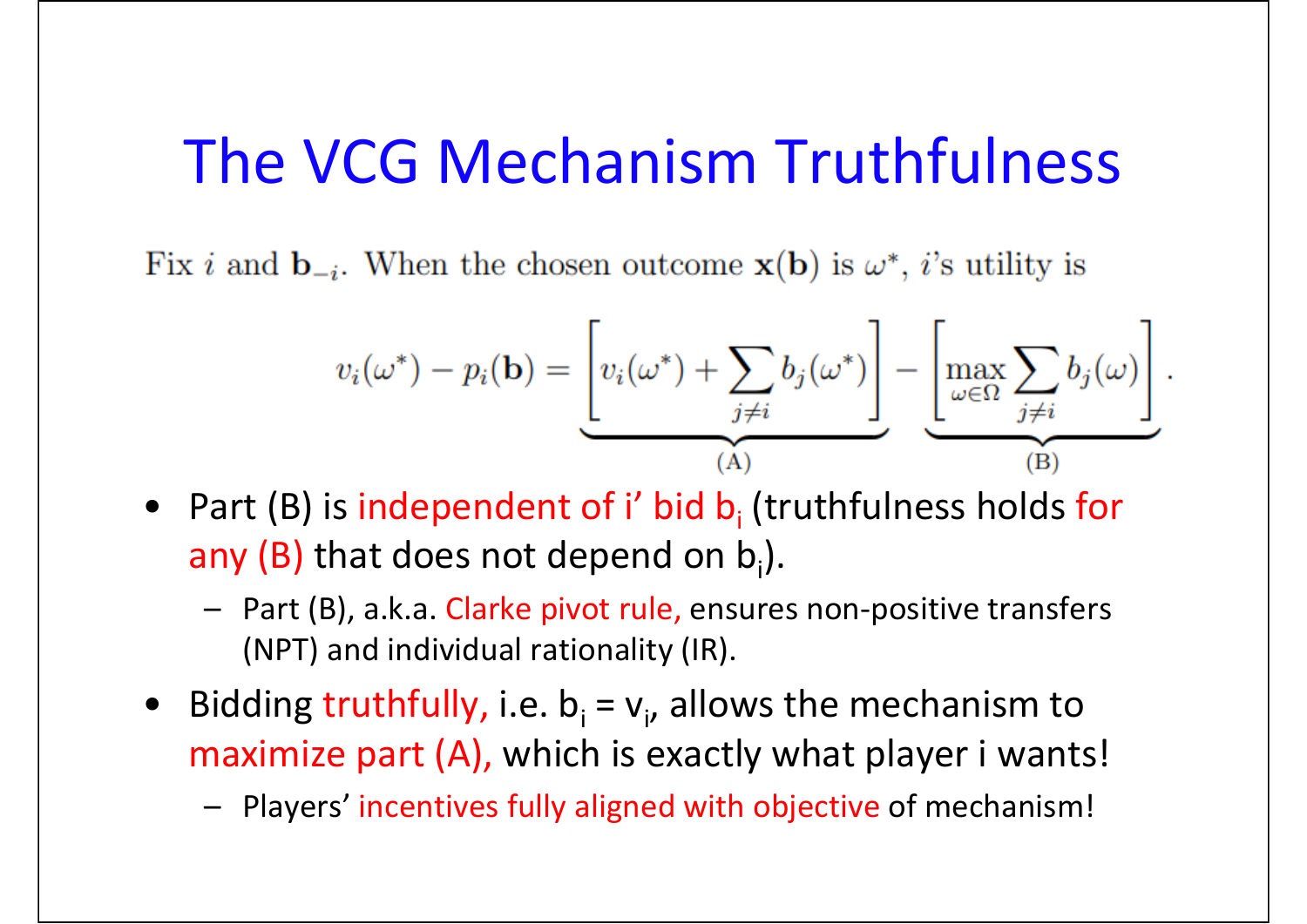How to compute the allocation and the payment rule of VCG:

- It suffices to solve n+1 instances of the SWM problem
- •• 1 instance with all players present to determine the allocation of the items
- n more instances with <sup>a</sup> different player absent each time (SWM with <sup>n</sup>‐1 out of the initial <sup>n</sup> players)
- Final complexity: O(n) <sup>⋅</sup> (complexity of SWM)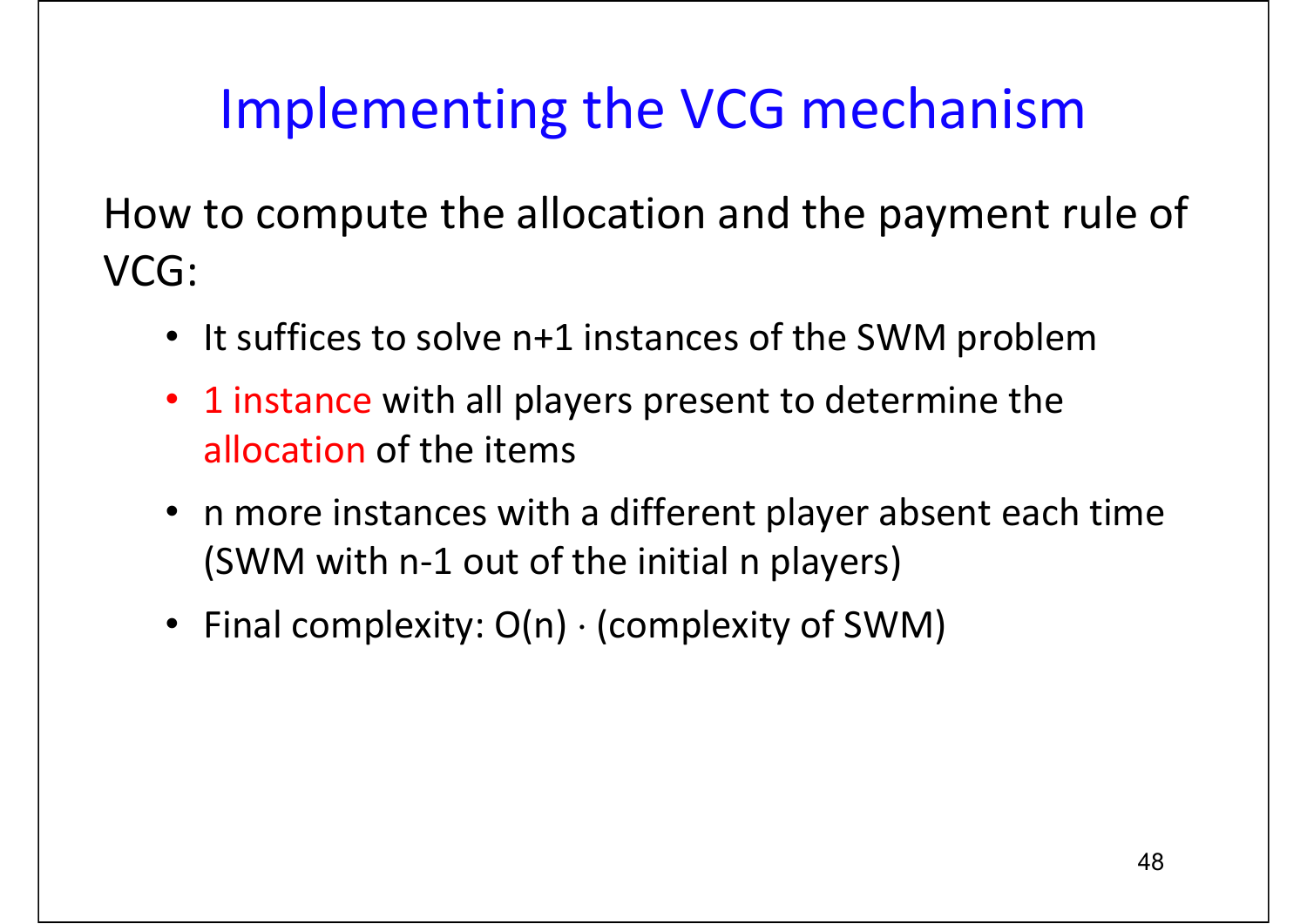### **Additive valuations**

- Input: <sup>n</sup> <sup>x</sup> <sup>m</sup> matrix
- Solving SWM: Easy, greedy algorithm
	- $\bullet$  For every item j: give it to the player with the highest value
- Implementing the payment rule of VCG:
	- Easy, solve <sup>n</sup> more times SWM with 1 player absent each time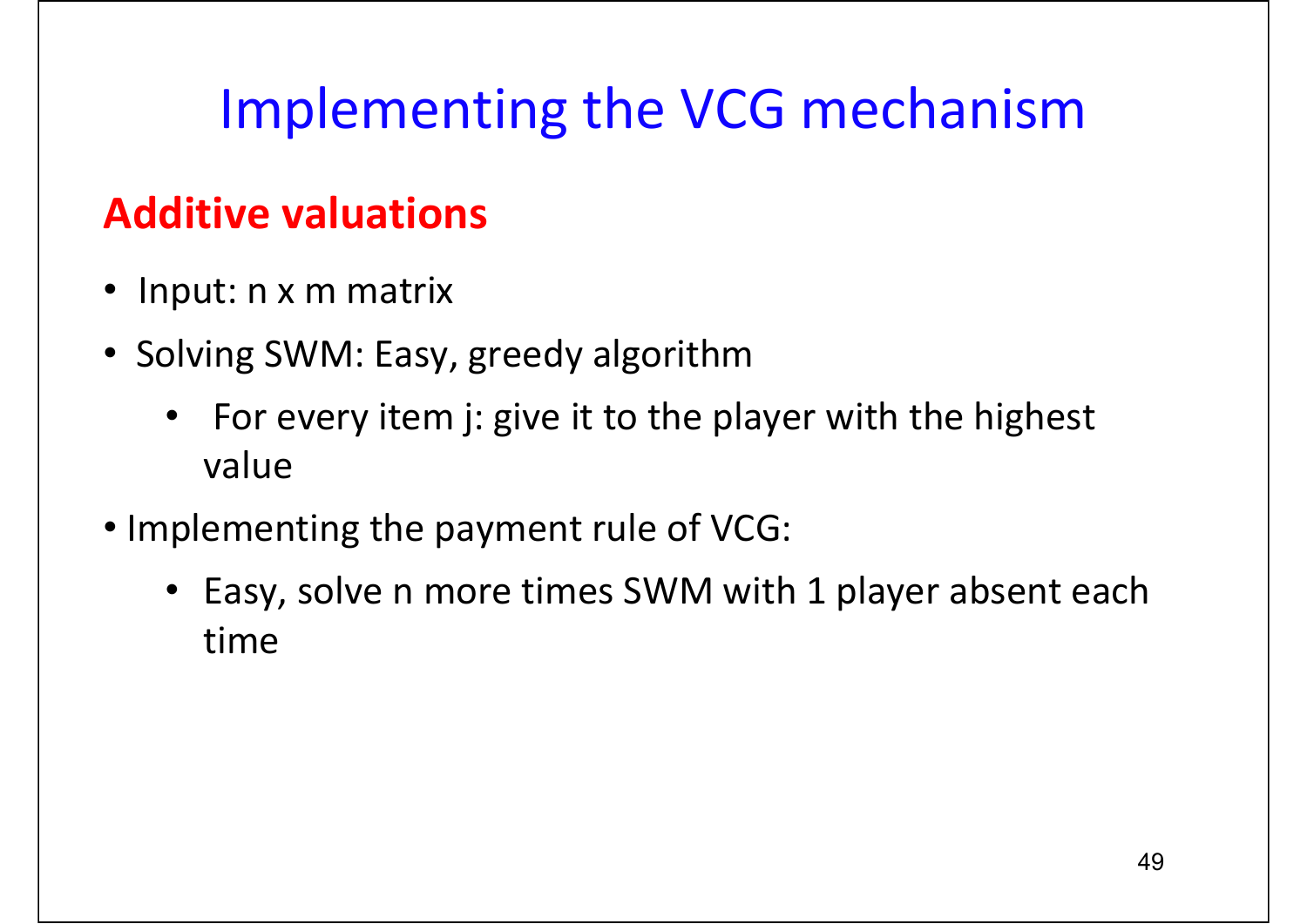### **Example with additive valuations**

#### •3 players, 4 items

| 48 | 41        | 11 |        |
|----|-----------|----|--------|
| 35 | <b>10</b> | 50 | $\sim$ |
| 45 | 20        | 10 | 25     |

- $\bullet$ • Optimal allocation:  $S^* = (S_1, S_2, S_3) = (\{1, 2\}, \{3\}, \{4\})$
- $\bullet$ Optimal social welfare: 48 <sup>+</sup> 41 <sup>+</sup> 50 <sup>+</sup> 25 <sup>=</sup> 164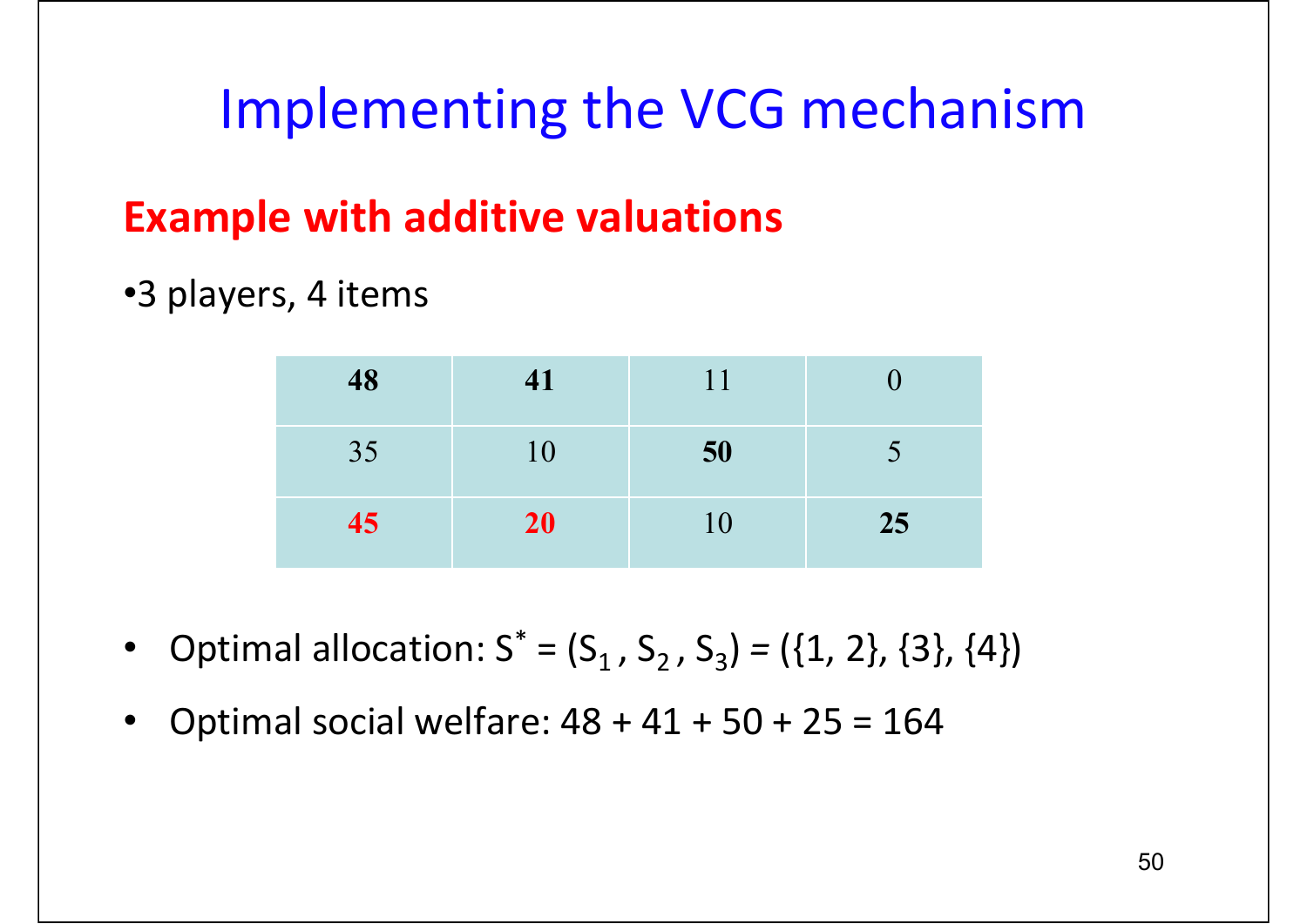### **Example with additive valuations**

#### •3 players, 4 items

| 48 | 41 | 11 |    |
|----|----|----|----|
| 35 | 10 | 50 |    |
| 45 | 20 | 10 | 25 |

#### Payments:

- $p_1 = SW_{-1}^* \sum_{j \neq 1} v_j(S_j) = 140 (50 + 25) = 65$
- $p_2 = SW_{-2}^* \sum_{j \neq 2} v_j(S_j) = 125 (89 + 25) = 11$
- Similarly,  $p_3 = 5$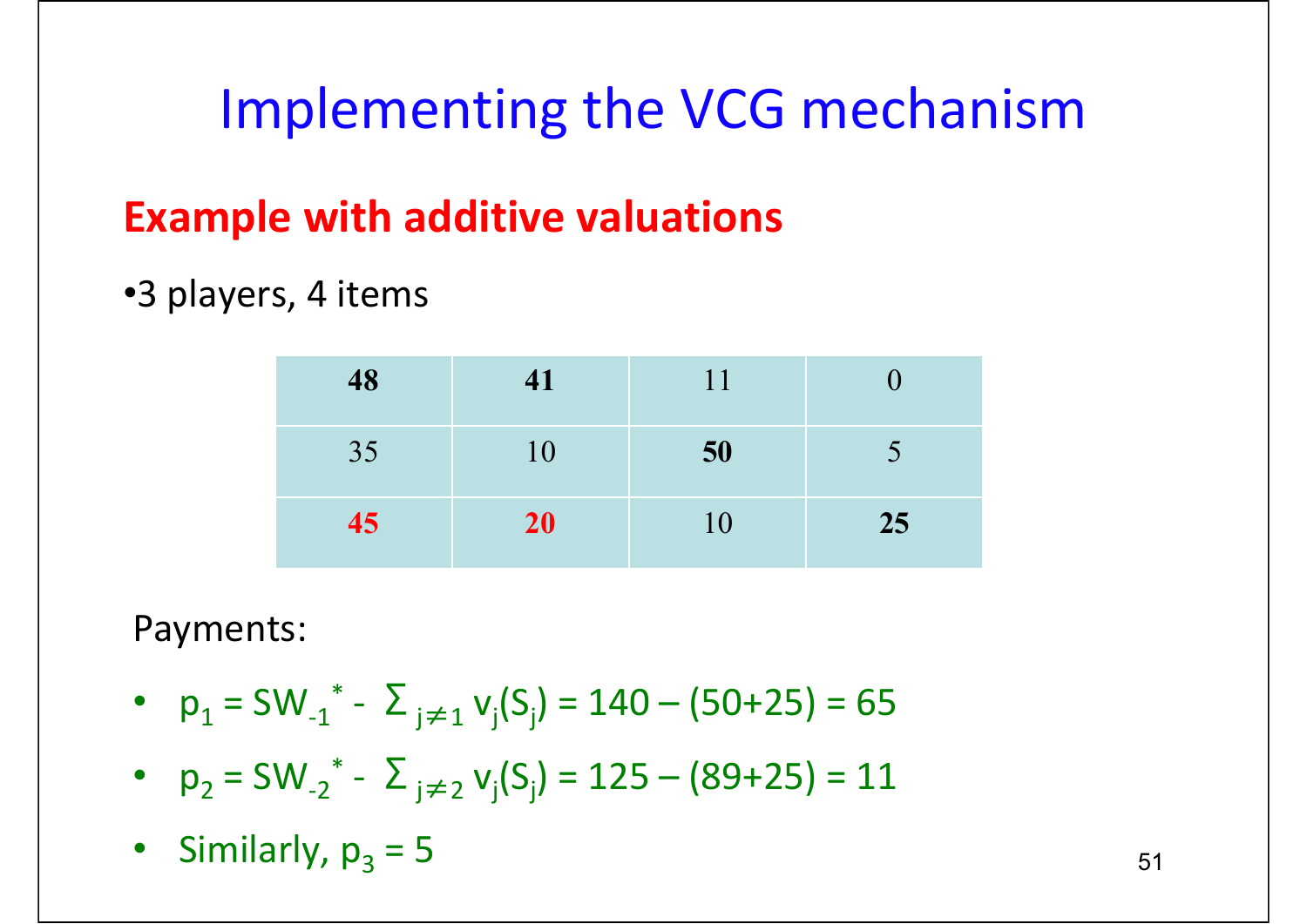### **Additive valuations**

- What if we run m independent Vickrey auctions for every item separately?
- We get the same result!
- $\bullet$ • It is due to the fact that we have additive valuations (hence, the values of different items for <sup>a</sup> player are not correlated)

#### Corollary:

For additive valuations, the VCG mechanism is equivalent to executing an independent Vickrey auction for each item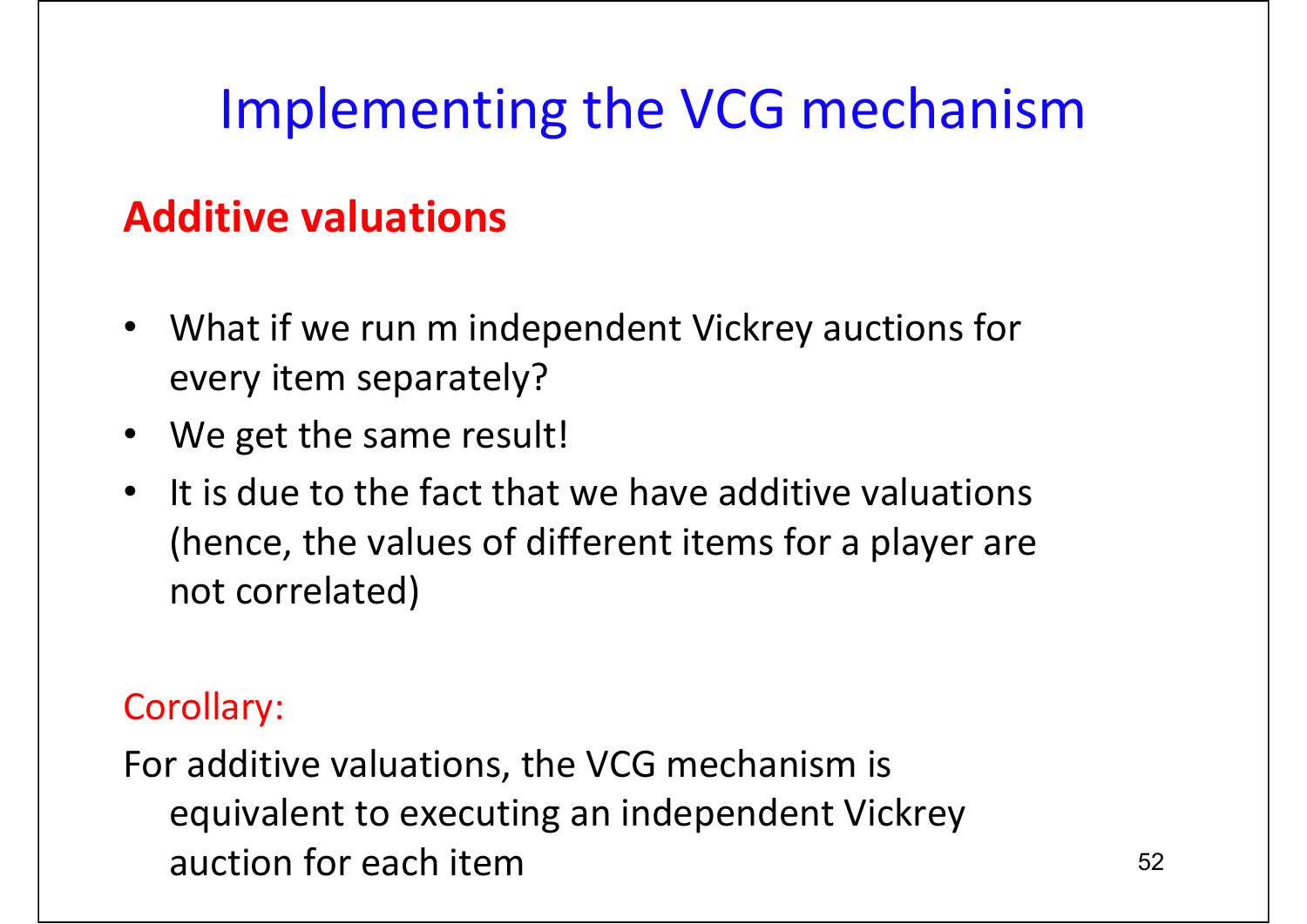### **Submodular functions?**

#### Good news

Theorem: The VCG mechanism can be implemented in polynomial time for **symmetric** submodular valuations

-Greedy (wrt. marginal values) allocation is optimal.

#### Bad news

- •For general submodular valuations, SWM is NP‐complete
	- Reduction from Knapsack
- •The same also holds for subadditive valuations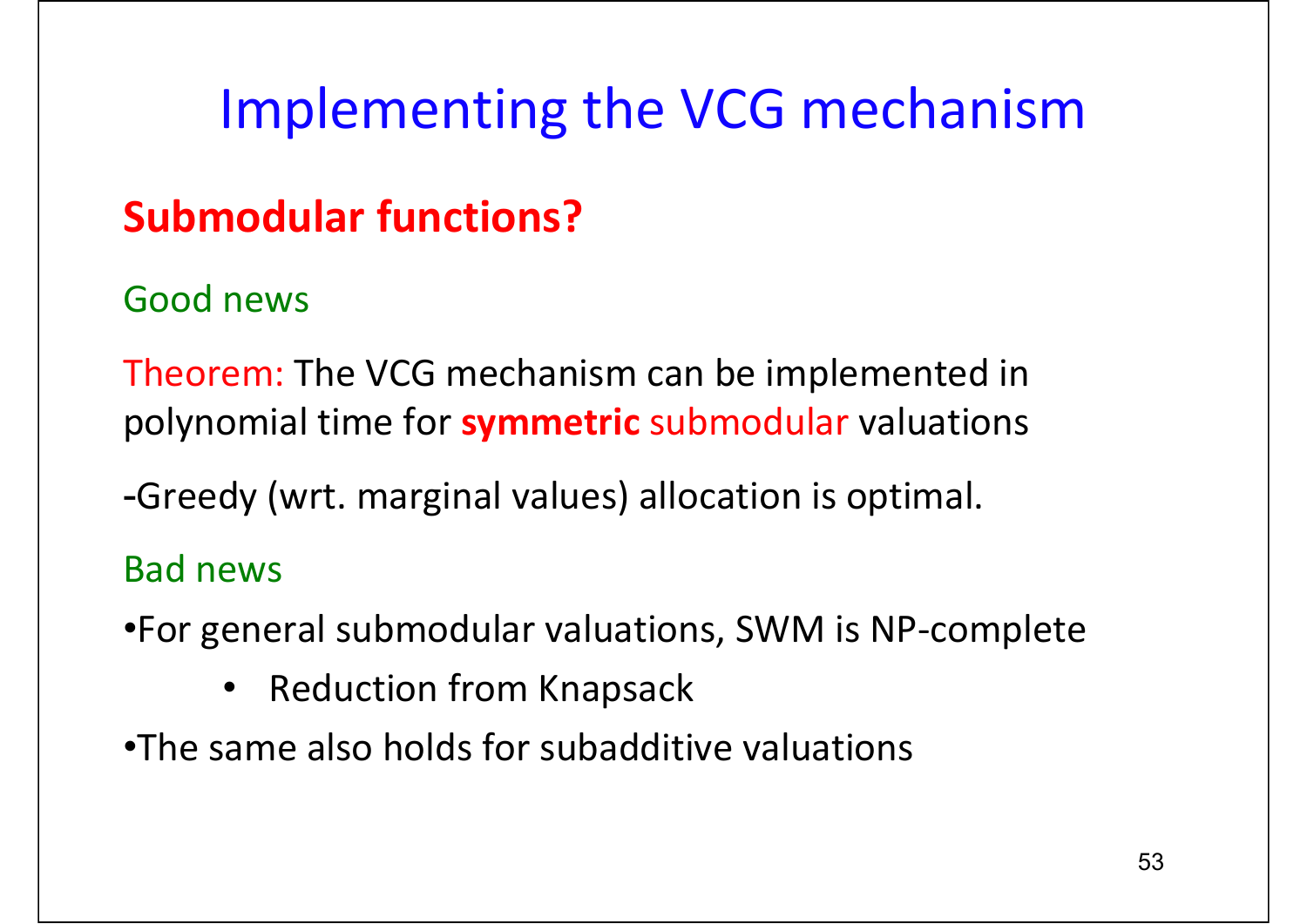### **Submodular functions?**

[Lehmann, Lehmann, Nisan '01]: greedy, 1/2‐approximation

- Fix an ordering of the goods, 1, 2, ..., <sup>m</sup>
- For j <sup>=</sup> 1, ..., <sup>m</sup>
	- $\triangleright$  Let (S<sub>1</sub>, S<sub>2</sub>, ..., S<sub>n</sub>) be the current allocation to the bidder
	- ¾ Allocate next good to the bidder with **currently highest marginal value** for this good
		- $\bullet$ i.e., calculate  $v_i(S_i \cup \{j\}) - v_i(S_i)$  for each player i
		- $\bullet$  We measure how much extra welfare is derived by adding the good to the currently assigned bundle of <sup>a</sup> player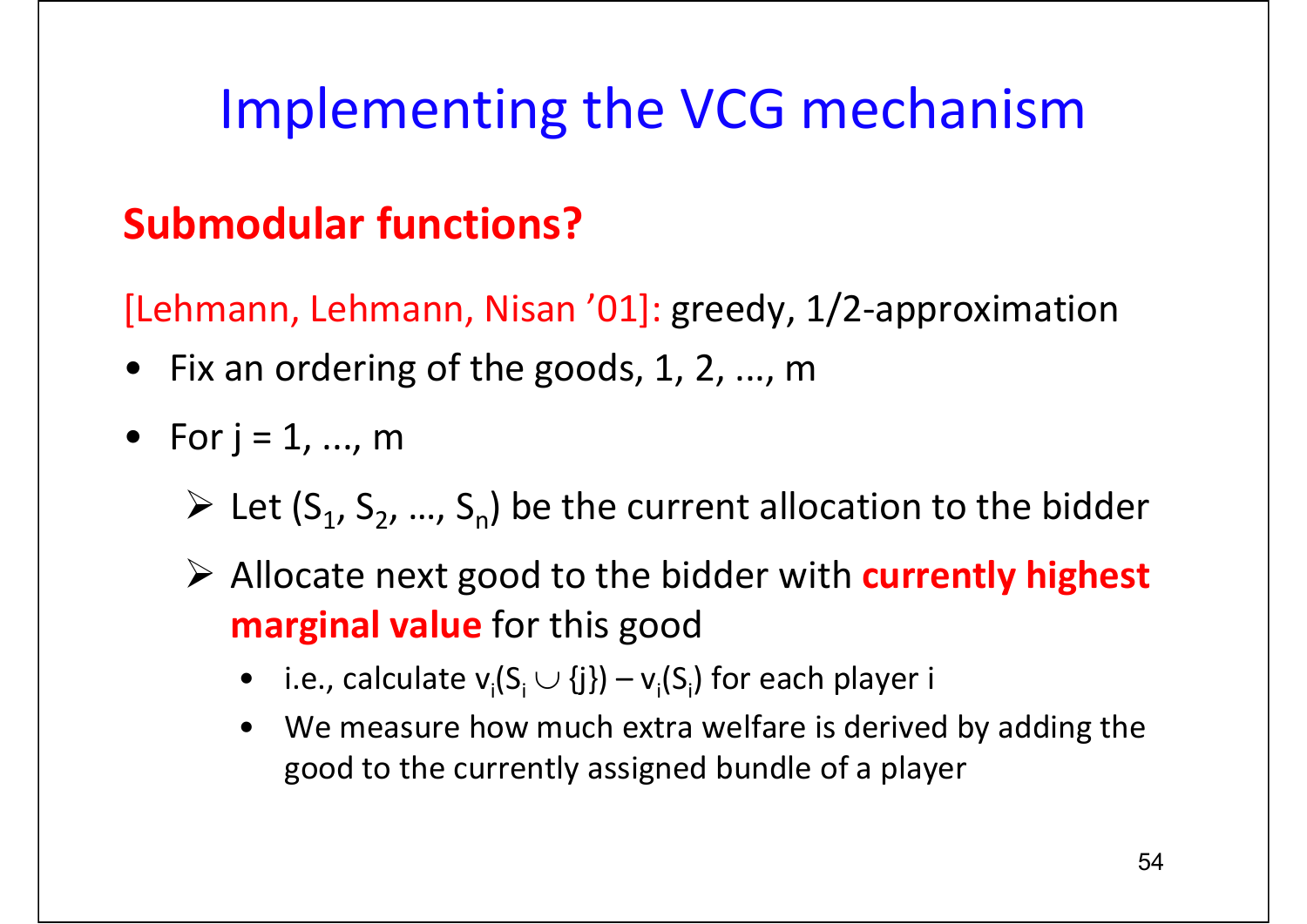### **Submodular functions?**

- Further progress:  $(1 1/e \approx 0.632)$ -approximation with value queries [Vondrak '08]
- [Mirrokni, Schapira, Vondrak '08]: Better approximation would require exponentially many value queries.
- $\blacksquare$  Unfortunately these algorithms cannot be combined with the VCG payment formula to obtain <sup>a</sup> truthful mechanism
- 55 $\blacksquare$  Open problem to derive <sup>a</sup> truthful mechanism for submodular valuations with the best possible approximation to the social welfare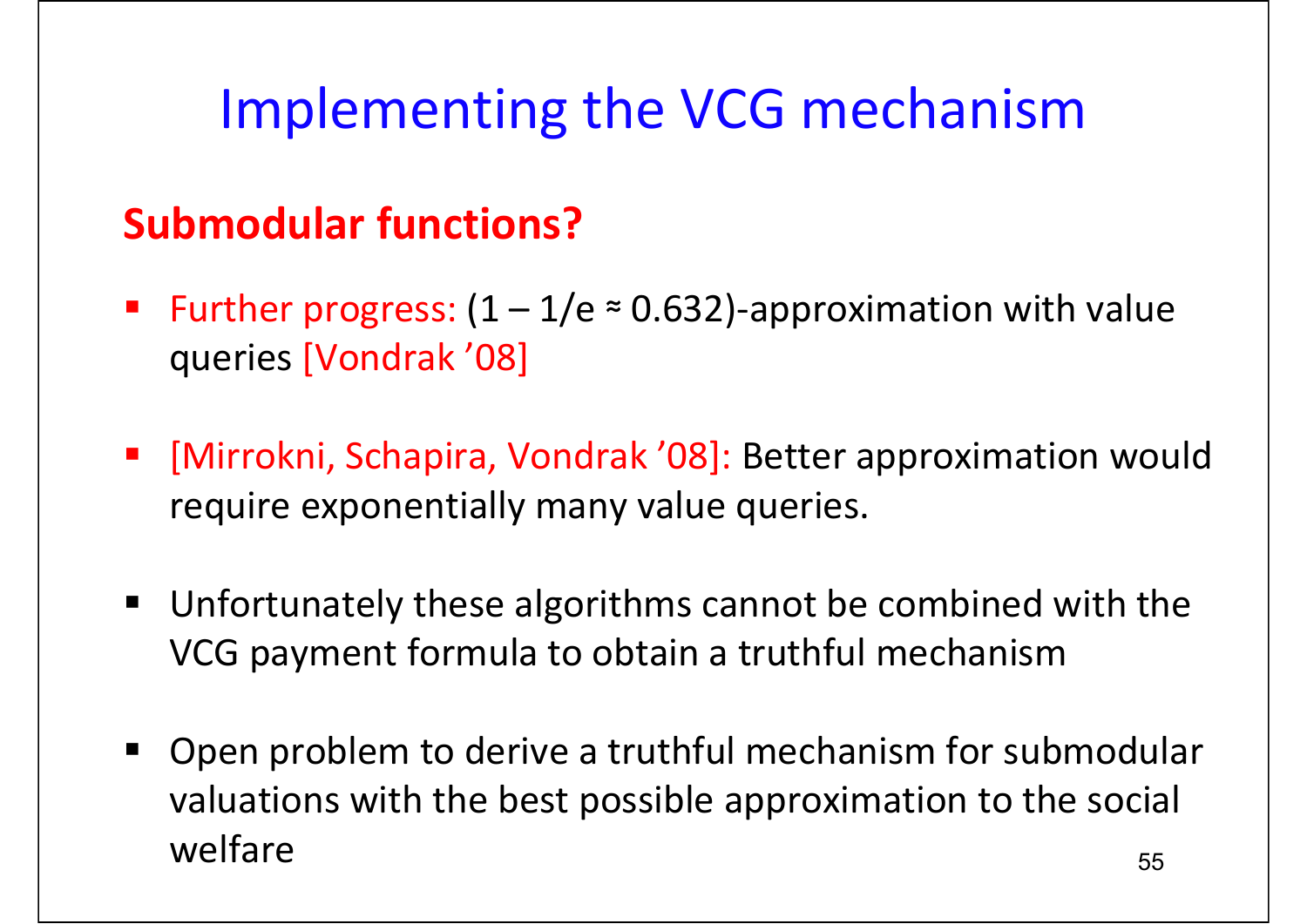# Truthful Mechanismsfor Subadditive Valuations

Value Queries [Dobzinski, Nisan, Schapira 05]:

- 1. Query each bidder for values of all singleton sets and U.
- 2. Find best "matching" allocation where each bidder gets at most one good (maximum bipartite matching).
	- П Complete bipartite graph with agents on the left, goods on the right, and weight  $v_i({j})$  on each { agent i, good j} edge.
- 3. Return best of maximum "matching" and max{  $v_i(U)$  }
- $\blacksquare$  Algorithm finds optimal over **subset** of feasible allocations, that includes only "matchings" and "winner‐takes‐all".
	- П **Maximal‐in‐Range** (MiR) mechanisms: optimize over <sup>a</sup> predetermined subset of feasible solutions (a.k.a. "range").
	- г ■ Allocation is optimal-in-range: truthfulness with VCG payments!
	- Г Range chosen to guarantee good approximation and polynomial‐ time optimization.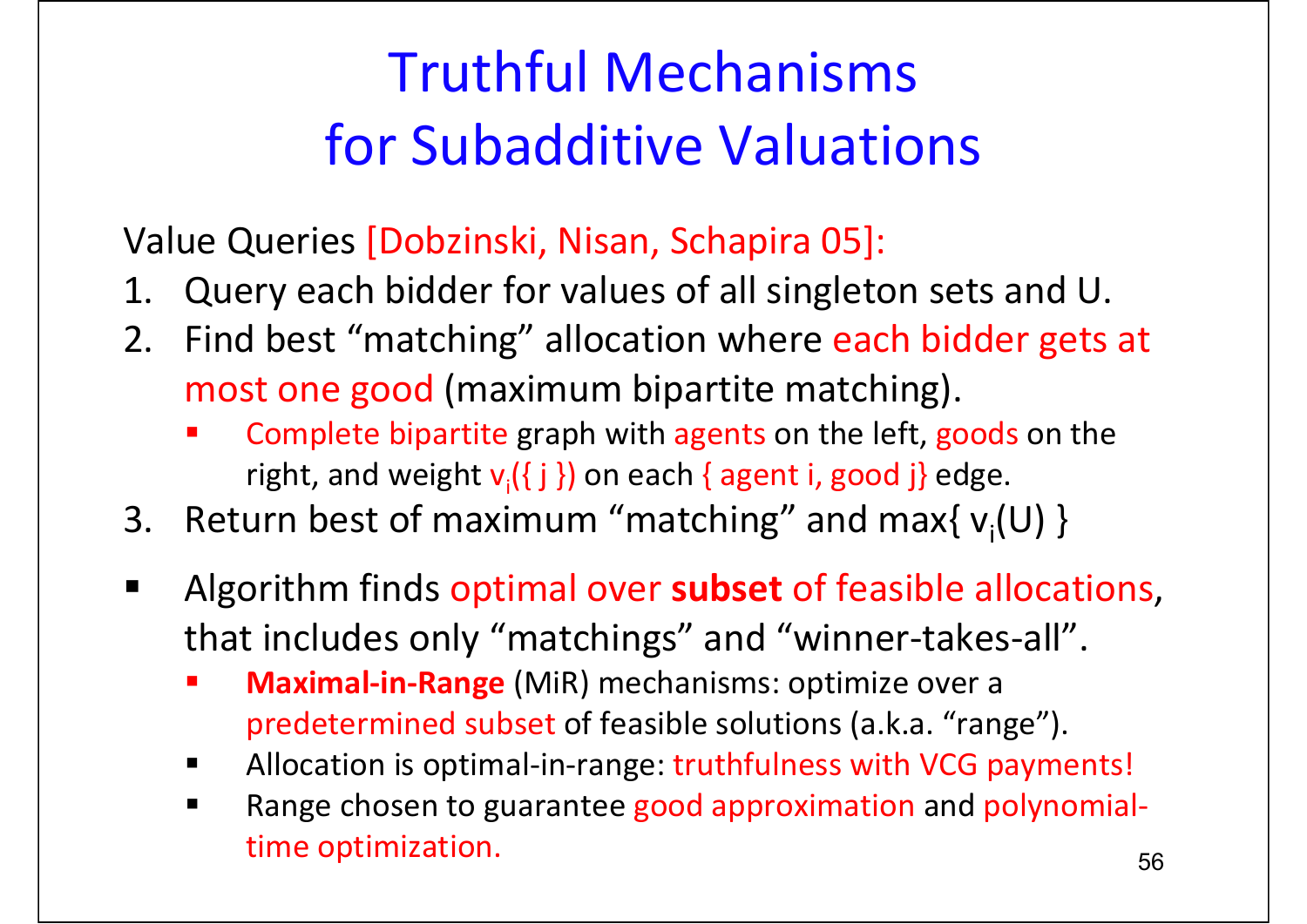# Truthful Mechanismsfor Subadditive Valuations

Value Queries [Dobzinski, Nisan, Schapira 05]:

- 1. Query each bidder for values of all singleton sets and U.
- 2. Find best "matching" allocation where each bidder gets at most one good (maximum bipartite matching).
	- П Complete bipartite graph with agents on the left, goods on the right, and weight  $v_i$ ({ j }) on each { agent i, good j} edge.
- 3. Return best of maximum "matching" and max{  $v_i(U)$  }
- $\blacksquare$  Approximation ratio O(sqrt(m)) for subadditive valuations.
	- Г ■ If most of OPT SW by "large sets" (cardinality  $\geq$  sqrt(m), so at most sqrt(m) of them), max{ $v_i(U)$ } is sqrt(m)-approximation.
	- Г **IF MOST OF ACT SW by "small sets" (cardinality < sqrt(m)) maximum** "matching" is sqrt(m)‐approximation (due to subadditivity and bound on cardinality).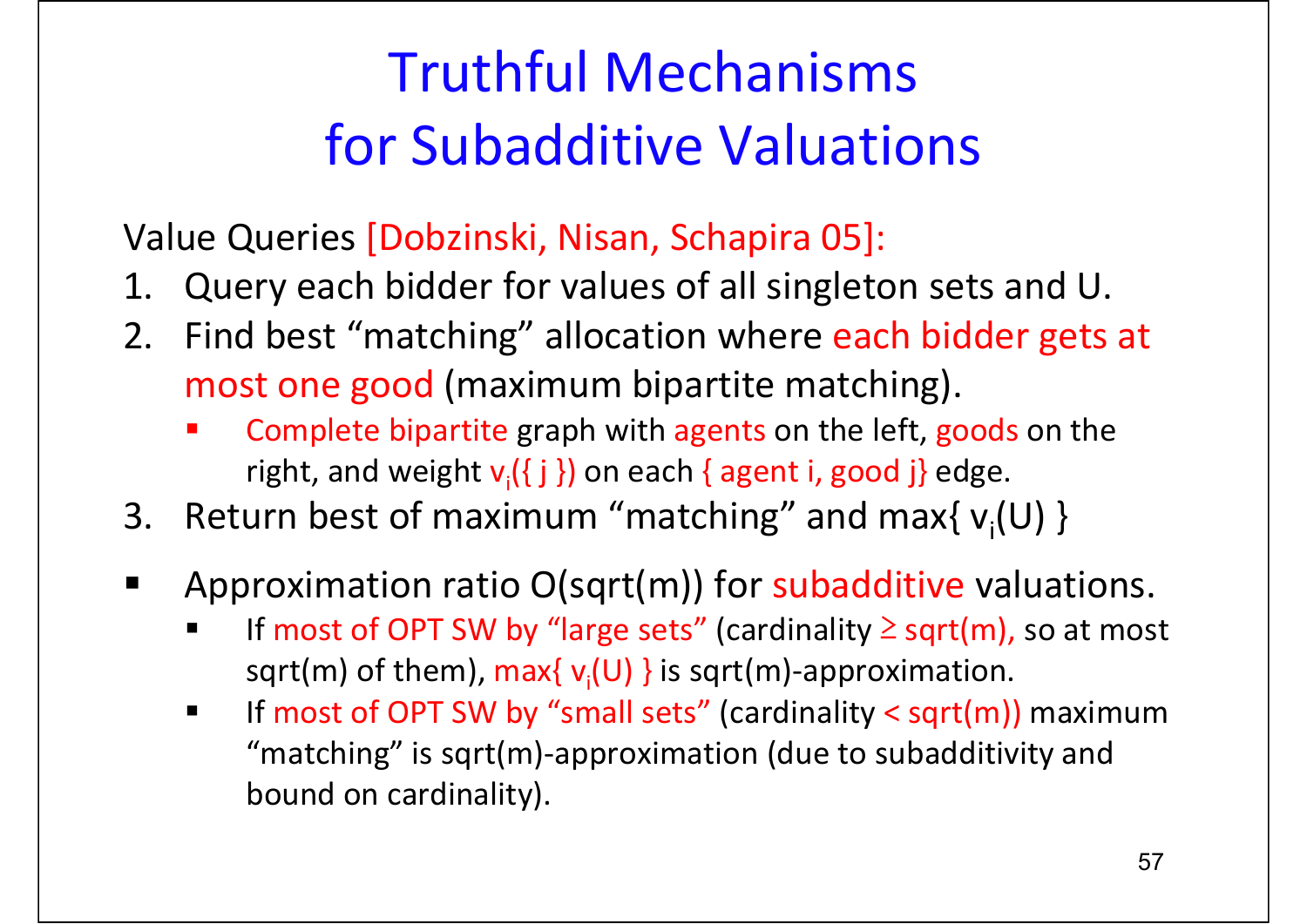# Truthful Mechanismsfor Subadditive Valuations

Value Queries [Dobzinski, Nisan, Schapira '05]:

- 1. Query each bidder for values of all singleton sets and U.
- 2. Find best "matching" allocation where each bidder gets at most one good (maximum bipartite matching).
	- П Complete bipartite graph with agents on the left, goods on the right, and weight **v**<sub>i</sub>({ j }) on each { agent i, good j} edge.
- 3. Return best of maximum "matching" and max{  $v_i(U)$  }
- $\mathcal{L}_{\mathcal{A}}$  **Theorem.** MiR algorithm above is truthful with VCG payments and achieves sqrt(m)‐approximation for subadditive valuations.
- $\mathbf{r}$  Maximal‐in‐Distributional Range gives sqrt(m)‐approximation for CAs with **general** valuations [Lavi, Swamy '05] https://www.cs.princeton.edu/~smattw/Teaching/521fa17lec19.pdf https://www.math.uwaterloo.ca/~cswamy/papers/mechdeslp‐journ.pdf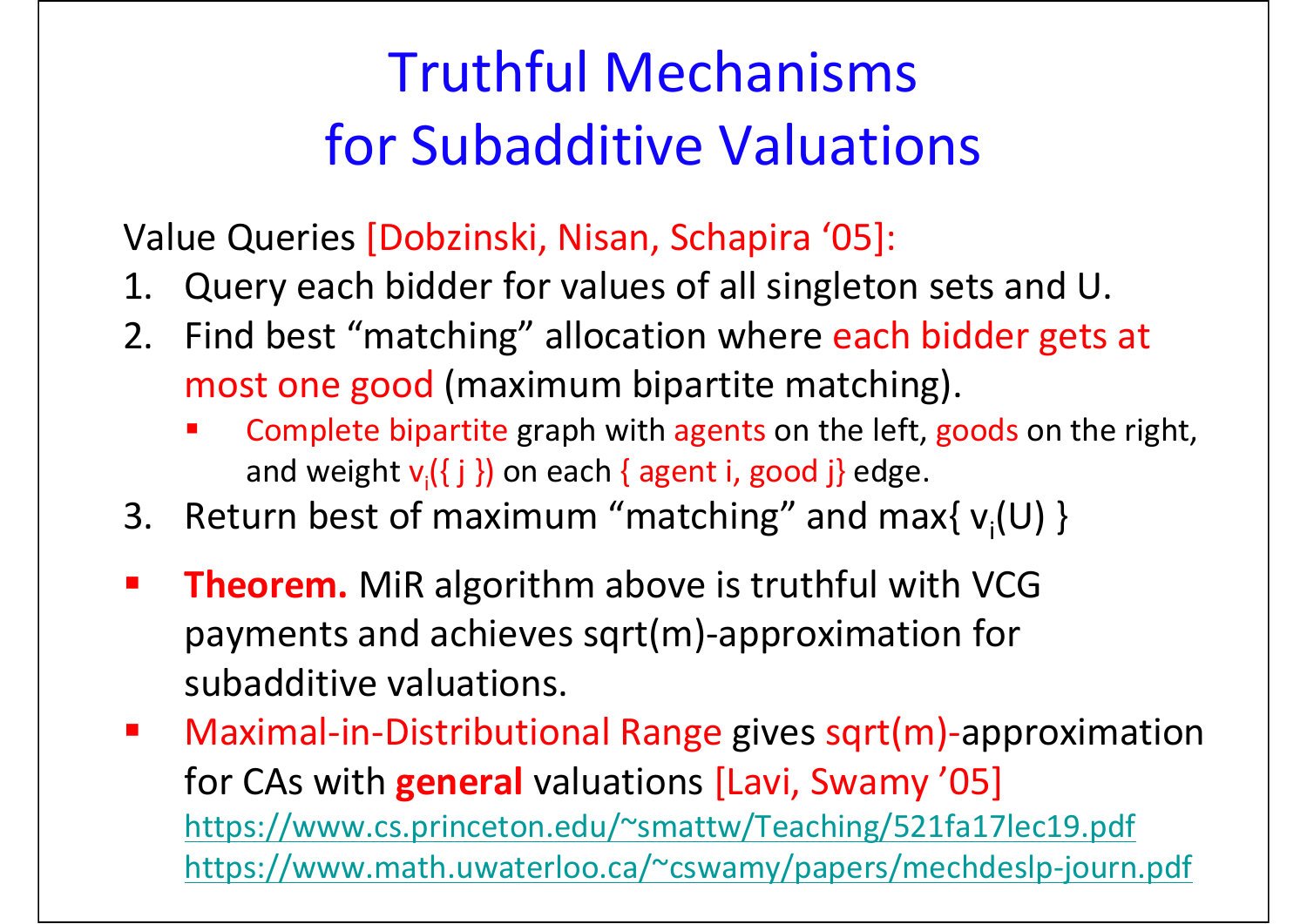# Linear Programming Relaxation of Social Welfare Maximization

$$
\max \sum_{i,S} x_{i,S} v_i(S)
$$
\n
$$
\min \sum_{j \in [m]} p_j + \sum_{i \in [n]} u_i
$$
\n
$$
\sum_{j \in [m]} x_{i,S} \le 1 \quad \forall i \in [n]
$$
\n
$$
\min \sum_{j \in [m]} p_j + \sum_{i \in [n]} u_i
$$
\n
$$
u_i \ge v_i(S) - \sum_{j \in S} p_j \quad \forall i, S
$$
\n
$$
\sum_{i,S:j \in S} x_{i,S} \le 1 \quad \forall j \in [m]
$$
\n
$$
p_j \ge 0 \quad \forall j \in [m]
$$
\n
$$
u_i \ge 0 \quad \forall i \in [n]
$$

• *pj* is the price of item *j* and  $u_{_I}$  is the utility of bidder i

$$
u_i = \max_{S} \{ v_i(S) - p(S) \}
$$

 $D_i(U_i, p) = \{ S \subseteq U_i : v_i(S) - p(S) \ge v_i(T) - p(T), \ \forall T \subseteq U_i \}$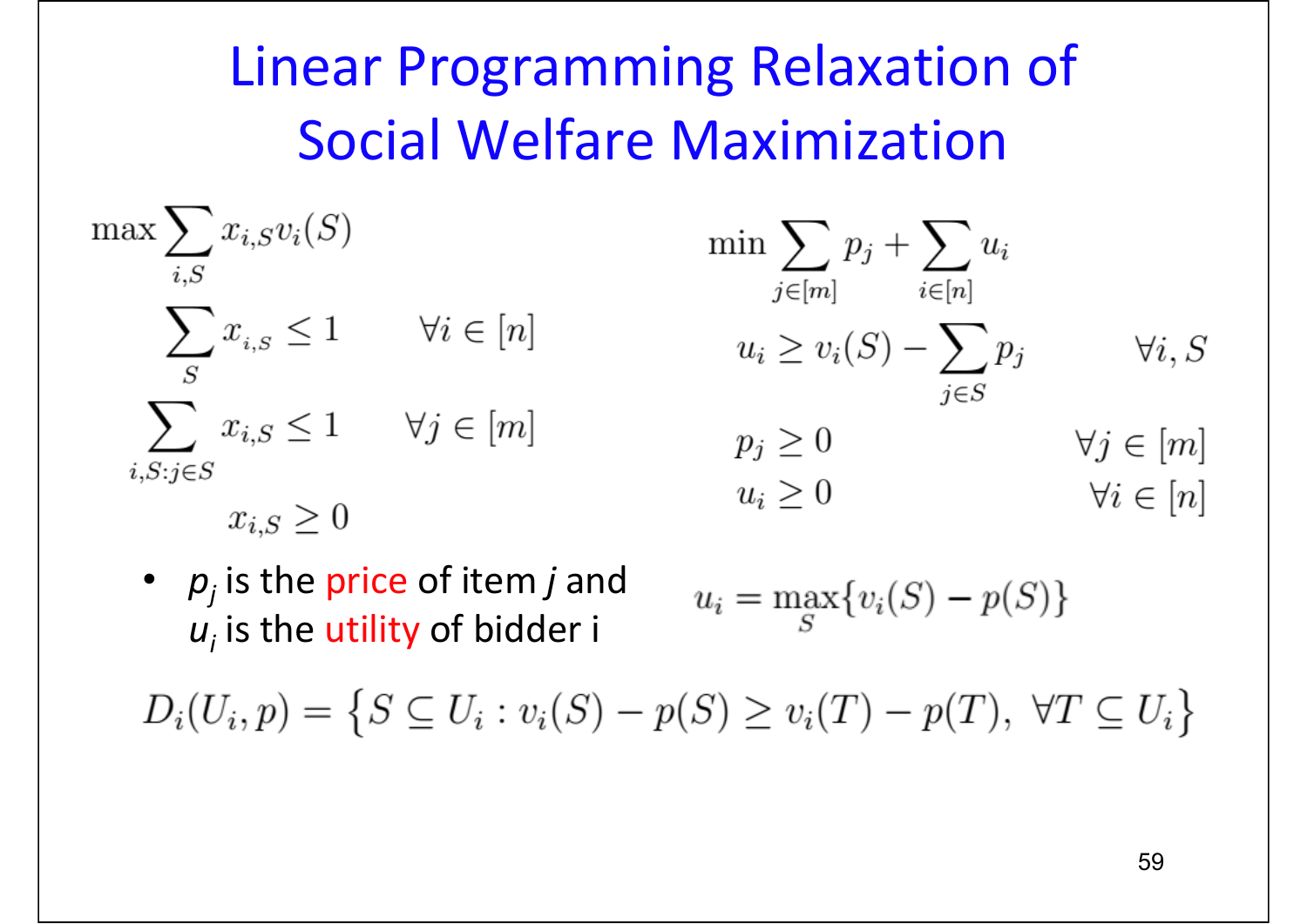# Truthful Mechanisms for Submodular Valuations

Demand Queries [Krysta, Vocking, '12]:

**Algorithm 1.** Overselling MPU algorithm

- 1 For each good  $e \in U$  do  $p_e^1 := p_0$ .
- 2 For each bidder  $i = 1, 2, \ldots, n$  do
- Set  $S_i := D_i(U_i, p^i)$ , for a suitable  $U_i \subseteq U$ .  $\mathbf{3}$

Update for each good  $e \in S_i$ :  $p_e^{i+1} := p_e^i \cdot 2$ 4

- $\mathbb{Z}$ Binary search in optimal prices of goods!
- $\mathbb{Z}^2$ **Truthful** because prices p<sub>i</sub> do not depend on bidder i and demand queries.
- $\blacksquare$ If  $p_0$  = max{  $v_i(U)$  } / (4m), Alg1 allocates  $\leq$  log<sub>2</sub>(4m)+1 copies of each good.
	- г After allocating so many copies of good e,  $p_e$  > max{  $v_i$ (U) } and no player can afford it anymore.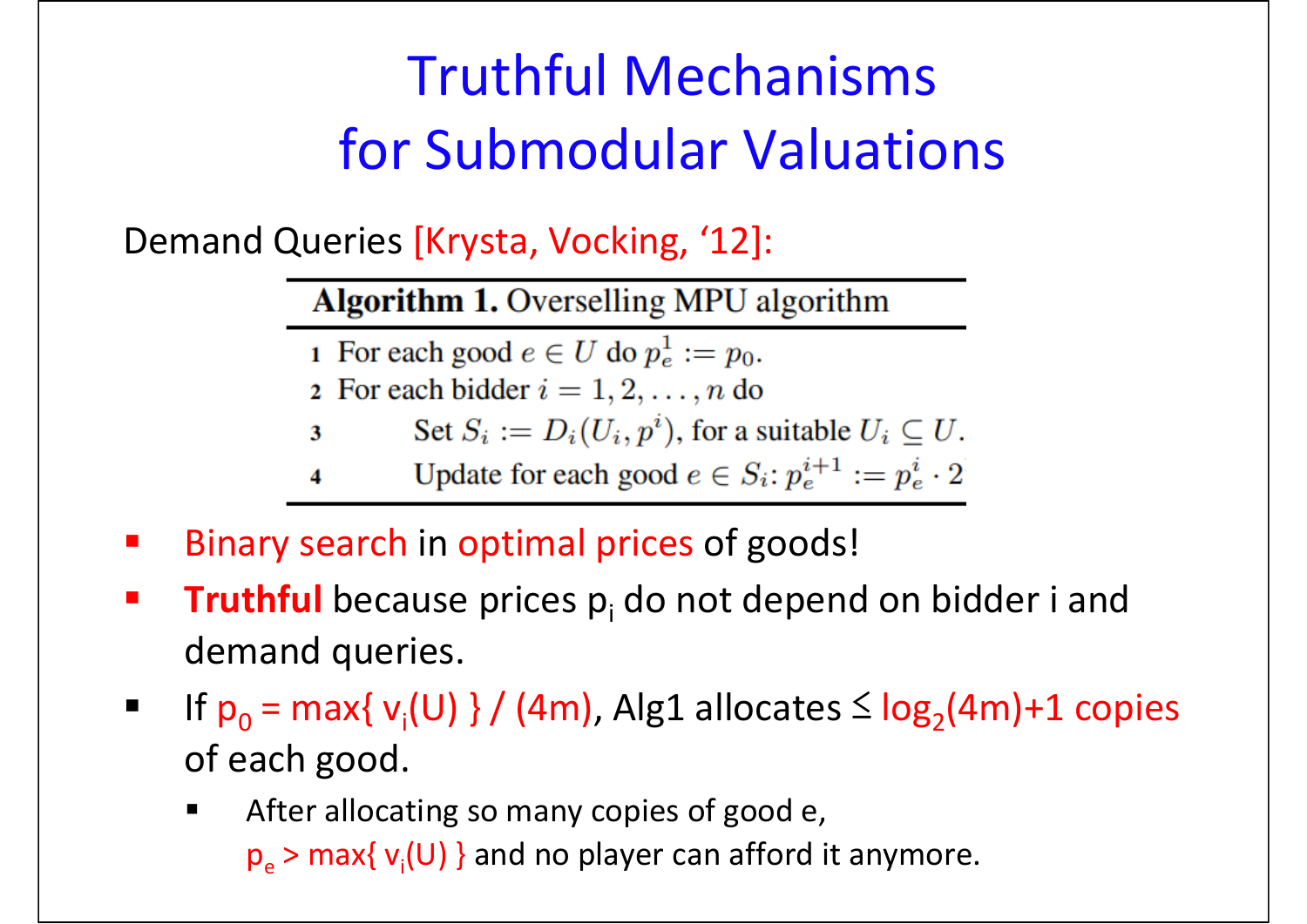# Truthful Mechanisms for Submodular Valuations

**Lemma.**  $p_e^*$  denotes final price of good *e*. Then,

$$
Alg = \sum_{i=1}^{n} v_i(S_i) \ge \sum_{e \in U} p_e^* - mp_0
$$

- Approximation ratio: compare social welfare of Alg and OPT
	- $\blacksquare$ ■ We get Alg 2 3OPT/8 (but with logarithmic "overselling").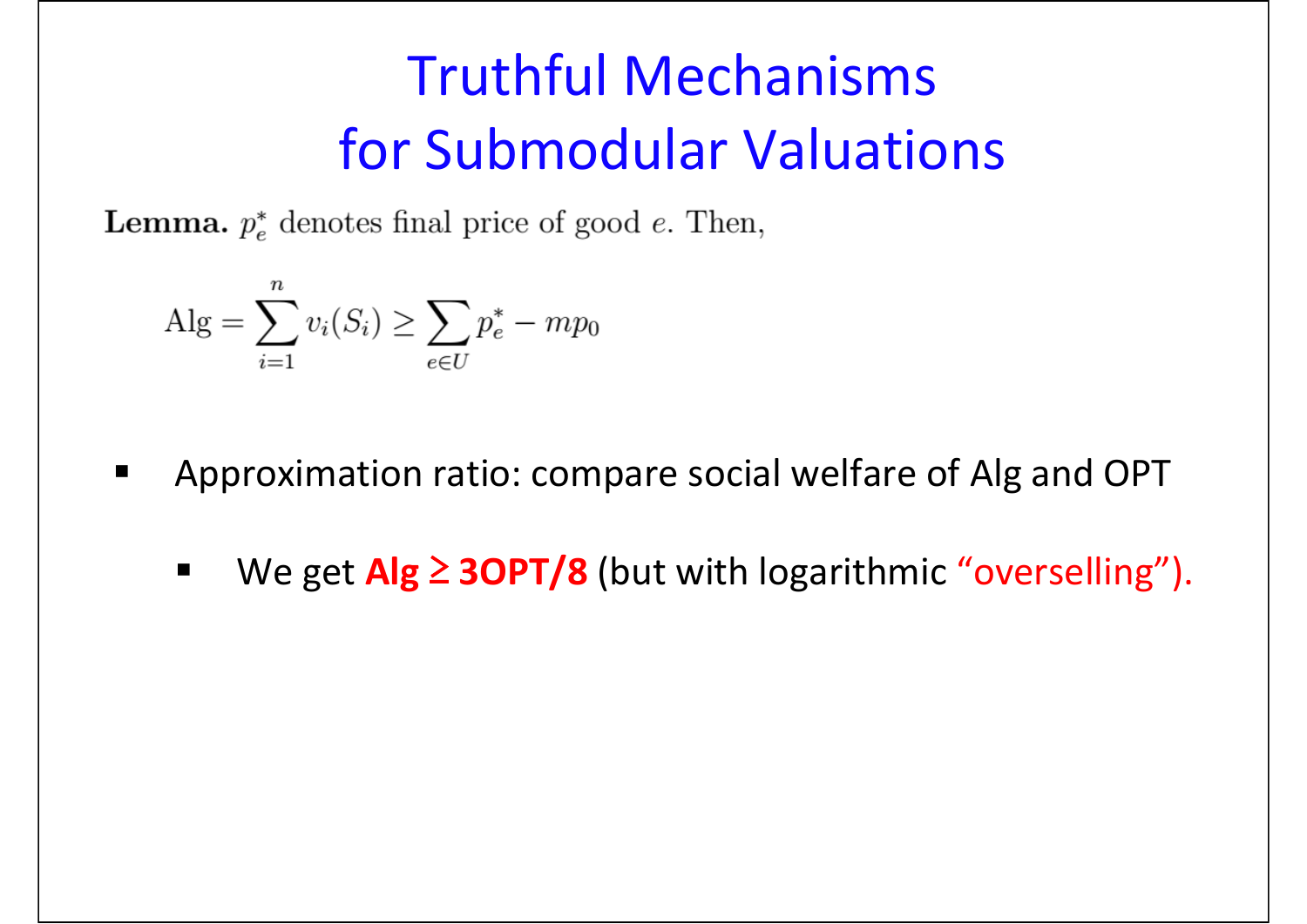## Truthful Mechanisms

## for Submodular Valuations

**Algorithm 1.** Overselling MPU algorithm

1 For each good  $e \in U$  do  $p_e^1 := p_0$ .

- 2 For each bidder  $i = 1, 2, \ldots, n$  do
- Set  $S_i := D_i(U_i, p^i)$ , for a suitable  $U_i \subseteq U$ . 3
- Update for each good  $e \in S_i$ :  $p_e^{i+1} := p_e^i \cdot 2$  $\overline{\mathbf{4}}$
- $\mathcal{L}^{\mathcal{A}}$ "Overselling" is fixed with oblivious rounding and sets  $U_i$ 
	- ×  $\blacksquare$  U<sub>i</sub> is the set of available goods at step i.
	- $\mathcal{L}_{\mathcal{A}}$ **After** the demand query  $D_i(U_i, p^i)$  is answered, S<sub>i</sub> is allocated with probability  $1/$  log<sub>2</sub>(4m)
	- $\blacksquare$ Approximation ratio increases by factor  $O(log<sub>2</sub>(4m))$  for submodular valuations.
- $\blacksquare$  Demand‐query truthful approximations extends to budgeted bidders and liquid welfare: LiquidValuation ${}_{i}$ (S) = min{ v ${}_{i}$ (S), B ${}_{i}$  }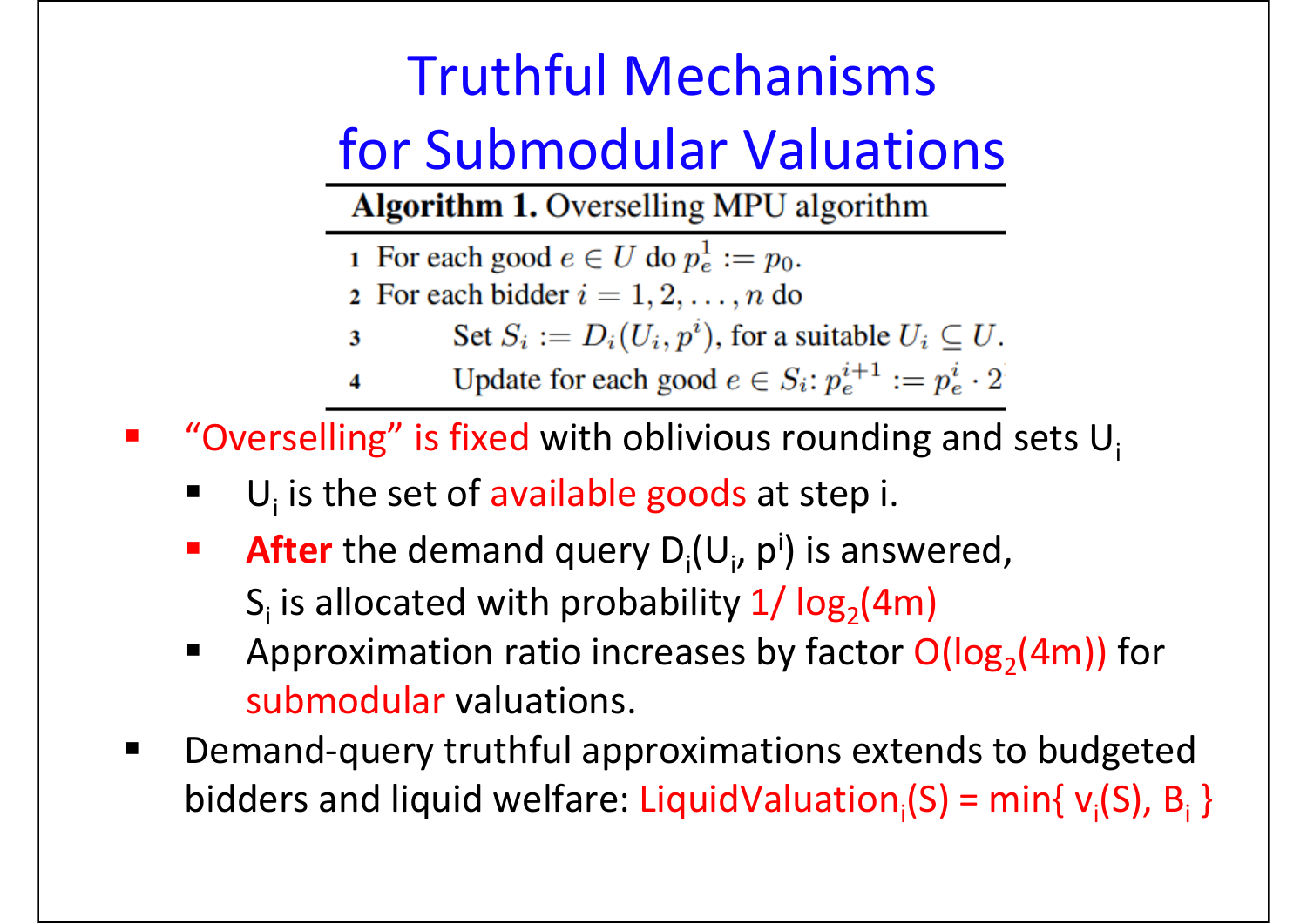# Negative Cycles, Monotonicity and Truthfulness

- $\blacksquare$  Consider allocation (and truthfulness) from viewpoint of single bidder (as in Myerson's Lemma, but multi-dimensional)
	- $\blacksquare$ ■ Fix allocation rule **x**, other bids **b**<sub>–i</sub> and payments **p**.
	- $\blacksquare$  Consider allocation **<sup>x</sup>**(b), payments **p**(b) and utility  $v(x(b)) - p(b)$  of bidder i as functions of i's bid b and i's true valuation (a.k.a. type) v.
	- $\blacksquare$  We want to characterize allocation rules **<sup>x</sup>** that allow for **truthful** payments **p** (similar to Myerson's Lemma).
	- $\blacksquare$ Definition of truthfulness:

 $v(x(v)) - p(v) \ge v(x(b)) - p(b)$ , for all types v, b

 $\blacksquare$ **Focus on discrete domains (finite set of types), but** everything generalizes to infinite (and continuous) domains.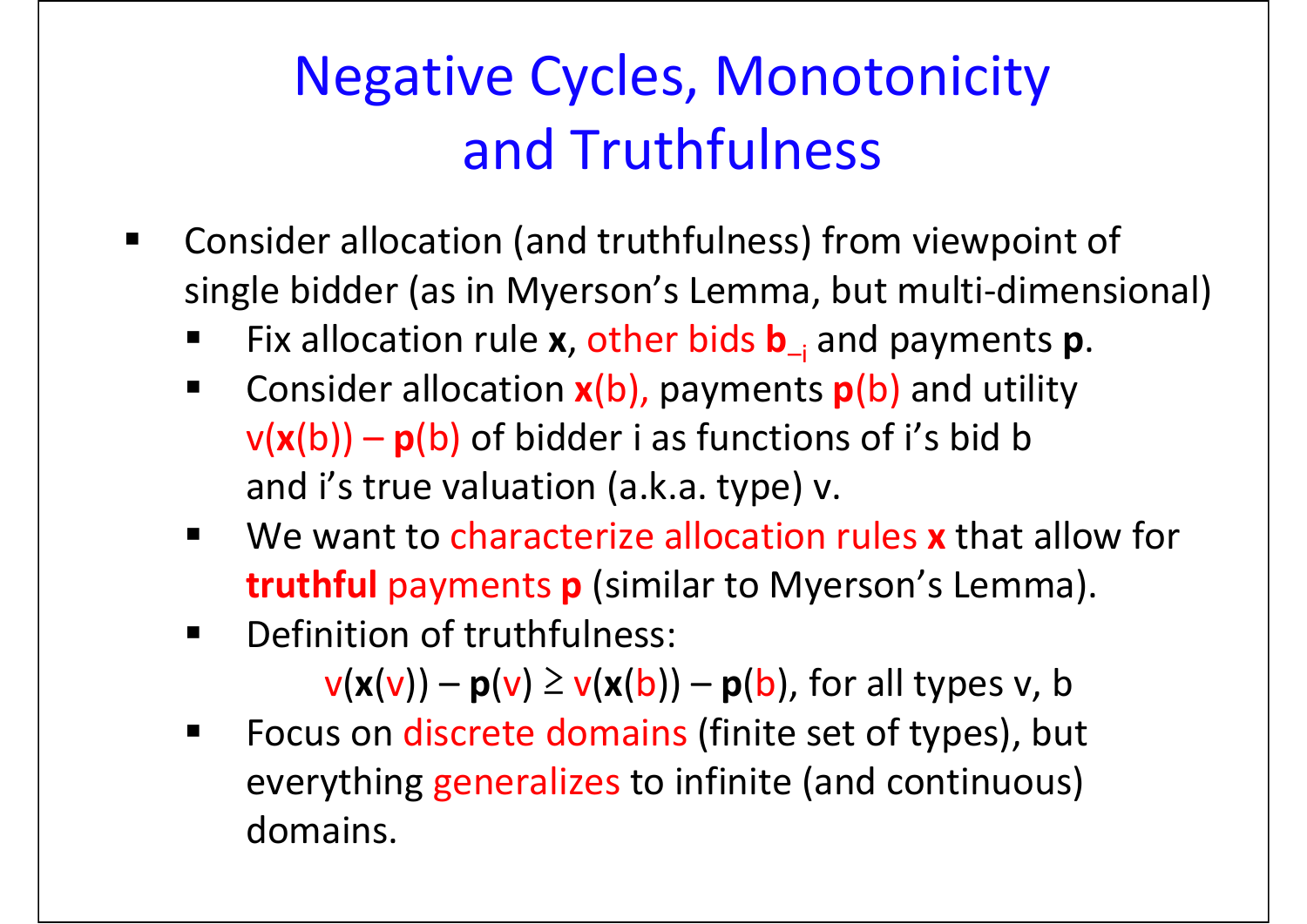# Negative Cycles, Monotonicity and Truthfulness

- $\blacksquare$ **Let D set of all possible types.**
- $\blacksquare$  Correspondence graph G(D, E, w) is an edge‐weighted complete directed graph on D.
	- $\blacksquare$ **Let b and b' be two types / vertices and** o <sup>=</sup> **<sup>x</sup>**(b) and <sup>o</sup>' <sup>=</sup> **<sup>x</sup>**(b') corresponding outcomes.
	- $w(b, b') = b(o) b(o')$  (and w(b', b) = b'(o') b'(o)).
	- **• When true type b, how much bidder prefers o (outcome** if he is truthful) to o' (outcome if he misreports b')
	- $\overline{\phantom{a}}$ Payments p function of outcomes (only)!
- $\blacksquare$ ■ Allocation x is truthful (without payments!) iff w(b, b') ≥ 0, for all edges (b, b').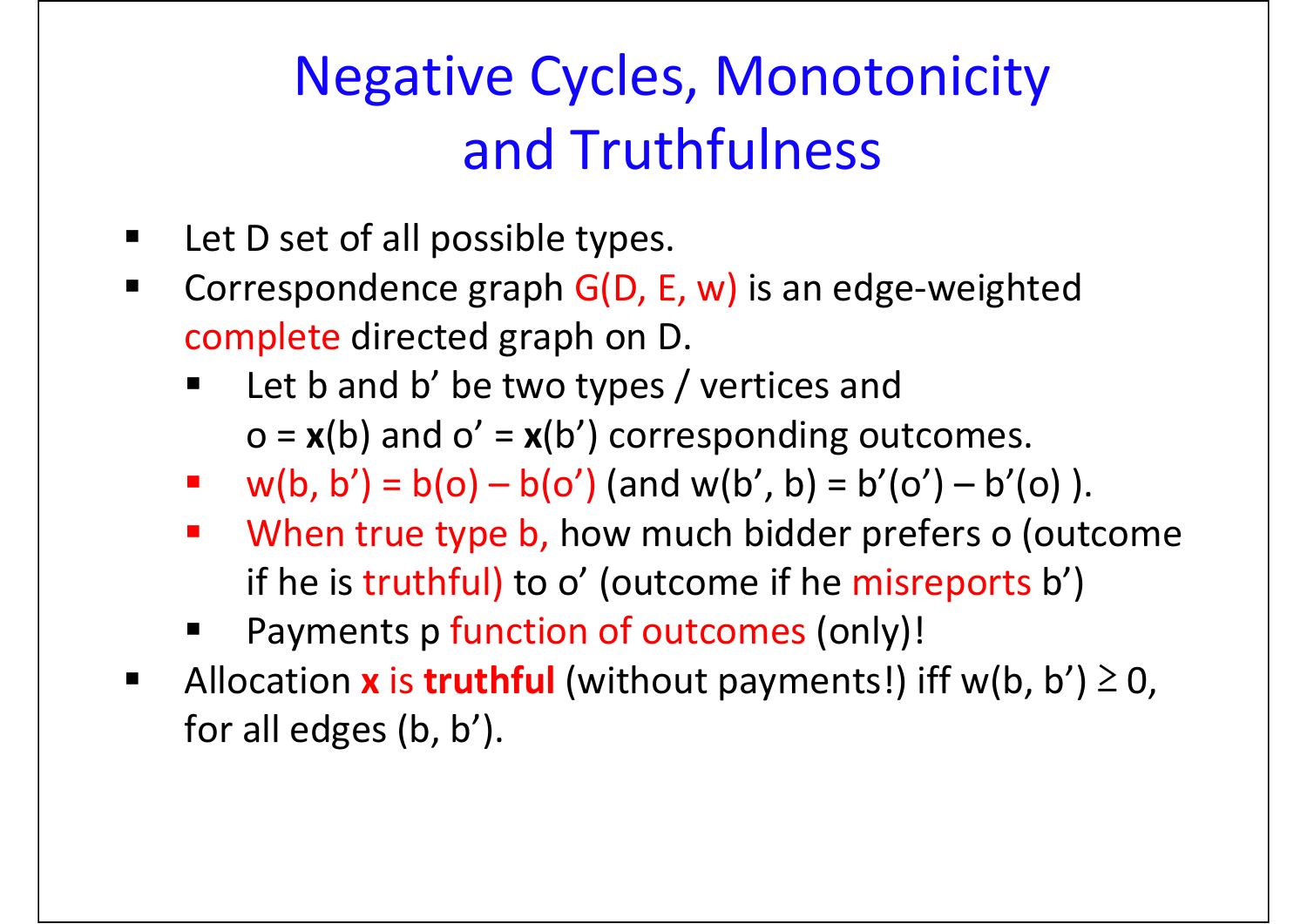# Negative Cycles, Monotonicity and Truthfulness

- $\blacksquare$  Correspondence graph G(D, E, w).
	- × Let b, b' be types and  $o = x(b)$ ,  $o' = x(b')$  outcomes.
	- Т, w(b, b') =  $b(o) - b(o')$  (and w(b', b) =  $b'(o') - b'(o)$ ).
- $\blacksquare$ ■ Allocation **x** admits **truthful** payments **p** : Outcomes -> R<sub>+</sub>, if all edges (b, b') become non‐negative after we apply **p**:  $b(o) - p(o) \ge b(o') - p(o')$
- $\blacksquare$  Allocation **<sup>x</sup>** admits **truthful** payments **p** iff G(D, E, w) does not have negative cycles!
	- $\overline{\phantom{a}}$ Truthful payments computed by Johnson's algorithm!
- $\blacksquare$ **IF domain D is convex, allocation x admits truthful payments p** iff G(D, E, w) does not have negative 2‐cycles.
	- $\overline{\phantom{a}}$ Weak monotonicity:  $b(o) - b'(o) \ge b(o') - b'(o')$ , for all b, b' [Zaks, Yu '05]